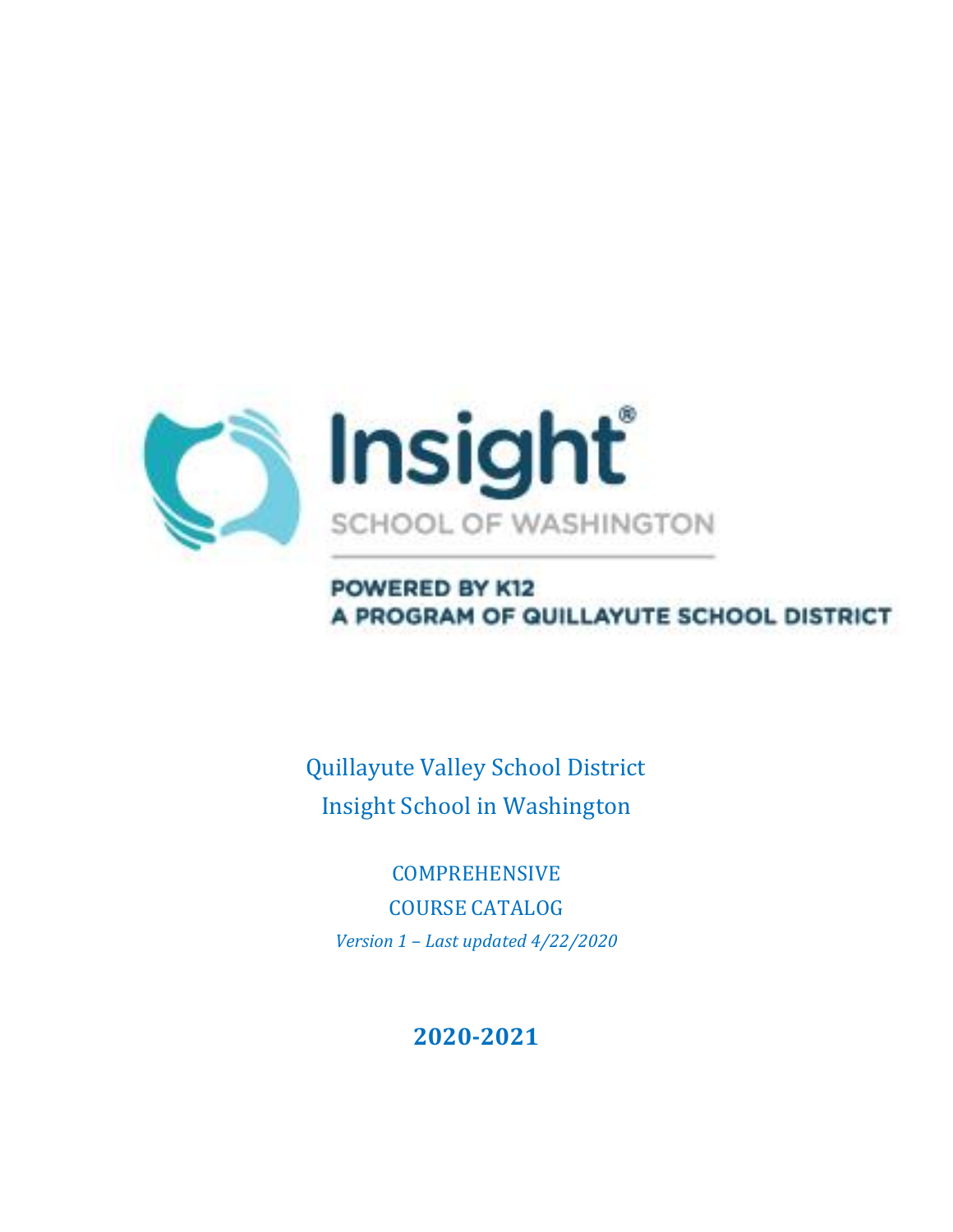## **Contents**

| Course Credit Eligibility Matrix 4            |  |
|-----------------------------------------------|--|
| Credit Recovery Courses Offered by Session  8 |  |
|                                               |  |
|                                               |  |
|                                               |  |
|                                               |  |
|                                               |  |
| Graduation Cohort Year  10                    |  |
| Required Credits for Graduation 11            |  |
| Destinations Career Academy @ Insight School  |  |
|                                               |  |
| 9 <sup>th</sup> Grade Pathway Schedules  13   |  |
| 10 <sup>th</sup> Grade Pathway Schedules  13  |  |
|                                               |  |
|                                               |  |
|                                               |  |
| Finding Your Path I 14                        |  |
| Finding Your Path II 14                       |  |
|                                               |  |
|                                               |  |
|                                               |  |
|                                               |  |
| Digital Photography 1  15                     |  |
| Digital Photography 2  15                     |  |
|                                               |  |
|                                               |  |
|                                               |  |
|                                               |  |
|                                               |  |
|                                               |  |
|                                               |  |
|                                               |  |

| Continuing Algebra A  23                                                        |  |
|---------------------------------------------------------------------------------|--|
| Continuing Algebra B  23                                                        |  |
|                                                                                 |  |
|                                                                                 |  |
|                                                                                 |  |
|                                                                                 |  |
|                                                                                 |  |
|                                                                                 |  |
|                                                                                 |  |
| <b>Destinations Career Academy (Career</b><br>Readiness/Technical Education) 26 |  |
| Achieving Your Career and College Goals 26                                      |  |
|                                                                                 |  |
|                                                                                 |  |
|                                                                                 |  |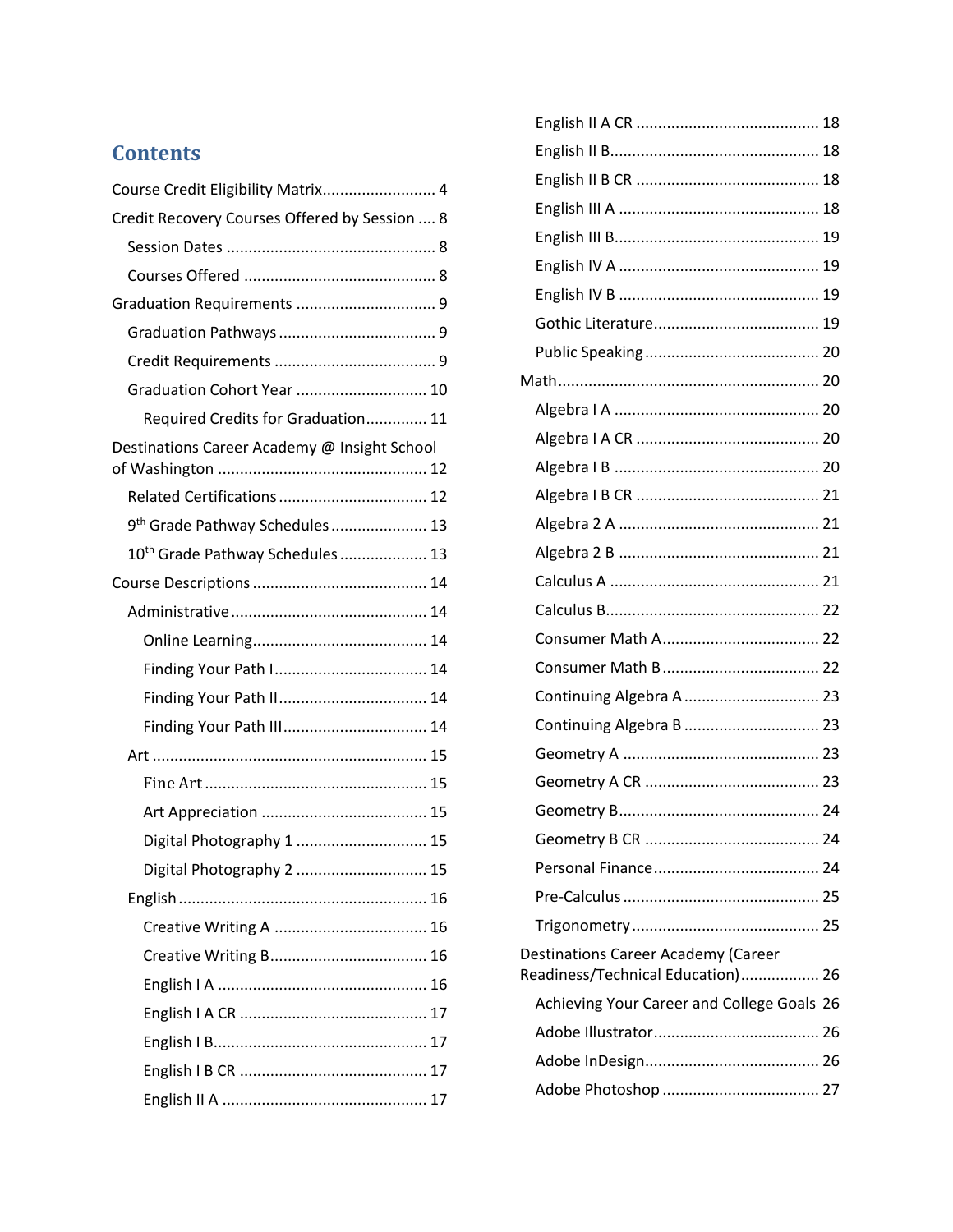| Advertising Sales and Promotion 27      |  |
|-----------------------------------------|--|
| Business and Marketing Explorations  28 |  |
|                                         |  |
|                                         |  |
|                                         |  |
| Family and Consumer Science  29         |  |
| General Accounting 1  29                |  |
| General Accounting 2  29                |  |
| Intro to Marketing 1  30                |  |
| Intro to Marketing 2  30                |  |
|                                         |  |
|                                         |  |
| Physical Education / Health 31          |  |
|                                         |  |
| Physical Education A  31                |  |
| Physical Education B  31                |  |
|                                         |  |
|                                         |  |
|                                         |  |
|                                         |  |
|                                         |  |
|                                         |  |
|                                         |  |
|                                         |  |
| Environmental Science  33               |  |
|                                         |  |
|                                         |  |
|                                         |  |
|                                         |  |
|                                         |  |
|                                         |  |
| Contemporary World Issues A  35         |  |

| Contemporary World Issues B  36 |  |
|---------------------------------|--|
|                                 |  |
|                                 |  |
|                                 |  |
|                                 |  |
|                                 |  |
| Washington State History  37    |  |
|                                 |  |
|                                 |  |
|                                 |  |
|                                 |  |
|                                 |  |
|                                 |  |
|                                 |  |
|                                 |  |
|                                 |  |
|                                 |  |
|                                 |  |
|                                 |  |
| English Foundations   A 40      |  |
| English Foundations I B 41      |  |
| English Foundations II A 41     |  |
| English Foundations II B 41     |  |
| English Language Arts A  42     |  |
| English Language Arts B<br>. 42 |  |
| Math Foundations I A  42        |  |
| Math Foundations   B  43        |  |
| Math Foundations II A  43       |  |
| Math Foundations II B  43       |  |
|                                 |  |
|                                 |  |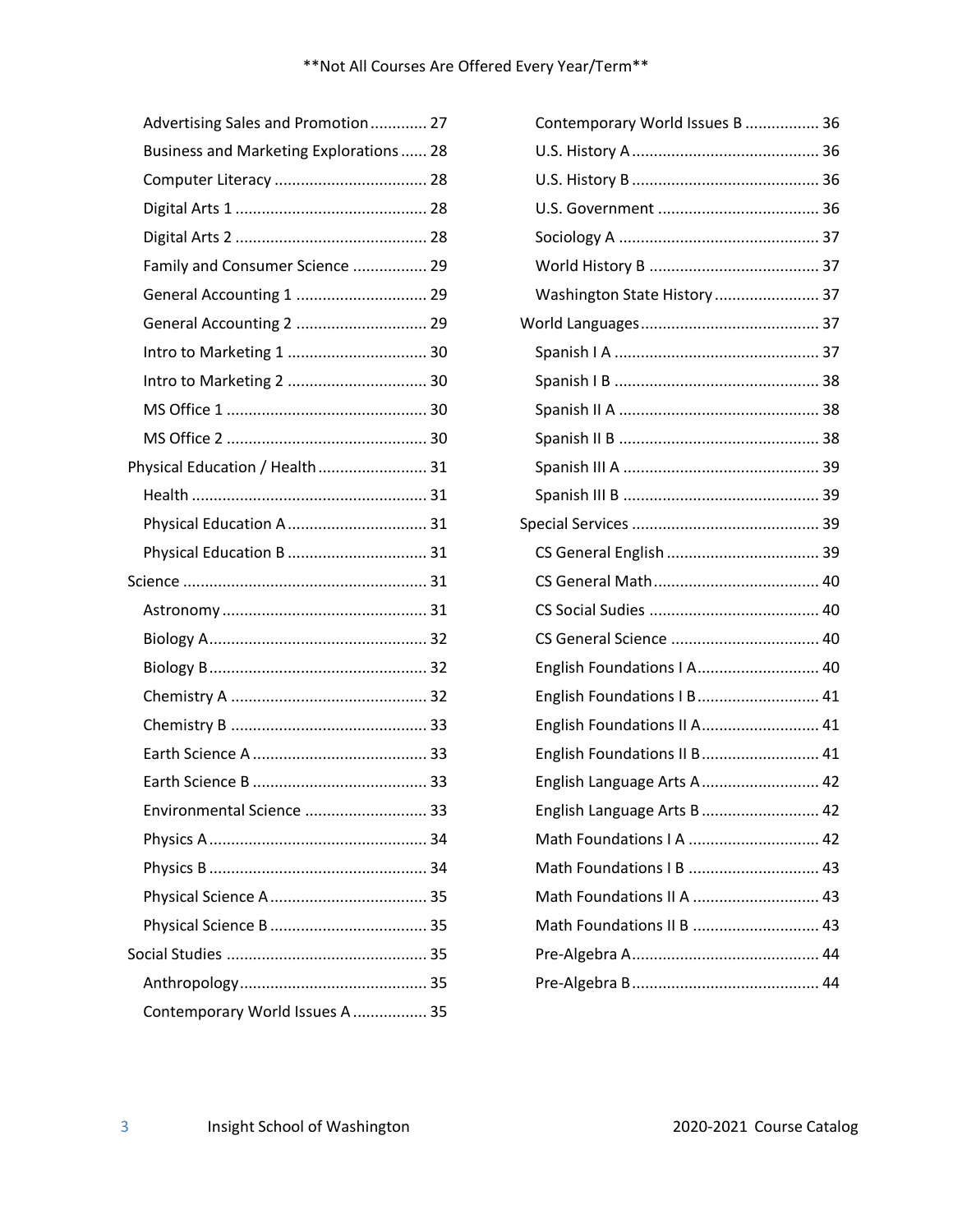## <span id="page-3-0"></span>**Course Credit Eligibility Matrix**

|                                                      | Algebra | Ξ<br><b>Algebra</b> | $\overline{\mathbf{r}}$ | Contemporary World Issues | Elective | English | Health | Health/PE | <b>de</b> | Math | Occupational Education | Pacific Northwest History | Science | <b>US Government</b> | Civics | <b>US History</b> |
|------------------------------------------------------|---------|---------------------|-------------------------|---------------------------|----------|---------|--------|-----------|-----------|------|------------------------|---------------------------|---------|----------------------|--------|-------------------|
| <b>ART010A Summit Fine Art</b>                       |         |                     |                         |                           |          |         |        |           |           |      |                        |                           |         |                      |        |                   |
| <b>ART010B Summit Fine Art</b>                       |         |                     |                         |                           |          |         |        |           |           |      |                        |                           |         |                      |        |                   |
| <b>ART040 Summit Art Appreciation</b>                |         |                     |                         |                           |          |         |        |           |           |      |                        |                           |         |                      |        |                   |
| <b>BUS030 Summit Personal Finance</b>                |         |                     |                         |                           |          |         |        |           |           |      |                        |                           |         |                      |        |                   |
| <b>BUS065-PBL Marketing 1</b>                        |         |                     |                         |                           |          |         |        |           |           |      |                        |                           |         |                      |        |                   |
| <b>BUS071-DYN Advertising and Sales Promotion</b>    |         |                     |                         |                           |          |         |        |           |           |      |                        |                           |         |                      |        |                   |
| <b>BUS075-PBL Marketing 2</b>                        |         |                     |                         |                           |          |         |        |           |           |      |                        |                           |         |                      |        |                   |
| <b>BUS113-Accounting 1</b>                           |         |                     |                         |                           |          |         |        |           |           |      |                        |                           |         |                      |        |                   |
| <b>BUS114- Accounting 2</b>                          |         |                     |                         |                           |          |         |        |           |           |      |                        |                           |         |                      |        |                   |
| <b>CAR017-PBL Business and Marketing Exploration</b> |         |                     |                         |                           |          |         |        |           |           |      |                        |                           |         |                      |        |                   |
| <b>CS General English</b>                            |         |                     |                         |                           |          |         |        |           |           |      |                        |                           |         |                      |        |                   |
| <b>CS General English 2</b>                          |         |                     |                         |                           |          |         |        |           |           |      |                        |                           |         |                      |        |                   |
| <b>CS General English 3</b>                          |         |                     |                         |                           |          |         |        |           |           |      |                        |                           |         |                      |        |                   |
| <b>CS General Math</b>                               |         |                     |                         |                           |          |         |        |           |           |      |                        |                           |         |                      |        |                   |
| <b>CS General Math 2</b>                             |         |                     |                         |                           |          |         |        |           |           |      |                        |                           |         |                      |        |                   |
| <b>CS General Math 3</b>                             |         |                     |                         |                           |          |         |        |           |           |      |                        |                           |         |                      |        |                   |
| <b>CS General Science</b>                            |         |                     |                         |                           |          |         |        |           |           |      |                        |                           |         |                      |        |                   |
| <b>CS General Science 2</b>                          |         |                     |                         |                           |          |         |        |           |           |      |                        |                           |         |                      |        |                   |
| <b>CS General Science 3</b>                          |         |                     |                         |                           |          |         |        |           |           |      |                        |                           |         |                      |        |                   |
| <b>ENG001A Summit English Foundations I</b>          |         |                     |                         |                           |          |         |        |           |           |      |                        |                           |         |                      |        |                   |
| <b>ENG001B Summit English Foundations I B</b>        |         |                     |                         |                           |          |         |        |           |           |      |                        |                           |         |                      |        |                   |
| <b>ENG011A-APL Summit English Foundations II A</b>   |         |                     |                         |                           |          |         |        |           |           |      |                        |                           |         |                      |        |                   |
| <b>ENG011B-APL Summit English Foundations II B</b>   |         |                     |                         |                           |          |         |        |           |           |      |                        |                           |         |                      |        |                   |
| <b>ENG020 Summit Public Speaking</b>                 |         |                     |                         |                           |          |         |        |           |           |      |                        |                           |         |                      |        |                   |
| <b>ENG030A-AVT Summit Creative Writing A</b>         |         |                     |                         |                           |          |         |        |           |           |      |                        |                           |         |                      |        |                   |
| <b>ENG030B-AVT Summit Creative Writing B</b>         |         |                     |                         |                           |          |         |        |           |           |      |                        |                           |         |                      |        |                   |
| <b>ENG07AE3 Grade 7 Summit Language Arts</b>         |         |                     |                         |                           |          |         |        |           |           |      |                        |                           |         |                      |        |                   |
| <b>ENG07BE3 Grade 7 Summit Language Arts</b>         |         |                     |                         |                           |          |         |        |           |           |      |                        |                           |         |                      |        |                   |
| <b>ENG106A Summit English 9</b>                      |         |                     |                         |                           |          |         |        |           |           |      |                        |                           |         |                      |        |                   |
| <b>ENG106B Summit English 9</b>                      |         |                     |                         |                           |          |         |        |           |           |      |                        |                           |         |                      |        |                   |
| ENG108AE3 Summit English 9                           |         |                     |                         |                           |          |         |        |           |           |      |                        |                           |         |                      |        |                   |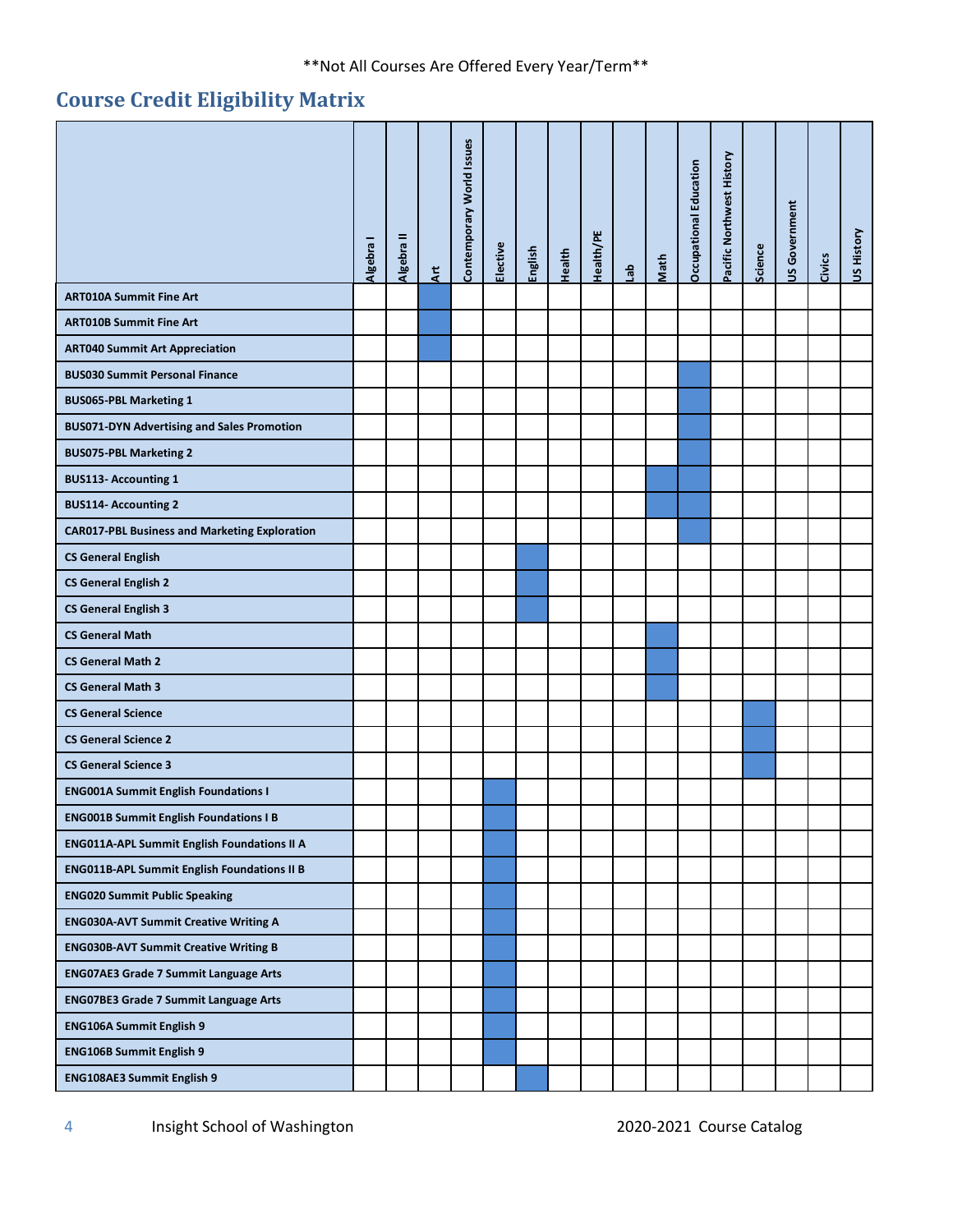|                                                                 | Algebra I | Algebra II | <b>Art</b> | Contemporary World Issues | Elective | English | Health | Health/PE | $\frac{a}{b}$ | Math | <b>Occupational Education</b> | Pacific Northwest History | Science | <b>JS Government</b> | Civics | US History |
|-----------------------------------------------------------------|-----------|------------|------------|---------------------------|----------|---------|--------|-----------|---------------|------|-------------------------------|---------------------------|---------|----------------------|--------|------------|
| ENG108BE3 Summit English 9                                      |           |            |            |                           |          |         |        |           |               |      |                               |                           |         |                      |        |            |
| <b>ENG206A Summit English 10</b>                                |           |            |            |                           |          |         |        |           |               |      |                               |                           |         |                      |        |            |
| <b>ENG206B Summit English 10</b>                                |           |            |            |                           |          |         |        |           |               |      |                               |                           |         |                      |        |            |
| <b>ENG208AE3 Summit English 10</b>                              |           |            |            |                           |          |         |        |           |               |      |                               |                           |         |                      |        |            |
| <b>ENG208BE3 Summit English 10</b>                              |           |            |            |                           |          |         |        |           |               |      |                               |                           |         |                      |        |            |
| <b>ENG303A Summit American Literature</b>                       |           |            |            |                           |          |         |        |           |               |      |                               |                           |         |                      |        |            |
| <b>ENG303B Summit American Literature</b>                       |           |            |            |                           |          |         |        |           |               |      |                               |                           |         |                      |        |            |
| <b>ENG403A Summit British &amp; World Literature</b>            |           |            |            |                           |          |         |        |           |               |      |                               |                           |         |                      |        |            |
| <b>ENG403B Summit British &amp; World Literature</b>            |           |            |            |                           |          |         |        |           |               |      |                               |                           |         |                      |        |            |
| <b>HST010 Summit Anthropology</b>                               |           |            |            |                           |          |         |        |           |               |      |                               |                           |         |                      |        |            |
| <b>HST060-DYN Sociology I</b>                                   |           |            |            |                           |          |         |        |           |               |      |                               |                           |         |                      |        |            |
| <b>HST103B Summit World History</b>                             |           |            |            |                           |          |         |        |           |               |      |                               |                           |         |                      |        |            |
| <b>HST105 WA State History</b>                                  |           |            |            |                           |          |         |        |           |               |      |                               |                           |         |                      |        |            |
| HST222A Summit Contemporary World Issues                        |           |            |            |                           |          |         |        |           |               |      |                               |                           |         |                      |        |            |
| HST222B Summit Contemporary World Issues                        |           |            |            |                           |          |         |        |           |               |      |                               |                           |         |                      |        |            |
| HST303A Summit U.S. History                                     |           |            |            |                           |          |         |        |           |               |      |                               |                           |         |                      |        |            |
| HST303B Summit U.S. History                                     |           |            |            |                           |          |         |        |           |               |      |                               |                           |         |                      |        |            |
| HST403 Summit US Government and Politics                        |           |            |            |                           |          |         |        |           |               |      |                               |                           |         |                      |        |            |
| MTH001A-APL Math Foundations I A                                |           |            |            |                           |          |         |        |           |               |      |                               |                           |         |                      |        |            |
| MTH001B-APL Math Foundations I B                                |           |            |            |                           |          |         |        |           |               |      |                               |                           |         |                      |        |            |
| MTH011A-APL Math Foundations II A                               |           |            |            |                           |          |         |        |           |               |      |                               |                           |         |                      |        |            |
| MTH011B-APL Math Foundations II B                               |           |            |            |                           |          |         |        |           |               |      |                               |                           |         |                      |        |            |
| MTH107A Developmental Algebra                                   |           |            |            |                           |          |         |        |           |               |      |                               |                           |         |                      |        |            |
| MTH107B Developmental Algebra (math credit<br>requires MTH107A) |           |            |            |                           |          |         |        |           |               |      |                               |                           |         |                      |        |            |
| MTH113AE2 Pre-Algebra                                           |           |            |            |                           |          |         |        |           |               |      |                               |                           |         |                      |        |            |
| MTH113AE2 Pre-Alegbra                                           |           |            |            |                           |          |         |        |           |               |      |                               |                           |         |                      |        |            |
| MTH126A Summit Algebra 1                                        |           |            |            |                           |          |         |        |           |               |      |                               |                           |         |                      |        |            |
| MTH126B Summit Algebra 1                                        |           |            |            |                           |          |         |        |           |               |      |                               |                           |         |                      |        |            |
| MTH128A Summit Algebra I A                                      |           |            |            |                           |          |         |        |           |               |      |                               |                           |         |                      |        |            |
| MTH128B Summit Algebra I B                                      |           |            |            |                           |          |         |        |           |               |      |                               |                           |         |                      |        |            |
| MTH206A Geometry                                                |           |            |            |                           |          |         |        |           |               |      |                               |                           |         |                      |        |            |
| <b>MTH206B Geometry</b>                                         |           |            |            |                           |          |         |        |           |               |      |                               |                           |         |                      |        |            |
| Insight School of Washington<br>5                               |           |            |            |                           |          |         |        |           |               |      |                               | 2020-2021 Course Catalog  |         |                      |        |            |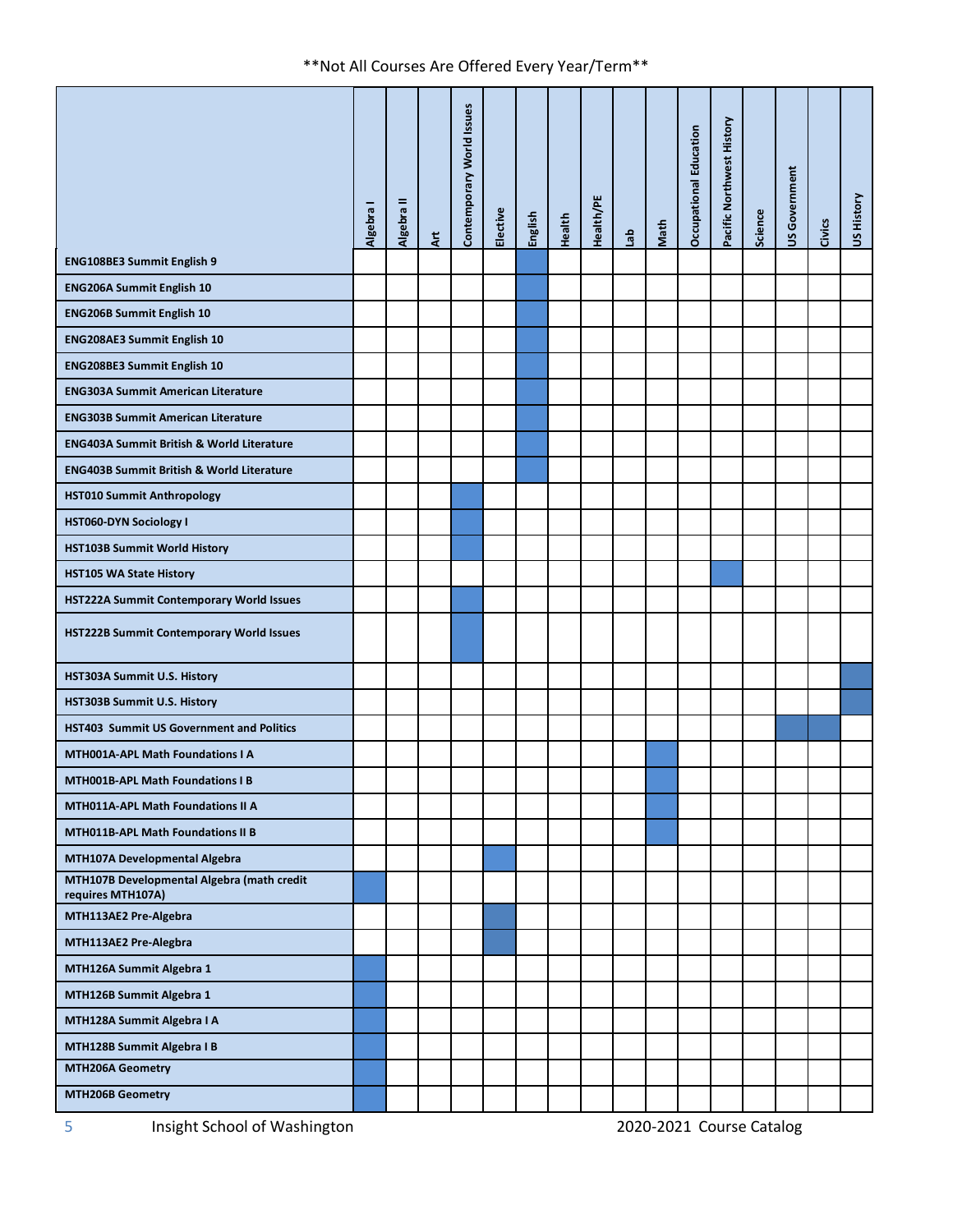|                                                                      | Algebra I | Algebra II | $\ddot{a}$ | Contemporary World Issues | Elective | English | Health | Health/PE | $\frac{a}{b}$ | Math | Occupational Education   | Pacific Northwest History | Science | <b>JS Government</b> | Civics | US History |
|----------------------------------------------------------------------|-----------|------------|------------|---------------------------|----------|---------|--------|-----------|---------------|------|--------------------------|---------------------------|---------|----------------------|--------|------------|
| <b>MTH207A Continuing Algebra</b>                                    |           |            |            |                           |          |         |        |           |               |      |                          |                           |         |                      |        |            |
| MTH207B Continuing Algebra (Math credits requires<br><b>MTH207A)</b> |           |            |            |                           |          |         |        |           |               |      |                          |                           |         |                      |        |            |
| MTH208A Summit Geometry                                              |           |            |            |                           |          |         |        |           |               |      |                          |                           |         |                      |        |            |
| MTH208B Summit Geometry                                              |           |            |            |                           |          |         |        |           |               |      |                          |                           |         |                      |        |            |
| MTH308A Summit Algebra 2                                             |           |            |            |                           |          |         |        |           |               |      |                          |                           |         |                      |        |            |
| MTH308B Summit Algebra 2                                             |           |            |            |                           |          |         |        |           |               |      |                          |                           |         |                      |        |            |
| <b>MTH322A Summit Consumer Math</b>                                  |           |            |            |                           |          |         |        |           |               |      |                          |                           |         |                      |        |            |
| <b>MTH322B Summit Consumer Math</b>                                  |           |            |            |                           |          |         |        |           |               |      |                          |                           |         |                      |        |            |
| MTH403A Summit Pre-Calculus/Trigonometry A                           |           |            |            |                           |          |         |        |           |               |      |                          |                           |         |                      |        |            |
| MTH403B Summit Pre-Calculus/Trigonometry B                           |           |            |            |                           |          |         |        |           |               |      |                          |                           |         |                      |        |            |
| <b>MTH433A Summit Calculus</b>                                       |           |            |            |                           |          |         |        |           |               |      |                          |                           |         |                      |        |            |
| <b>MTH433B Summit Calculus</b>                                       |           |            |            |                           |          |         |        |           |               |      |                          |                           |         |                      |        |            |
| ORN100 Advisory SM7 Finding Your Path I                              |           |            |            |                           |          |         |        |           |               |      |                          |                           |         |                      |        |            |
| ORN200 Advisory SM7 Finding Your Path II                             |           |            |            |                           |          |         |        |           |               |      |                          |                           |         |                      |        |            |
| ORN300 Advisory SM7 Finding Your Path III                            |           |            |            |                           |          |         |        |           |               |      |                          |                           |         |                      |        |            |
| <b>OTH010 Summit Skills for Health</b>                               |           |            |            |                           |          |         |        |           |               |      |                          |                           |         |                      |        |            |
| <b>OTH020A Summit Physical Education</b>                             |           |            |            |                           |          |         |        |           |               |      |                          |                           |         |                      |        |            |
| <b>OTH020B Summit Physical Education</b>                             |           |            |            |                           |          |         |        |           |               |      |                          |                           |         |                      |        |            |
| OTH032-DYN Astronomy                                                 |           |            |            |                           |          |         |        |           |               |      |                          |                           |         |                      |        |            |
| <b>OTH036-DYN Gothic Literature</b>                                  |           |            |            |                           |          |         |        |           |               |      |                          |                           |         |                      |        |            |
| OTH050 Achieving Your Career and College Goals                       |           |            |            |                           |          |         |        |           |               |      |                          |                           |         |                      |        |            |
| <b>OTH060-AVT Family and Consumer Sciences</b>                       |           |            |            |                           |          |         |        |           |               |      |                          |                           |         |                      |        |            |
| <b>SCI010 Summit Environmental Science</b>                           |           |            |            |                           |          |         |        |           |               |      |                          |                           |         |                      |        |            |
| <b>SCI102AXE3 Summit Physical Science</b>                            |           |            |            |                           |          |         |        |           |               |      |                          |                           |         |                      |        |            |
| <b>SCI102BXE3 Summit Physical Science</b>                            |           |            |            |                           |          |         |        |           |               |      |                          |                           |         |                      |        |            |
| <b>SCI113AX Summit Earth Science</b>                                 |           |            |            |                           |          |         |        |           |               |      |                          |                           |         |                      |        |            |
| <b>SCI113BX Summit Earth Science</b>                                 |           |            |            |                           |          |         |        |           |               |      |                          |                           |         |                      |        |            |
| <b>SCI203AXE3 Summit Biology</b>                                     |           |            |            |                           |          |         |        |           |               |      |                          |                           |         |                      |        |            |
| <b>SCI203BXE3 Summit Biology</b>                                     |           |            |            |                           |          |         |        |           |               |      |                          |                           |         |                      |        |            |
| <b>SCI303AXE3 Summit Chemistry A</b>                                 |           |            |            |                           |          |         |        |           |               |      |                          |                           |         |                      |        |            |
| <b>SCI303BXE3 Summit Chemistry B</b>                                 |           |            |            |                           |          |         |        |           |               |      |                          |                           |         |                      |        |            |
| <b>SCI403AX Summit Physics</b>                                       |           |            |            |                           |          |         |        |           |               |      |                          |                           |         |                      |        |            |
| <b>SCI403BX Summit Physics</b>                                       |           |            |            |                           |          |         |        |           |               |      |                          |                           |         |                      |        |            |
| Insight School of Washington<br>6                                    |           |            |            |                           |          |         |        |           |               |      | 2020-2021 Course Catalog |                           |         |                      |        |            |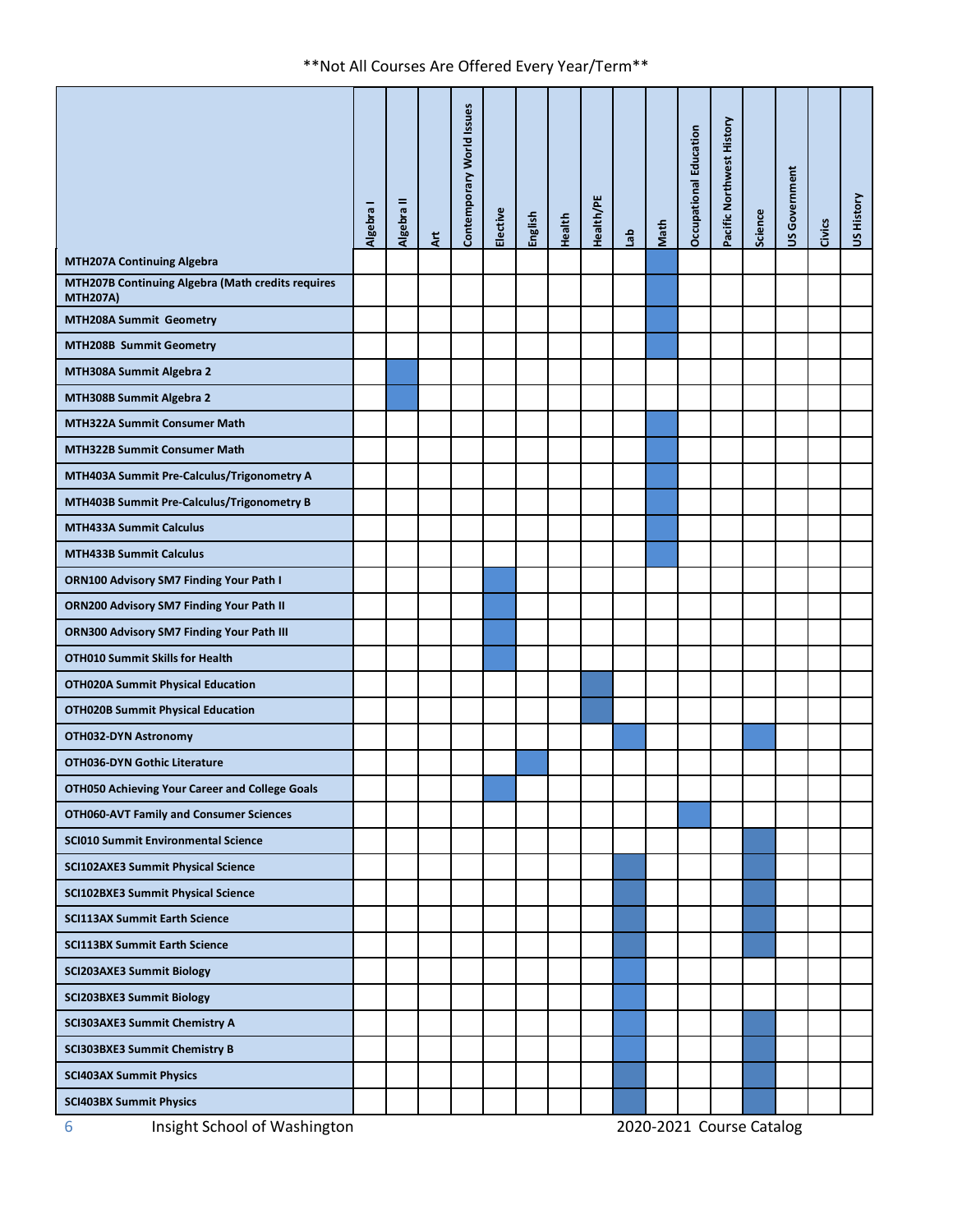|                                                | Algebra I | Algebra II | <b>Art</b> | Contemporary World Issues | Elective | English | Health | Health/PE | $\mathfrak{g}_\mathbb{E}$ | Math                     | <b>Occupational Education</b> | Pacific Northwest History | Science | JS Government | Civics | US History |
|------------------------------------------------|-----------|------------|------------|---------------------------|----------|---------|--------|-----------|---------------------------|--------------------------|-------------------------------|---------------------------|---------|---------------|--------|------------|
| <b>Science Foundations</b>                     |           |            |            |                           |          |         |        |           |                           |                          |                               |                           |         |               |        |            |
| <b>TCH105-PBL Computer Literacy</b>            |           |            |            |                           |          |         |        |           |                           |                          |                               |                           |         |               |        |            |
| TCH028-PBL Digital Arts 1                      |           |            |            |                           |          |         |        |           |                           |                          |                               |                           |         |               |        |            |
| TCH029-PBL Digital Arts 2                      |           |            |            |                           |          |         |        |           |                           |                          |                               |                           |         |               |        |            |
| TCH031-DYN Digital Photography I               |           |            |            |                           |          |         |        |           |                           |                          |                               |                           |         |               |        |            |
| TCH032-DYN Digital Photography II              |           |            |            |                           |          |         |        |           |                           |                          |                               |                           |         |               |        |            |
| TCH114-PBL Microsoft Office 1                  |           |            |            |                           |          |         |        |           |                           |                          |                               |                           |         |               |        |            |
| TCH115-PBL Microsoft Office 2                  |           |            |            |                           |          |         |        |           |                           |                          |                               |                           |         |               |        |            |
| TCH421-CEN Adobe Illustrator with Exam Prep    |           |            |            |                           |          |         |        |           |                           |                          |                               |                           |         |               |        |            |
| TCH431-CEN Adobe InDesign with Exam Prep       |           |            |            |                           |          |         |        |           |                           |                          |                               |                           |         |               |        |            |
| TCH441-CEN Adobe Photoshop with Exam Prep      |           |            |            |                           |          |         |        |           |                           |                          |                               |                           |         |               |        |            |
| WLG100A Spanish I A                            |           |            |            |                           |          |         |        |           |                           |                          |                               |                           |         |               |        |            |
| WLG100B Spanish I B                            |           |            |            |                           |          |         |        |           |                           |                          |                               |                           |         |               |        |            |
| WLG200A Spanish II A                           |           |            |            |                           |          |         |        |           |                           |                          |                               |                           |         |               |        |            |
| WLG200B Spanish II B                           |           |            |            |                           |          |         |        |           |                           |                          |                               |                           |         |               |        |            |
| WLG300A Spanish III A                          |           |            |            |                           |          |         |        |           |                           |                          |                               |                           |         |               |        |            |
| WLG300B Spanish III B                          |           |            |            |                           |          |         |        |           |                           |                          |                               |                           |         |               |        |            |
|                                                |           |            |            |                           |          |         |        |           |                           |                          |                               |                           |         |               |        |            |
| Insight School of Washington<br>$\overline{7}$ |           |            |            |                           |          |         |        |           |                           | 2020-2021 Course Catalog |                               |                           |         |               |        |            |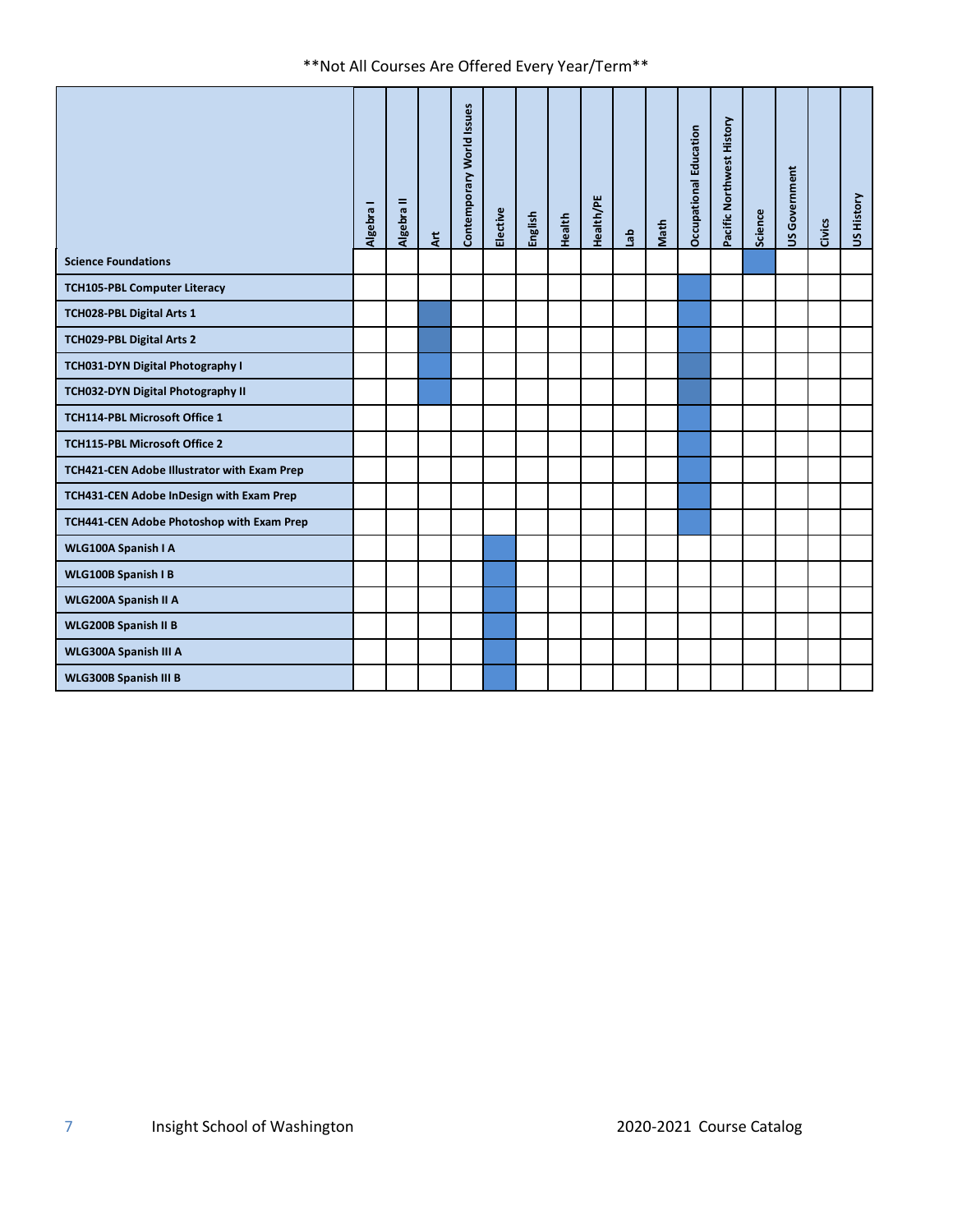## <span id="page-7-0"></span>**Credit Recovery Courses Offered by Session**

ISWA has 2 Credit Recovery Sessions per term. Each session runs for half of a trimester. This allows students to complete up to two credit recovery courses each term in addition to their full schedule.

*Credit recovery courses are added as an additional class and do not count towards the 4 courses needed for full-time enrollment.*

*Students may only be enrolled in one credit recovery course at any given time. Credit recovery is not available for students that enroll after the start of a term.*

#### <span id="page-7-1"></span>**Session Dates**

|                     | <b>Trimester 1</b> | <b>Trimester 2</b> | <b>Trimester 3</b> |
|---------------------|--------------------|--------------------|--------------------|
| <b>CR Session A</b> | 9/2/2020 to        | 12/2/2020 to       | 3/15/2020 to       |
|                     | 10/14/2020         | 1/27/2021          | 4/30/2021          |
| <b>CR Session B</b> | 10/15/2020 to      | 1/28/2021 to       | 5/3/2021 to        |
|                     | 11/25/2020         | 3/10/2020          | 6/16/2021          |

### <span id="page-7-2"></span>**Courses Offered**

| <b>Course Name</b> | <b>Type</b> | CR? | <b>Session A</b> | <b>Session B</b> |
|--------------------|-------------|-----|------------------|------------------|
| <b>English</b>     |             |     |                  |                  |
| ENG106A English 9  | ENG         | Yes | Yes              | Yes              |
| ENG106B English 9  | <b>ENG</b>  | Yes | Yes              | Yes              |
| ENG206A English 10 | <b>ENG</b>  | Yes | Yes              | Yes              |
| ENG206B English 10 | <b>ENG</b>  | Yes | <b>Yes</b>       | Yes              |
| Math               |             |     |                  |                  |
| MTH126A Algebra 1  | ALG1        | Yes | Yes              | Yes              |
| MTH126B Algebra 1  | ALG1        | Yes | Yes              | Yes              |
| MTH206A Geometry   | <b>MAT</b>  | Yes | Yes              | Yes              |
| MTH206B Geometry   | MAT         | Yes | Yes              | Yes              |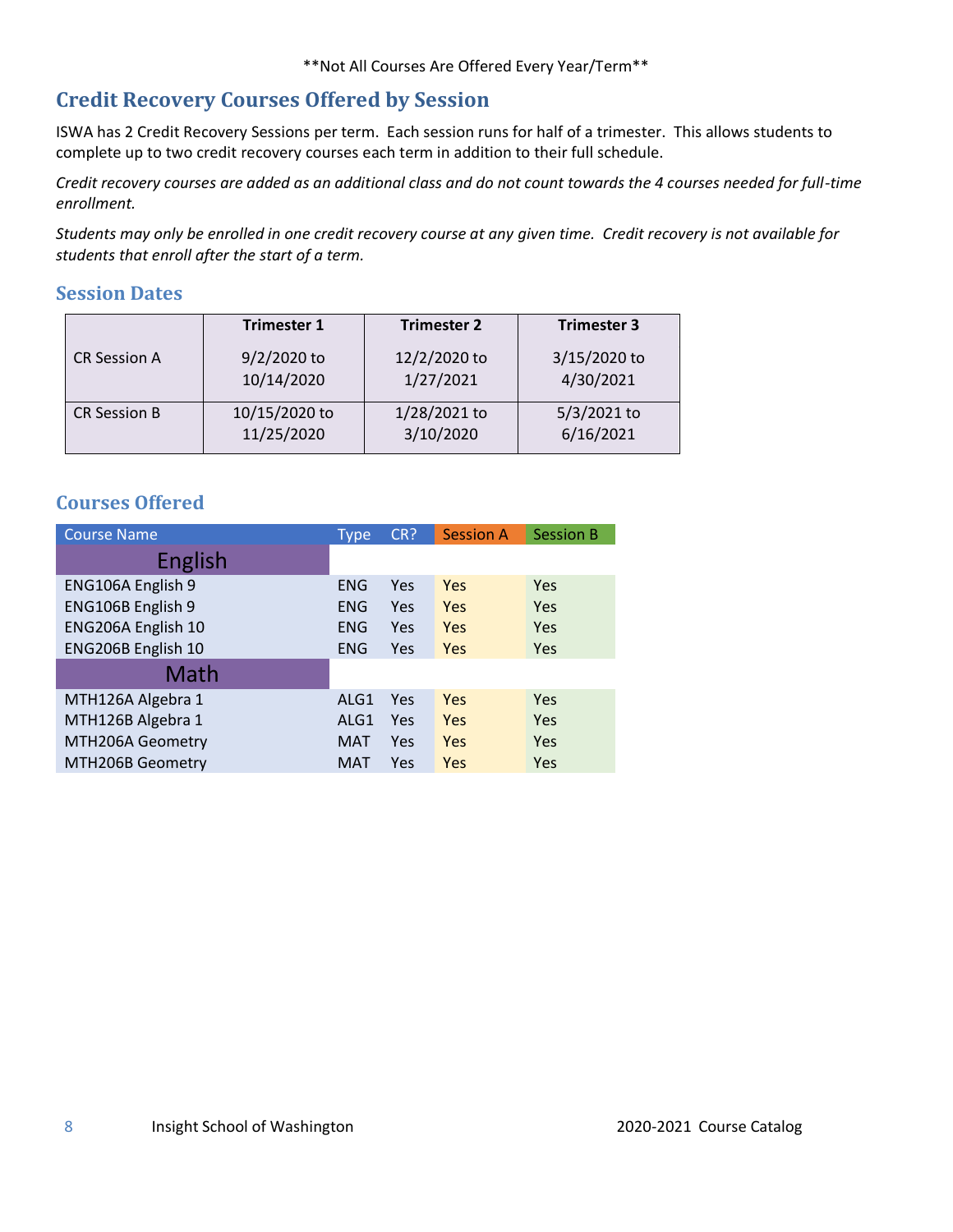## <span id="page-8-0"></span>**Graduation Requirements**

There are specific requirements that a student must meet to graduate from Insight School of Washington. These four kinds of requirements are:

- o **CREDIT** Requirements
- o **COURSE** Requirements
- o NON-CREDIT Requirements
	- o High School and Beyond Plan
	- $\circ$  Pacific Northwest History (Often taken in Middle School for no HS Credit)
- o **Language Arts and Math Mastery**
	- o Cohort 2019 and Prior: Certificate of Academic Achievement/Certificate of Individual Achievement or Waiver (Contact your Academic Counselor for additional information)
	- o Cohort 2020: Meet ONE of the Graduation Pathways, Earn a Certificate of Academic Achievement/Certificate of Individual Achievement or Waiver (Contact your Academic Counselor for more information)
	- o Cohort 2021: Meet ONE of the Graduation Pathways

### <span id="page-8-1"></span>**Graduation Pathways**

Students must demonstrate proficiency in math and English language arts. This can be done by using the following pathways

- \*Pass the SBA Math/SBA ELA exams
- \*ACT / SAT / AP / IB Exams: Take and pass assessment with qualifying score
- \*Dual Credit Courses: Take and earn credit in a college course that is 100 level or above
- \*Transition Course (Bridge to College): If done prior to attending ISWA. ISWA does not currently offer these courses
- \*Armed Services Vocational Aptitude Battery (ASVAB) Test: Take and pass assessment with qualifying score. Military enlistment is not required.
- Career and Technical Education Sequence of Courses: Complete a sequence of courses approved by our school (see academic counselor for more information)

\*You can use more than one pathway to demonstrate math and English language arts proficiency.

### <span id="page-8-2"></span>**Credit Requirements**

Per state rules, Insight School of Washington requires 24 credits for current seniors to graduate. Seniors who should have graduated 2018 or prior can graduate with 21 credits. Credit is awarded when students meet or exceed the minimum academic requirements of the class. Students are responsible for accurately tracking their graduation requirements and credits needed to be on-track for graduation. Please contact your academic counselor if you have questions or need assistance.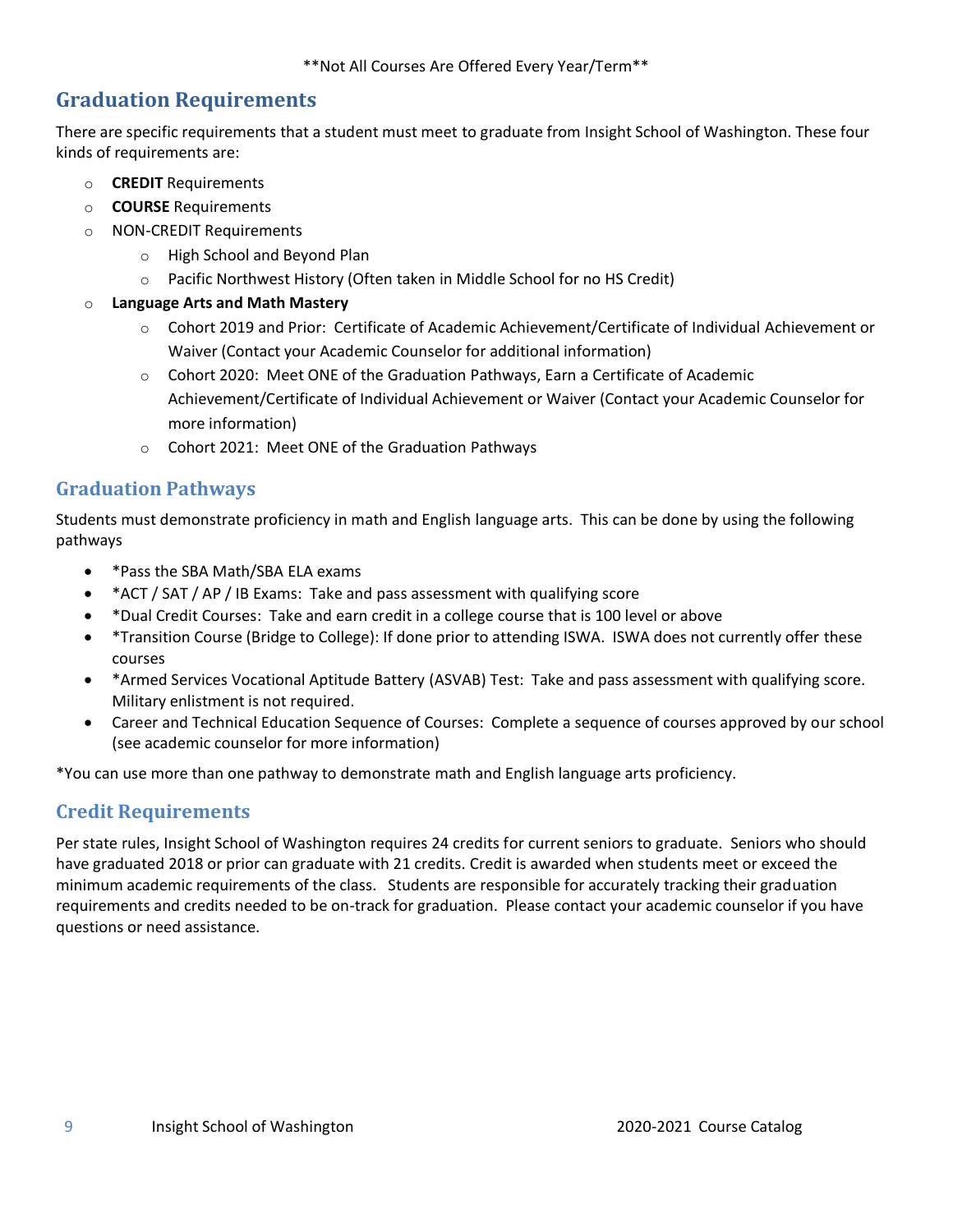## <span id="page-9-0"></span>**Graduation Cohort Year**

In Washington state, the year you entered 9<sup>th</sup> grade determines your graduation cohort. Your graduation rules are based on this graduation cohort regardless of the year that you acutally graduate from high school. The following examples help illustrate this point:

- $\bullet$  11<sup>th</sup> grade student graduating next year follows the 2022 graduation rules
- 12<sup>th</sup> grade student (who started 9<sup>th</sup> grade in 2017-2018) graduating this year follows the 2021 graduation rules
- 12<sup>th</sup> Grade (5<sup>th</sup> Year Senior) student that graduates this year follows the 2020 graduation rules

Use the table below to determine your Graduate Cohort

| Year Entered 9th Grade | <b>Current Grade in High School</b>                  | <b>Graduation Cohort Year</b> |
|------------------------|------------------------------------------------------|-------------------------------|
| 2020-2021              | 9 <sup>th</sup> Grade                                | 2024                          |
| 2019-2020              | 10 <sup>th</sup> Grade                               | 2023                          |
| 2018-2019              | $11th$ Grade                                         | 2022                          |
| 2017-2018              | $12th$ Grade                                         | 2021                          |
| 2016-2017              | 12 <sup>th</sup> Grade (5 <sup>th</sup> Year Senior) | 2020                          |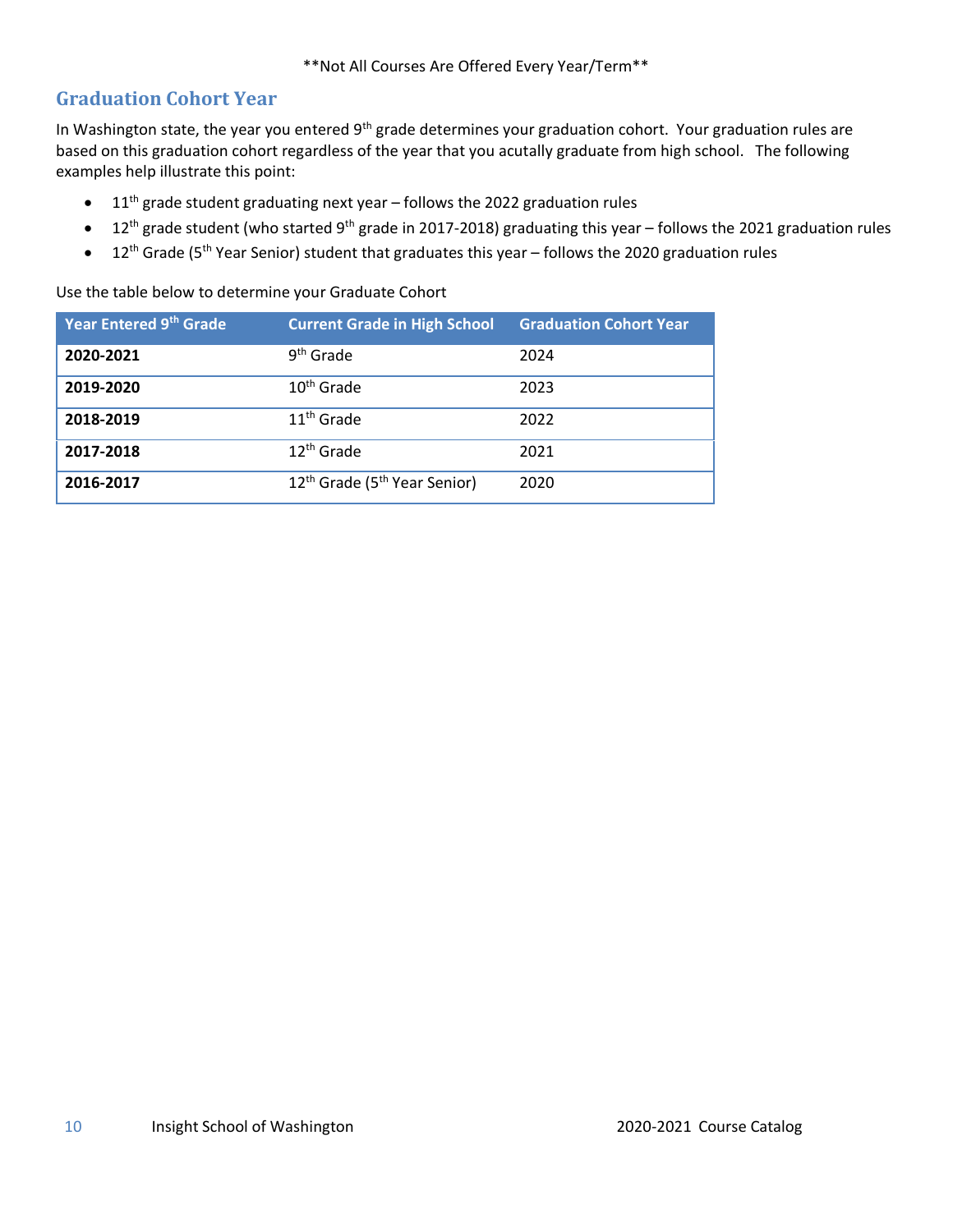#### <span id="page-10-0"></span>**Required Credits for Graduation**

| Subject                       | Cohort2018                                                         | Cohorts 2019 and<br>Beyond                                                      |
|-------------------------------|--------------------------------------------------------------------|---------------------------------------------------------------------------------|
| English                       | 4.0                                                                | 4.0                                                                             |
| Math*                         | 3.0                                                                | 3.0                                                                             |
| Science                       | 2.0<br>(At least 1.0 LAB)                                          | 3.0<br>(At least 2.0 LAB)                                                       |
| <b>Social Studies</b>         | <b>US Hist 1.0</b><br>US Gov't 0.5<br>$CWI^{**} 1.0$<br>PNW*** 0.5 | US Hist 1.0<br>US Gov't 0.5<br>$CWI^{**} 0.5$<br>PNW*** 0.5<br>Elective 0.5**** |
| Physical Education/Health     | PE 1.5<br>Health 0.5                                               | PE 1.5<br>Health 0.5                                                            |
| <b>Occupational Education</b> | 1.0                                                                | 1.0                                                                             |
| Art                           | 1.0                                                                | $2.0^{\circ}$                                                                   |
| Electives                     | 5.0                                                                | 2.0                                                                             |
| World Language                | 0.0                                                                | $2.0^{\sim}$                                                                    |
| <b>Career Concentration</b>   | 0.0                                                                | 2.0                                                                             |
| <b>Total Credits</b>          | 21                                                                 | 24                                                                              |

\* *Students must pass Algebra 1, Geometry, and Algebra II or an approved CTE Math Class.*

\*\* *Contemporary World Issues (Sociology, Anthropology, Geography, Economics, World History B, or Civics – only if above and beyond the government/civics requirement).*

*\*\*\*If Pacific Northwest History requirement was met in middle school, this becomes a required social studies elective.*

*\*\*\*\*Social studies elective is required*

*^1.0 credits in Fine Arts can be a Personalized Pathway Requirement as dictated by the student's High School and Beyond Plan.*

*^^2.0 credits in World Language can be a Personalized Pathway Requirement as dictated by the student's High School and Beyond Plan*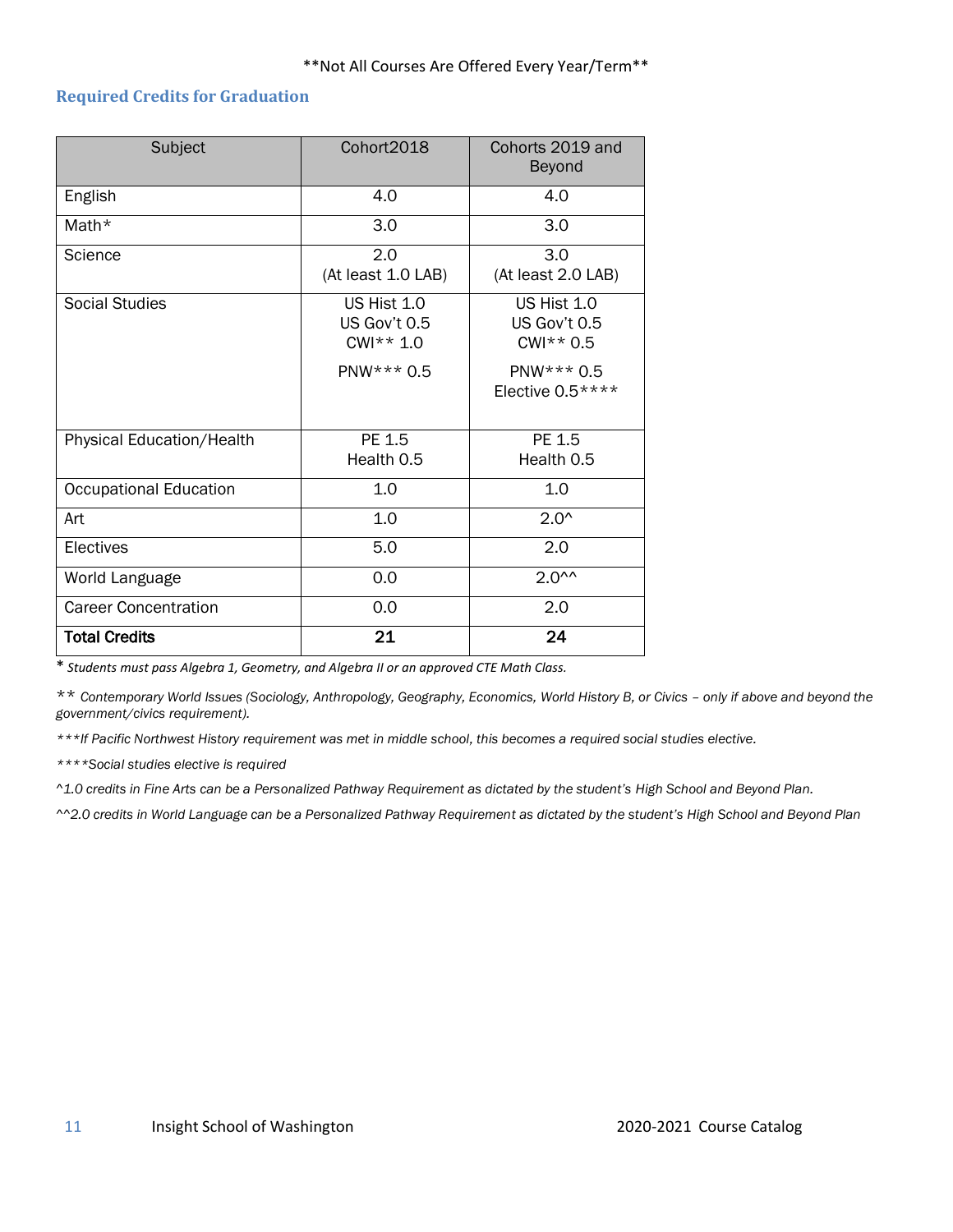## <span id="page-11-0"></span>**Destinations Career Academy @ Insight School of Washington**

Destinations Career Academy at ISWA, is an innovative, tuition-free online program that combines traditional high school academics with industry-relevant, career-focused electives. Destinations students benefit from:

- Rigorous curriculum in all core academic subjects
- Career-focused electives in high-demand career fields
- Washington-certified teachers who tailor teaching to student needs
- Career-oriented clubs, which allow students to connect with peers
- Preparation for industry-recognized certification exams



## <span id="page-11-1"></span>**Related Certifications**



12 Insight School of Washington 2020-2021 Course Catalog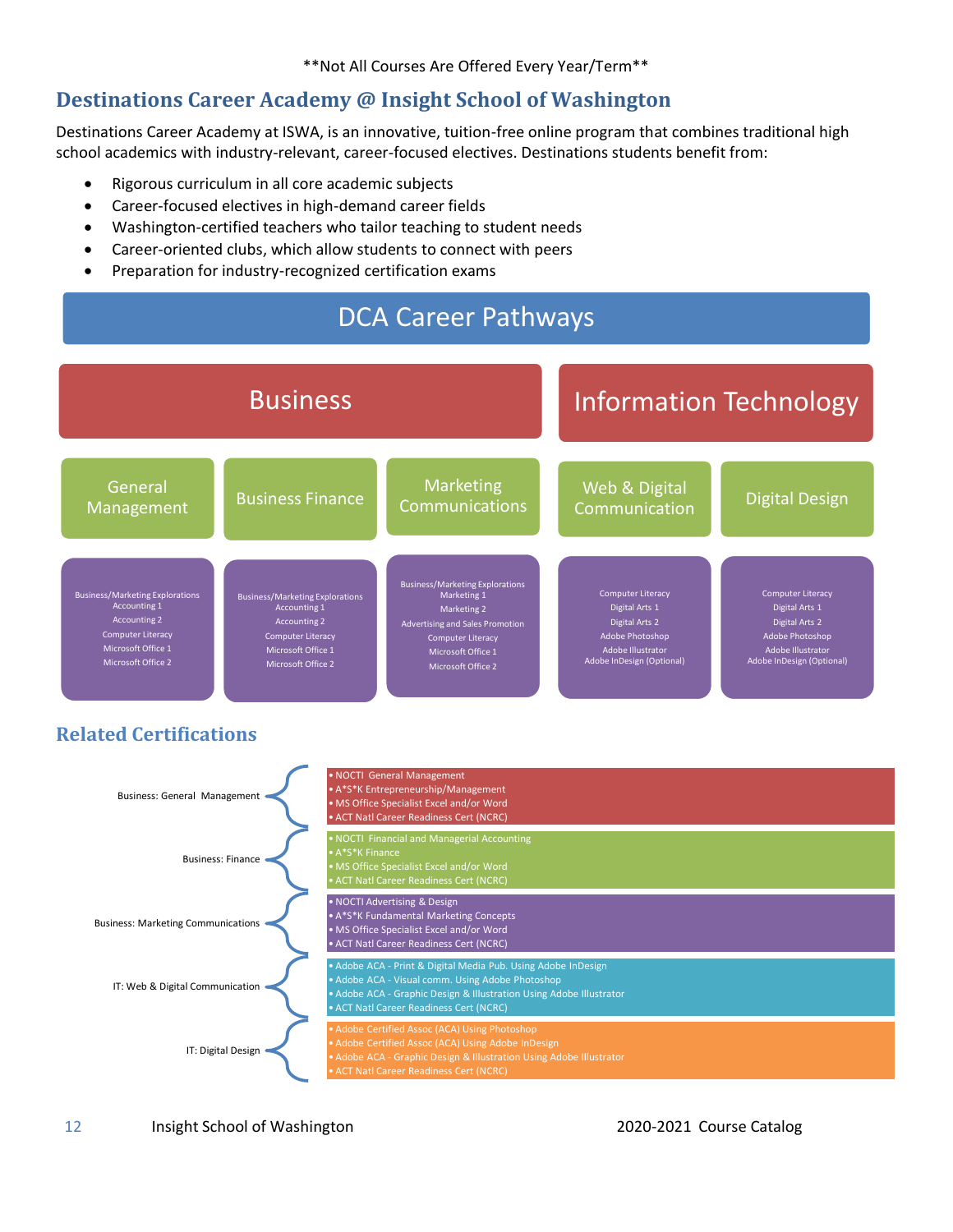## <span id="page-12-0"></span>**9th Grade Pathway Schedules**

| Grade     | <b>General</b><br><b>Management &amp;</b><br><b>Business Finance</b> | <b>Marketing</b><br><b>Communications</b>                       | <b>Web &amp; Digital</b><br><b>Communications</b> | <b>Digital Design</b>                |
|-----------|----------------------------------------------------------------------|-----------------------------------------------------------------|---------------------------------------------------|--------------------------------------|
| 9         | <b>Computer Literacy</b><br><b>B&amp;M Explorations</b>              | <b>Computer Literacy</b><br><b>B&amp;M Explorations</b>         | <b>Computer Literacy</b>                          | <b>Computer Literacy</b>             |
| <b>10</b> | Accounting 1*<br>Accounting 2*                                       | Marketing 1<br>Marketing 2                                      | Digital Arts 1<br>Digital Arts 2                  | Digital Arts 1<br>Digital Arts 2     |
| <b>11</b> | Microsoft Office 1*                                                  | <b>Advertising and Sales</b><br>Promotion<br>Microsoft Office 1 | Adobe Photoshop<br>Adobe Illustrator              | Adobe Photoshop<br>Adobe Illustrator |
| 12        | Microsoft Office 2*                                                  | Microsoft Office 2                                              | Adobe InDesign<br>(Optional)                      | Adobe InDesign<br>(Optional)         |

\*Depending on student's math needs, the  $10^{th}$  and  $11^{th}$  grade year can be swapped.

## <span id="page-12-1"></span>**10th Grade Pathway Schedules**

| Grade | General<br><b>Management &amp;</b><br><b>Business Finance</b> | <b>Marketing</b><br><b>Communications</b>                                             | <b>Web &amp; Digital</b><br><b>Communications</b> | <b>Digital Design</b>                       |
|-------|---------------------------------------------------------------|---------------------------------------------------------------------------------------|---------------------------------------------------|---------------------------------------------|
| 10    | <b>Computer Literacy</b><br><b>B&amp;M Explorations</b>       | <b>Computer Literacy</b><br><b>B&amp;M Explorations</b>                               | <b>Computer Literacy</b>                          | <b>Computer Literacy</b>                    |
| 11    | Accounting 1<br><b>Accounting 2</b>                           | Marketing 1<br>Marketing 2                                                            | Digital Arts 1<br>Digital Arts 2                  | Digital Arts 1<br>Digital Arts 2            |
| 12    | Microsoft Office 1<br>Microsoft Office 2                      | <b>Advertising and Sales</b><br>Promotion<br>Microsoft Office 1<br>Microsoft Office 2 | Adobe Illustrator<br>Adobe Photoshop              | <b>Adobe Photoshop</b><br>Adobe Illustrator |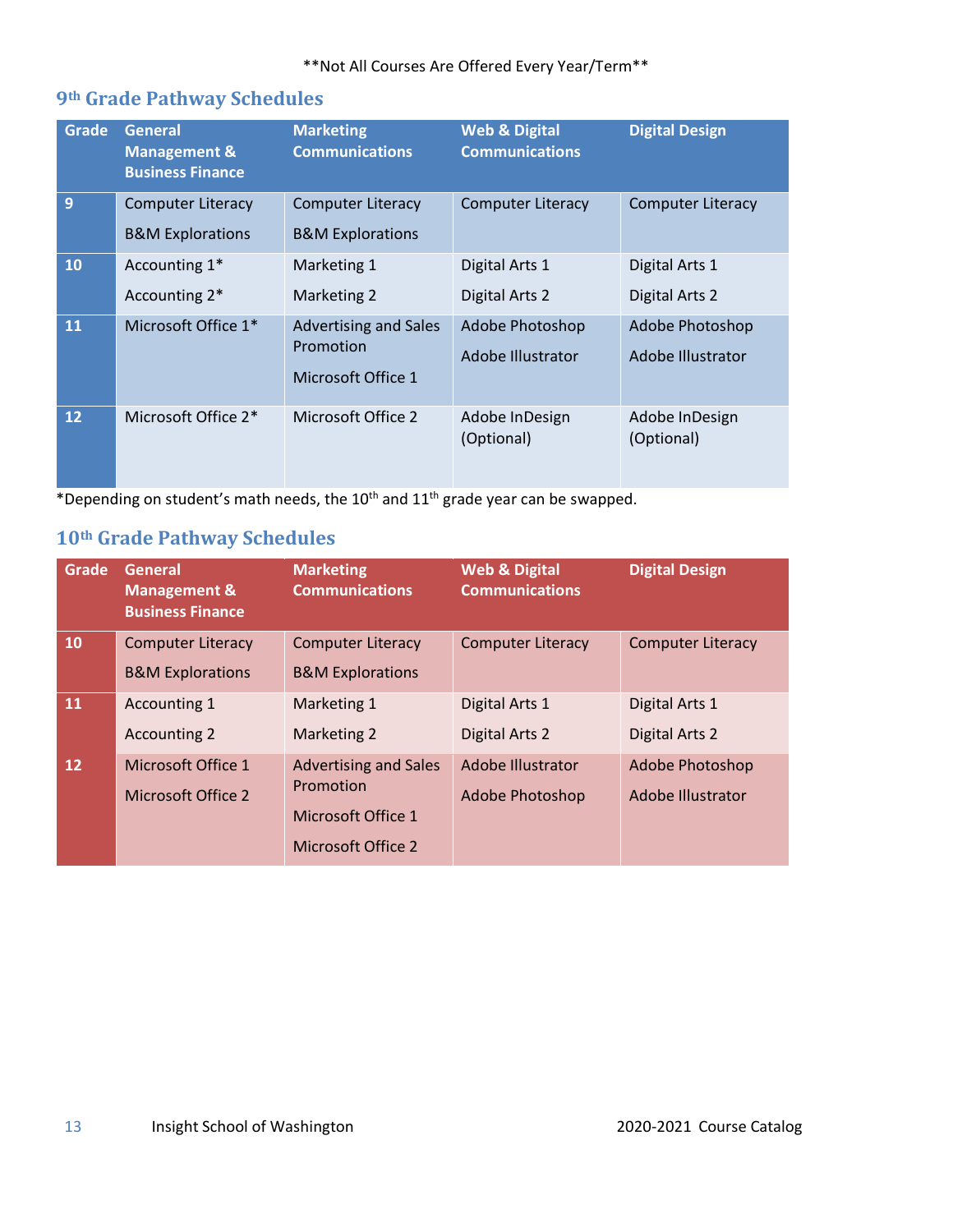## <span id="page-13-0"></span>**Course Descriptions**

## <span id="page-13-1"></span>**Administrative**

## <span id="page-13-2"></span>**Online Learning**

#### *ORN010 ORN010 Online Learning*

This course is offered each trimester. The Online Learning course explains to students how the K12 high school program works and provides tips on successful online learning. Students are introduced to the online tools they will use during their high school experience, including the Learning Management System that delivers course assignments. Students take part in online discussions and practice submitting computer-scored assessments and other assignments to teachers. Lifelong learning skills such as time management and study habits are also covered. By the end of the course, students will be fully prepared to begin their K12 high school courses. \*\* New Students Only

\*\*This course is NOT credit bearing and will not appear on transcripts\*\*

Materials: None Prerequisites: None

## <span id="page-13-3"></span>**Finding Your Path I**

#### *ORN100 ORN100 Advisory SM7 Finding Your Path I*

This course is a one term with students earning .16 credit. Students begin each school year with a course specifically targeted to the unique concerns of freshmen, sophomores, juniors, and seniors. This 10-hour orientation course is unique for each student, as school counselors, advisors, and other staff guide students through an in-depth exploration of their interests, abilities, and skills. Students explore their education and career interests, define goals, and create a path through high school that will get them there. In addition, this course serves as a "home base" where students and school counselors can address topics that are critical to ensuring success in high school and beyond.

Prerequisites: None

#### <span id="page-13-4"></span>**Finding Your Path II**

#### *ORN200 ORN200 Advisory SM7 Finding Your Path II*

This course is a one term with students earning .16 credit. Students begin each school year with a course specifically targeted to the unique concerns of freshmen, sophomores, juniors, and seniors. This 10-hour orientation course is unique for each student, as school counselors, advisors, and other staff guide students through an in-depth exploration of their interests, abilities, and skills. Students explore their education and career interests, define goals, and create a path through high school that will get them there. In addition, this course serves as a "home base" where students and school counselors can address topics that are critical to ensuring success in high school and beyond.

Prerequisites: None

## <span id="page-13-5"></span>**Finding Your Path III**

#### *ORN300 ORN300 Advisory SM7 Finding Your Path III*

This course is a one term with students earning .16 credit. Students begin each school year with a course specifically targeted to the unique concerns of freshmen, sophomores, juniors, and seniors. This 10-hour orientation course is unique for each student, as school counselors, advisors, and other staff guide students through an in-depth exploration of their interests, abilities, and skills. Students explore their education and career interests, define goals, and create a path through high school that will get them there. In addition, this course serves as a "home base" where students and school counselors can address topics that are critical to ensuring success in high school and beyond.

Prerequisites: None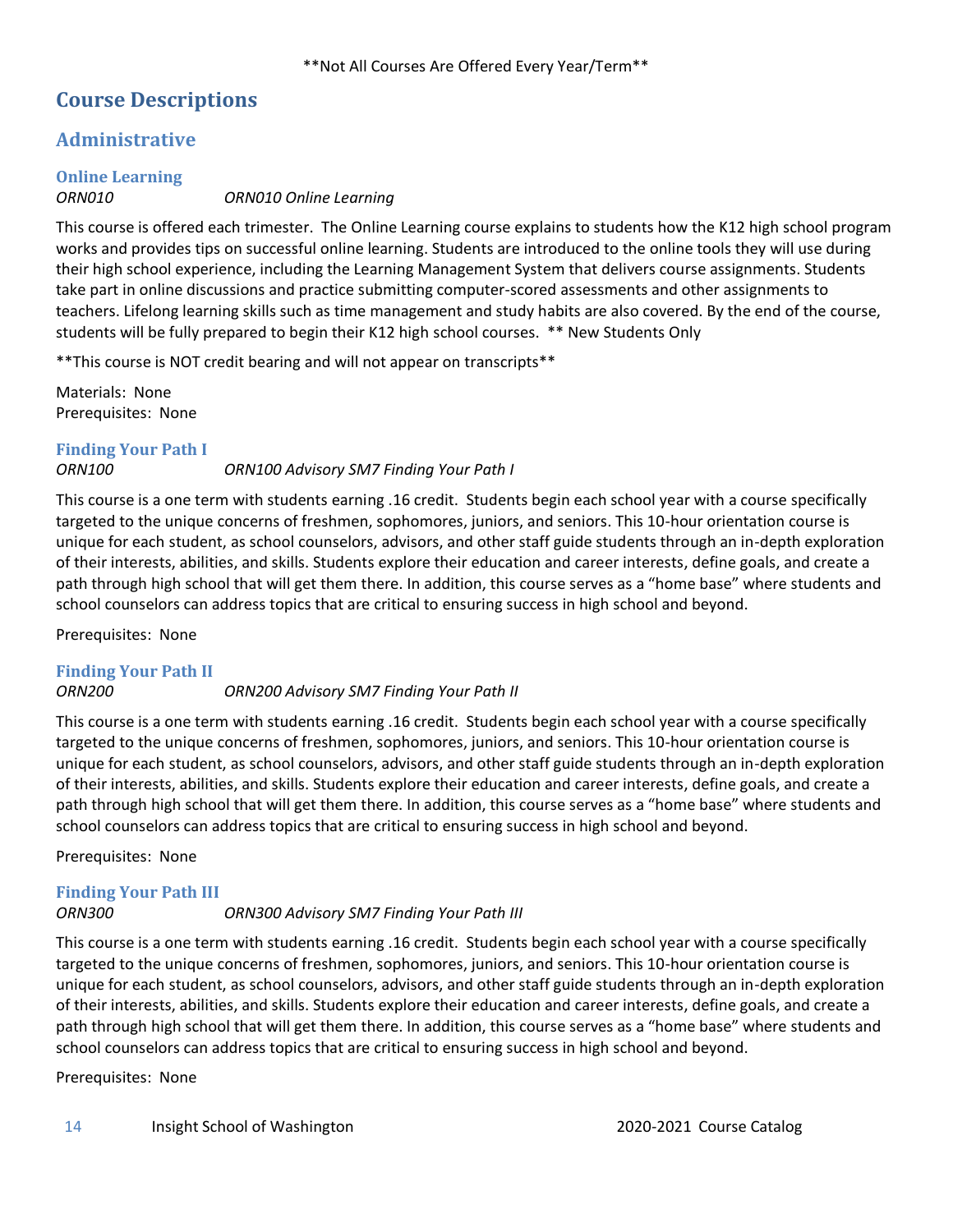### <span id="page-14-0"></span>**Art**

#### <span id="page-14-1"></span>**Fine Art** *ART170/ART172 ART010 Summit Fine Art*

This course combines art history, appreciation, and analysis, while engaging students in hands-on creative projects. Lessons introduce major periods and movements in art history while focusing on masterworks and the intellectual, technical, and creative processes behind those works. Studio lessons provide opportunities for drawing, painting, sculpting, and other creative endeavors.

#### Two trimesters

Prerequisites: A survey course in World History is recommended as a prerequisite or co-requisite, but not required

### <span id="page-14-2"></span>**Art Appreciation**

#### *ART120 ART040 Summit Art Appreciation*

This course will introduce learners to the various forms of the visual arts, such as painting, sculpture, film, and more. Students will learn how to look at a work of art, identify and compare key characteristics in artworks, and understand the role art has played throughout history. Through hands-on activities, virtual museum tours, discussion, and research, learners will develop an overall appreciation for the art they encounter in their daily lives.

Materials: None

Pre-Requisites: None

#### <span id="page-14-3"></span>**Digital Photography 1**

#### *ART031 TCH031-DYN Digital Photography*

This course focuses on the basics of photography, including building an understanding of aperture, shutter speed, lighting, and composition. Students are introduced to the history of photography and basic camera functions. They use the basic techniques of composition and camera functions to build a portfolio of images, capturing people, landscapes, close-ups, and action photographs.

Course Length: 1 Term

Prerequisites: None

## <span id="page-14-4"></span>**Digital Photography 2**

*ART032 TCH032-DYN Digital Photography*

In today's world, photographs are all around us, including in advertisements, on websites, and on the wall as art. Many of the images have been created by professional photographers. In this course, students learn about various aspects of professional photography, including the ethics of the profession, and examine some of the areas that professional photographers may choose to specialize in, such as wedding photography and product photography. Students also learn about some of the most respected professional photographers in history and how to critique photographs to better understand what creates an eye-catching photograph.

Course Length: 1 Term Prerequisites: None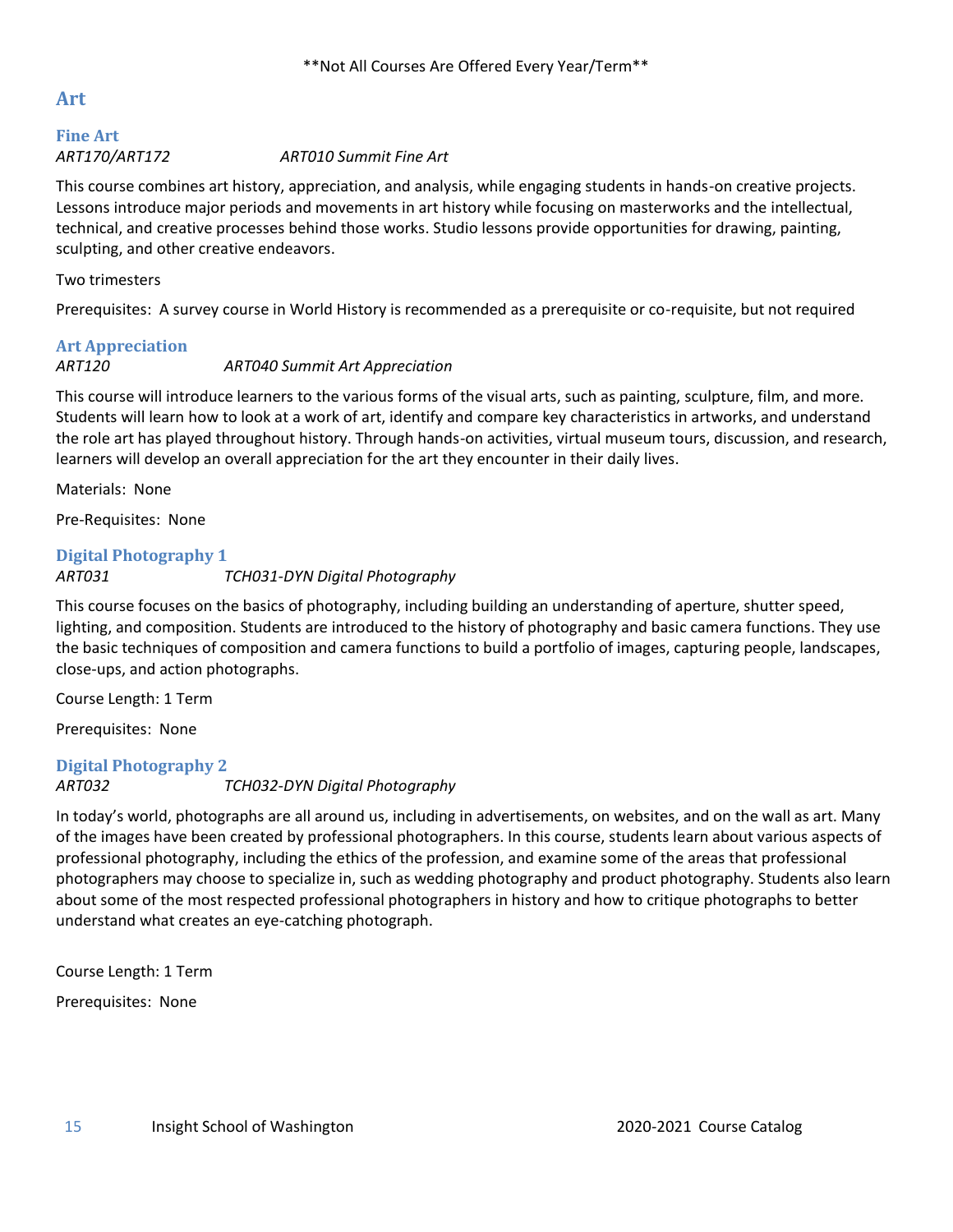## <span id="page-15-0"></span>**English**

## <span id="page-15-1"></span>**Creative Writing A**

*ENG221 ENG030A-AVT Summit Creative Writing*

In this course, students will explore a range of creative writing genres, including fiction, poetry, creative nonfiction, drama, and multimedia writing. Students will study examples of writing through classic and contemporary selections and will apply that knowledge and understanding to their writing. In addition, students will develop an intimate understanding of the writing process and its application to various projects. As students move through the course, they will understand and evaluate the writings of others, and be able to apply the evaluation criteria to their own writing. By the end of the course, students will have created a well-developed portfolio of finished written works. Learning activities include reading; listening; discussing; writing; multiple choice games; self- check activities; and reflective journals. The unit structure includes the broader idea of the unit as defined by the main heading. Units will include a combination of activities and will culminate in a submittal of the finished unit project. Unit projects will be developed in phases throughout each section of the unit. Unit lessons and performance tasks have been scaffolded carefully to help students achieve deeper levels of understanding.

Materials: None

Pre-Requisites: Complete English 9 and English 10

# <span id="page-15-2"></span>**Creative Writing B**

*ENG222 ENG030B-AVT Summit Creative Writing*

In this course, students will explore a range of creative writing genres, including fiction, poetry, creative nonfiction, drama, and multimedia writing. Students will study examples of writing through classic and contemporary selections and will apply that knowledge and understanding to their writing. In addition, students will develop an intimate understanding of the writing process and its application to various projects. As students move through the course, they will understand and evaluate the writings of others, and be able to apply the evaluation criteria to their own writing. By the end of the course, students will have created a well-developed portfolio of finished written works. Learning activities include reading, listening, discussing, writing, multiple choice games, self- check activities, and reflective journals. The unit structure includes the broader idea of the unit as defined by the main heading. Units will include a combination of activities and will culminate in a submittal of the finished unit project. Unit projects will be developed in phases throughout each section of the unit. Unit lessons and performance tasks have been scaffolded carefully to help students achieve deeper levels of understanding.

Materials: None

Pre-Requisites: Complete English 9 and English 10

# <span id="page-15-3"></span>**English I A**

*ENG116 ENG108AE3 Summit English 9*

K12's English 9 course includes engaging and interactive instruction about reading, writing, speaking, listening, and language; with a focus on exploring a wide variety of genres and their elements. Students learn how to carefully read, interpret, and analyze literature and nonfiction works of cultural or historical significance appropriate to Grade 9. Throughout the course, students practice narrative, informative, and argument writing. Students also develop and deliver presentations, and participate in discussions with their peers.

Materials: *Summit Curriculum English 9–10: Explorations in Literature, The Way to Rainy Mountain, The Alchemist, A Midsummer Night's Dream* 

Prerequisites: Literary Analysis and Composition (Grade 8), or equivalent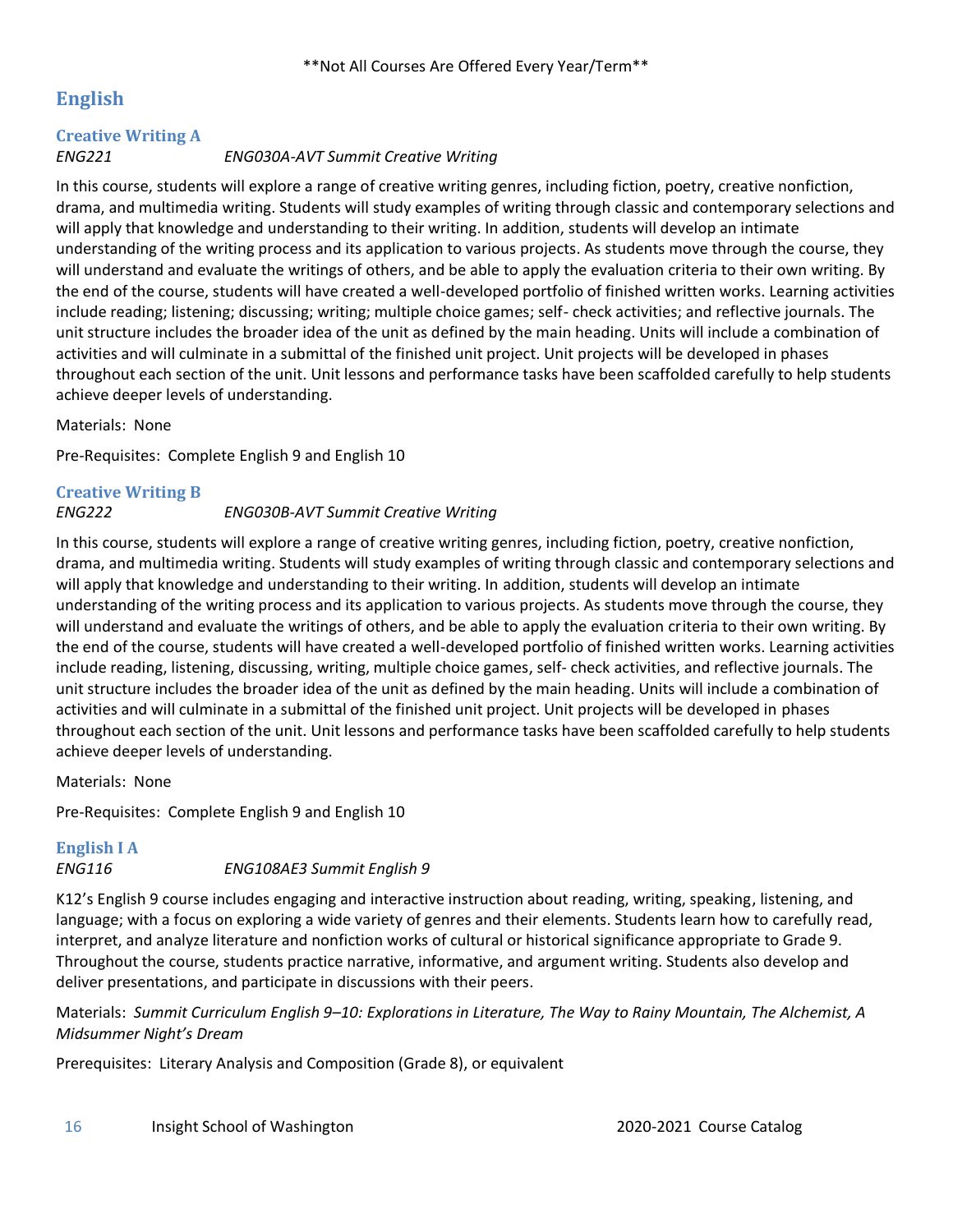## <span id="page-16-0"></span>**English I A CR**

#### *ENG117 ENG106A Summit English 9*

In the course, students read a variety of literary works to sharpen reading comprehension and literary analysis skills. They review composition skills and expand their understanding of parts of speech, phrases and clauses, sentence analysis and structure, agreement, punctuation, and other conventions. Vocabulary lessons build knowledge of Greek and Latin words that form the roots of many English words. Diagnostic tests assess students' current knowledge and generate individualized study plans, so students can focus on topics that need review.

Prerequisites: Student previously took the course or its equivalent but did not receive credit; and teacher/school counselor recommendation

### <span id="page-16-1"></span>**English I B** *ENG118 ENG108BE3 Summit English 9*

K12's English 9 course includes engaging and interactive instruction about reading, writing, speaking, listening, and language; with a focus on exploring a wide variety of genres and their elements. Students learn how to carefully read, interpret, and analyze literature and nonfiction works of cultural or historical significance appropriate to Grade 9. Throughout the course, students practice narrative, informative, and argument writing. Students also develop and deliver presentations, and participate in discussions with their peers.

Materials: *Summit Curriculum English 9–10: Explorations in Literature, The Way to Rainy Mountain, The Alchemist, A Midsummer Night's Dream* 

Prerequisites: Literary Analysis and Composition (Grade 8), or equivalent

### <span id="page-16-2"></span>**English I B CR** *ENG119 ENG106B Summit English 9*

In the course, students read a variety of literary works to sharpen reading comprehension and literary analysis skills. They review composition skills and expand their understanding of parts of speech, phrases and clauses, sentence analysis and structure, agreement, punctuation, and other conventions. Vocabulary lessons build knowledge of Greek and Latin words that form the roots of many English words. Diagnostic tests assess students' current knowledge and generate individualized study plans, so students can focus on topics that need review.

Prerequisites: Student previously took the course or its equivalent but did not receive credit; and teacher/school counselor recommendation

#### <span id="page-16-3"></span>**English II A**

#### *ENG215 ENG208AE3 Summit English 10*

K12's English 10 course includes engaging and interactive instruction about reading, writing, speaking listening, and language; with a focus on exploring a wide variety of genres and their elements. Students learn how to carefully read, interpret, and analyze literature and nonfiction works of cultural or historical significance appropriate to Grade 10. Throughout the course, students practice narrative, informative, and argument writing. Students also develop and deliver presentations, and participate in discussions with their peers.

Materials: *Summit Curriculum English 9–10: Explorations in Literature, Cry, the Beloved Country, Night, Macbeth*

Prerequisites: Literary Analysis and Composition I, or equivalent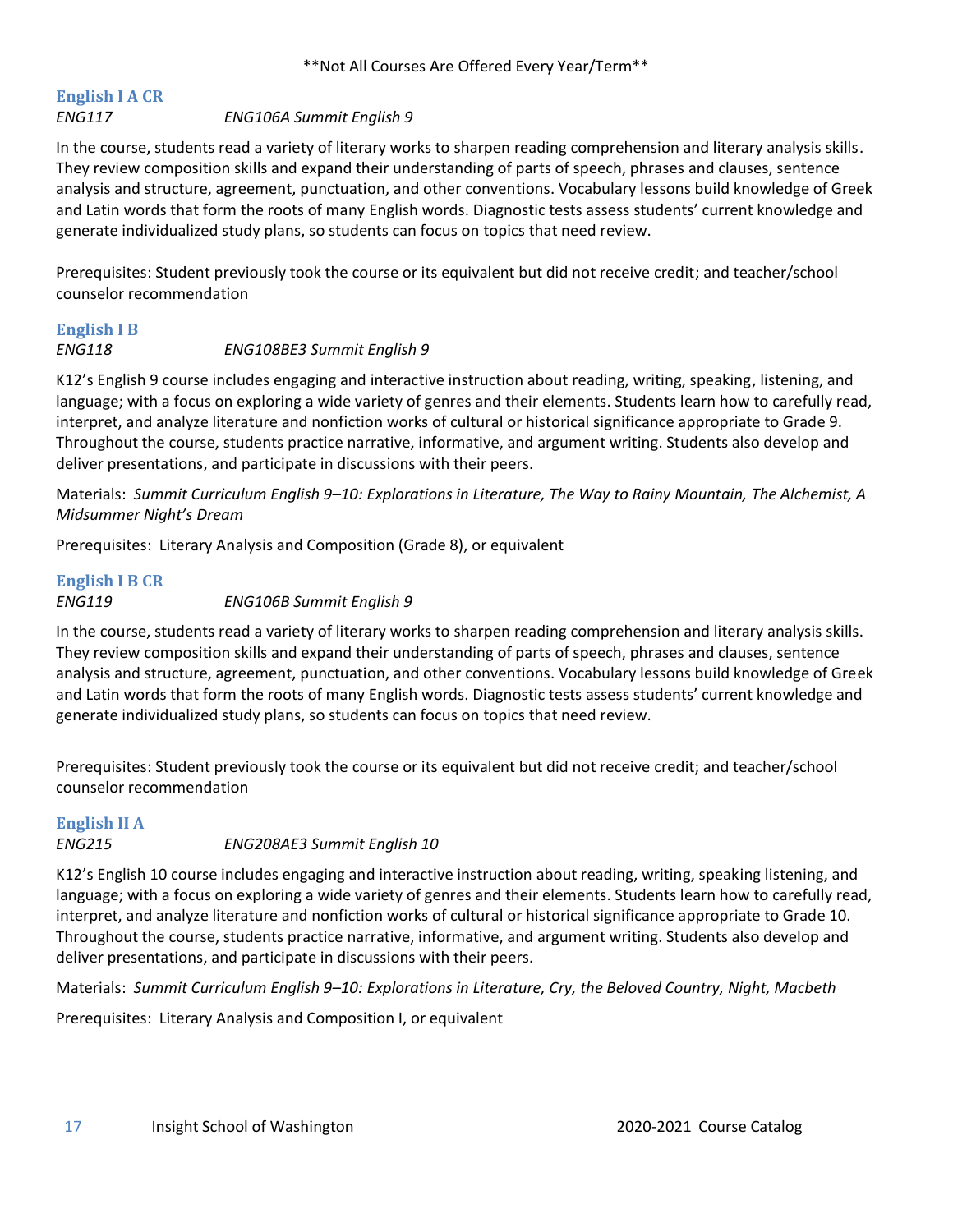#### <span id="page-17-0"></span>**English II A CR** *ENG216 ENG206A Summit English 10*

In this course, students read classic and modern works of literature, sharpening their reading comprehension skills and analyzing important human issues. They review effective strategies for oral and written expression, grammar, usage, and mechanics. Thematic units focus on word roots, suffixes and prefixes, context clues, and other strategies that help students strengthen their vocabularies. Diagnostic tests assess students' current knowledge and generate individualized study plans, so students can focus on topics that need review.

Prerequisites: Student previously took the course or its equivalent but did not receive credit;

## <span id="page-17-1"></span>**English II B**

#### *ENG217 ENG208BE3 Summit English 10*

K12's English 10 course includes engaging and interactive instruction about reading, writing, speaking listening, and language; with a focus on exploring a wide variety of genres and their elements. Students learn how to carefully read, interpret, and analyze literature and nonfiction works of cultural or historical significance appropriate to Grade 10. Throughout the course, students practice narrative, informative, and argument writing. Students also develop and deliver presentations, and participate in discussions with their peers.

Materials: *Summit Curriculum English 9–10: Explorations in Literature, Cry, the Beloved Country, Night, Macbeth*

Prerequisites: Literary Analysis and Composition I, or equivalent

# <span id="page-17-2"></span>**English II B CR**

#### *ENG218 ENG206B Summit English 10*

In this course, students read classic and modern works of literature, sharpening their reading comprehension skills and analyzing important human issues. They review effective strategies for oral and written expression, grammar, usage, and mechanics. Thematic units focus on word roots, suffixes and prefixes, context clues, and other strategies that help students strengthen their vocabularies. Diagnostic tests assess students' current knowledge and generate individualized study plans, so students can focus on topics that need review.

Prerequisites: Student previously took the course or its equivalent but did not receive credit;

## <span id="page-17-3"></span>**English III A**

#### *ENG315 ENG303A Summit American Literature*

In this course, students read and analyze works of American literature from colonial to contemporary times, including poetry, short stories, novels, drama, and nonfiction. The literary works provide opportunities for critical writing, creative projects, and online discussions. Students develop vocabulary skills and refresh their knowledge of grammar, usage, and mechanics in preparation for standardized tests.

Materials: *Journeys in Literature American Traditions, Volume C; The Great Gatsby by F. Scott Fitzgerald; The Glass Menagerie by Tennessee Williams*. Students will also read one selection of their choice from the following: *The Old Man and the Sea by Ernest Hemingway; The House on Mango Street by Sandra Cisneros; A Lesson Before Dying by Ernest Gaines; The Red Badge of Courage by Stephen Crane.*

Prerequisites: English II (or equivalent)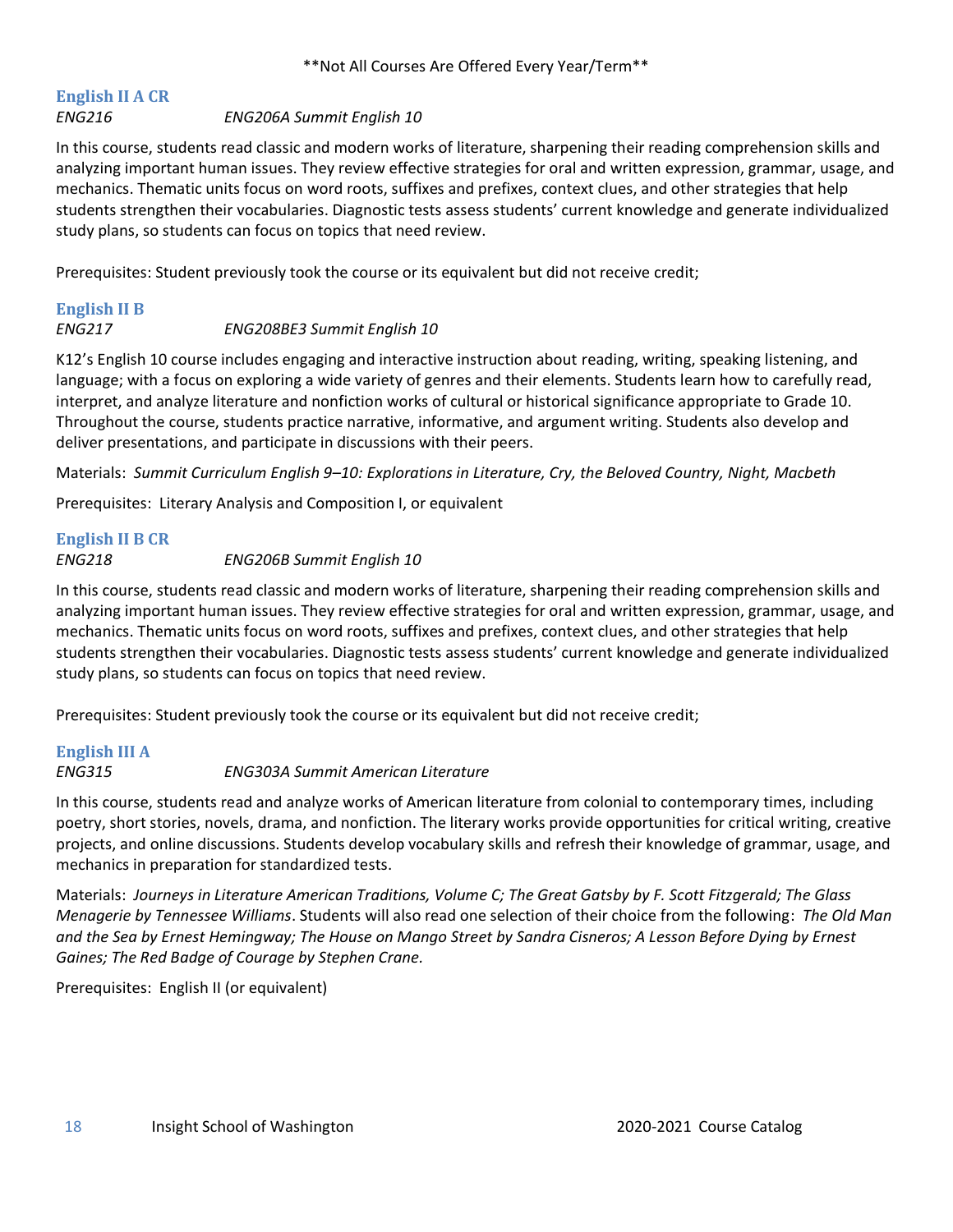## <span id="page-18-0"></span>**English III B**

#### *ENG317 ENG303B Summit American Literature*

In this course, students read and analyze works of American literature from colonial to contemporary times, including poetry, short stories, novels, drama, and nonfiction. The literary works provide opportunities for critical writing, creative projects, and online discussions. Students develop vocabulary skills and refresh their knowledge of grammar, usage, and mechanics in preparation for standardized tests.

Materials *Journeys in Literature American Traditions, Volume C; The Great Gatsby by F. Scott Fitzgerald; The Glass Menagerie by Tennessee Williams.* Students will also read one selection of their choice from the following: *The Old Man and the Sea by Ernest Hemingway; The House on Mango Street by Sandra Cisneros; A Lesson Before Dying by Ernest Gaines; The Red Badge of Courage by Stephen Crane.*

Prerequisites: English II (or equivalent)

## <span id="page-18-1"></span>**English IV A**

#### *ENG415 ENG403A Summit British and World Literature*

Students read selections from British and world literature in a loosely organized chronological framework. They analyze the themes, styles, and structures of these texts and make thematic connections among diverse authors, periods, and settings. Students complete guided and independent writing assignments that refine their analytical skills. They have opportunities for creative expression in projects of their choice. Students also practice test-taking skills for standardized assessments in critical reading and writing.

Materials: *Journeys in Literature British and World Classics; Hamlet by William Shakespeare*

Prerequisites: English III (or equivalent)

### <span id="page-18-2"></span>**English IV B** *ENG417 ENG403B Summit British and World Literature*

Students read selections from British and world literature in a loosely organized chronological framework. They analyze the themes, styles, and structures of these texts and make thematic connections among diverse authors, periods, and settings. Students complete guided and independent writing assignments that refine their analytical skills. They have opportunities for creative expression in projects of their choice. Students also practice test-taking skills for standardized assessments in critical reading and writing.

Materials: *Journeys in Literature British and World Classics; Hamlet by William Shakespeare*

Prerequisites: English III (or equivalent)

#### <span id="page-18-3"></span>**Gothic Literature**

#### *ENG036 OTH036 Gothic Literature*

Since the eighteenth century, Gothic tales have influenced fiction writers and fascinated readers. This course focuses on the major themes found in Gothic literature and demonstrates how the core writing drivers produce a suspenseful environment for readers. It presents some of the recurring themes and elements found in the genre. As they complete the course, students gain an understanding of and an appreciation for the complex nature of Gothic literature.

Course Length: 1 Term

Prerequisites: None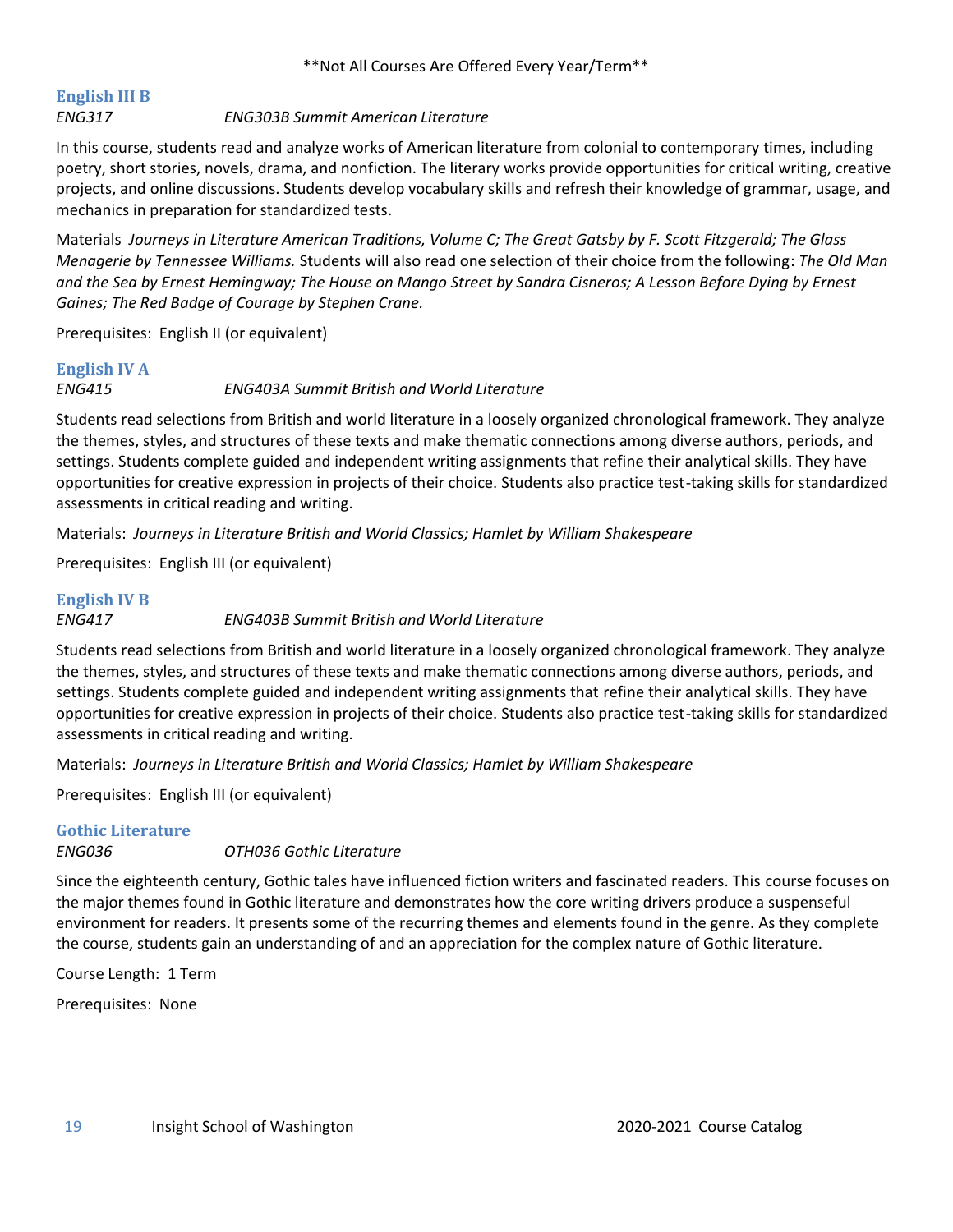# <span id="page-19-0"></span>**Public Speaking**

#### *ENG021 ENG020 Summit Public Speaking*

Students are introduced to public speaking as an important component of their academic, work, and social lives. They study public speaking occasions and develop skills as fair and critical listeners, or consumers, of spoken information and persuasion. Students study types of speeches (informative, persuasive, dramatic, and special occasion), read and listen to models of speeches, and prepare and present their own speeches to diverse audiences. Students learn to choose speaking topics and adapt them for specific audiences, to research and support their ideas, and to benefit from listener feedback. They study how to incorporate well-designed visual and multimedia aids in presentations and how to maintain a credible presence in the digital world. Students also learn about the ethics of public speaking and about techniques for managing communication anxiety.

Materials: None

#### <span id="page-19-1"></span>**Math**

#### <span id="page-19-2"></span>**Algebra I A** *ALG128 MTH128A Summit Algebra I*

K12's Algebra 1 course is intended to formalize and extend the mathematics that students learned in the middle grades. Because it is built to follow revised middle school math courses, the course covers slightly different ground than previous versions of Algebra. In this course, students deepen their understanding of linear and exponential relationships by contrasting them with each other. Students also apply linear models to data that exhibit a linear trend. The course also covers analyzing, solving, and using quadratic functions.

Materials: *Summit Curriculum Algebra 1 Reference Guide*

#### <span id="page-19-3"></span>**Algebra I A CR** *ALG116 MTH126A Summit Algebra 1*

In this course, students review the tools of algebra. Topics include the structure and properties of real numbers; operations with integers and other rational numbers; square roots and irrational numbers; linear equations; ratios, proportions, and percentages; the Pythagorean theorem; polynomials; and logic and reasoning. Diagnostic tests assess students' current knowledge and generate individualized study plans, so students can focus on topics that need review.

Prerequisites: Student previously took the course or its equivalent but did not receive credit; and teacher/school counselor recommendation

#### <span id="page-19-4"></span>**Algebra I B**

#### *ALG129 MTH128B Summit Algebra I*

K12's Algebra 1 course is intended to formalize and extend the mathematics that students learned in the middle grades. Because it is built to follow revised middle school math courses, the course covers slightly different ground than previous versions of Algebra. In this course, students deepen their understanding of linear and exponential relationships by contrasting them with each other. Students also apply linear models to data that exhibit a linear trend. The course also covers analyzing, solving, and using quadratic functions.

Materials: *Summit Curriculum Algebra 1 Reference Guide*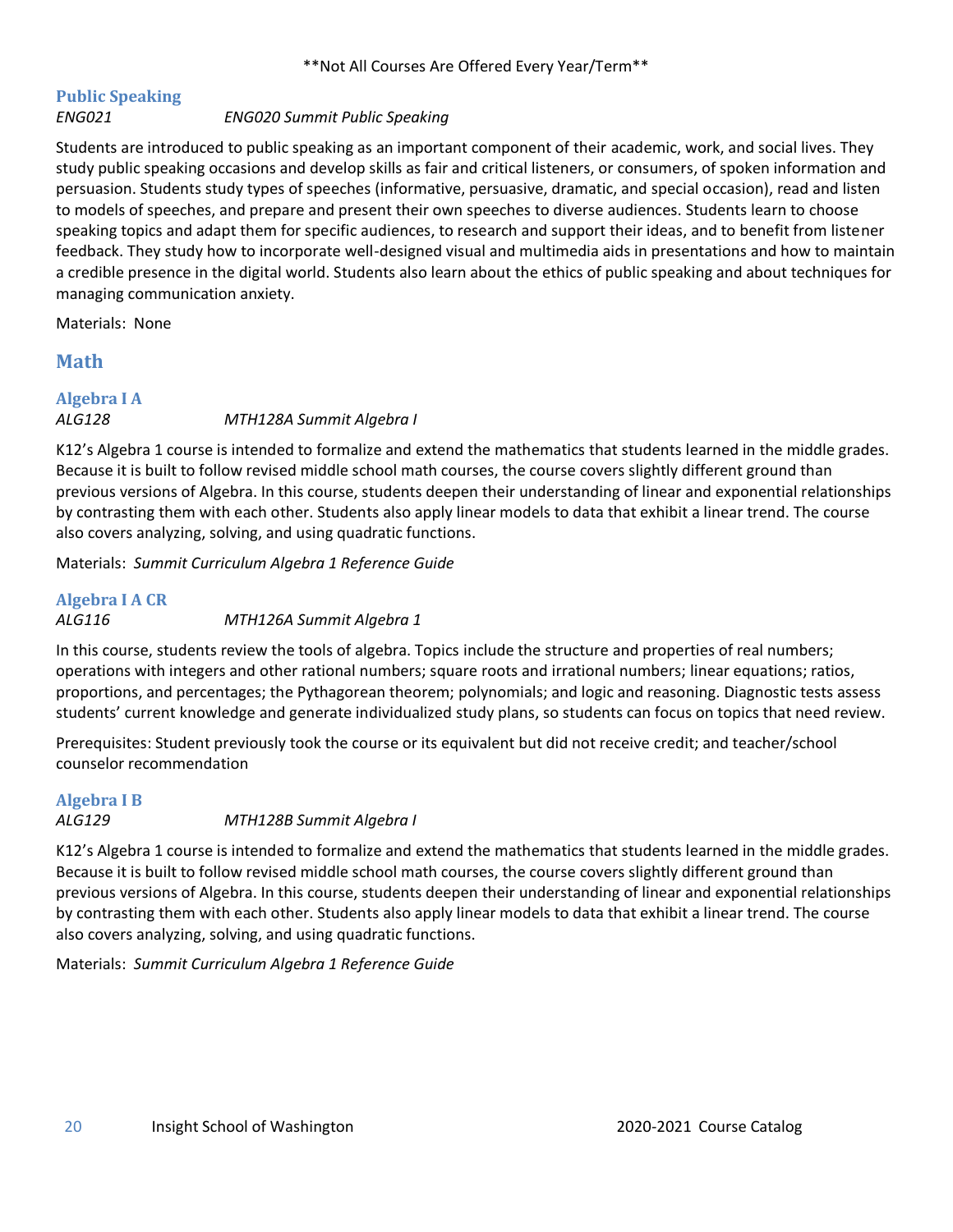## <span id="page-20-0"></span>**Algebra I B CR**

#### *ALG118 MTH126B Summit Algebra 1*

In this course, students review the tools of algebra. Topics include the structure and properties of real numbers; operations with integers and other rational numbers; square roots and irrational numbers; linear equations; ratios, proportions, and percentages; the Pythagorean theorem; polynomials; and logic and reasoning. Diagnostic tests assess students' current knowledge and generate individualized study plans, so students can focus on topics that need review.

Prerequisites: Student previously took the course or its equivalent but did not receive credit; and teacher/school counselor recommendation

### <span id="page-20-1"></span>**Algebra 2 A**

#### *ALG210 MTH308A Summit Algebra 2*

In K12's Algebra 2 course, students build on their work with linear, quadratic, and exponential functions, and extend their repertoire to include polynomial, rational, radical, and trigonometric functions. Students also expand their ability to model situations and solve equations, including solving quadratic equations over the set of complex numbers and solving exponential equations using the properties of logarithms. The course covers sequences and series, probability distributions, and more advanced data analysis techniques.

Materials: *Summit Curriculum Algebra 2 Reference Guide*

Prerequisites: Algebra 1 and Geometry or equivalent

## <span id="page-20-2"></span>**Algebra 2 B** *ALG212 MTH308B Summit Algebra 2*

In K12's Algebra 2 course, students build on their work with linear, quadratic, and exponential functions, and extend their repertoire to include polynomial, rational, radical, and trigonometric functions. Students also expand their ability to model situations and solve equations, including solving quadratic equations over the set of complex numbers and solving exponential equations using the properties of logarithms. The course covers sequences and series, probability distributions, and more advanced data analysis techniques.

Materials: *Summit Curriculum Algebra 2 Reference Guide*

Prerequisites: Algebra 1 and Geometry or equivalent

## <span id="page-20-3"></span>**Calculus A**

*MAT412 MTH433A Summit Calculus*

This course provides a comprehensive survey of differential and integral calculus concepts, including limits, derivative and integral computation, linearization, Riemann sums, the fundamental theorem of calculus, and differential equations. Content is presented in 10 units and covers various applications, including graph analysis, linear motion, average value, area, volume, and growth and decay models. In this course students use an online textbook, which supplements the instruction they receive and provides additional opportunities to practice using the content they've learned. Students will use an embedded graphing calculator applet (GCalc) for their work on this course; the software for the applet can be downloaded at no charge.

NOTE: This course is taught by the K12 Instructional Services Team (IST). These courses will not follow the ISWA Class Connect Schedule. While IST teachers offer Office Hours to support learning through drop in help, they likely will not hold Class Connect sessions outside of these Office Hours. IST teachers are required to hold the appropriate Washington State teaching credentials for the course(s) they teach.

Materials: Java is needed for the embedded graphing calculator applet (GCalc)

Prerequisites: MTH403 Pre-Calculus/Trigonometry (or equivalent)

21 Insight School of Washington 2020-2021 Course Catalog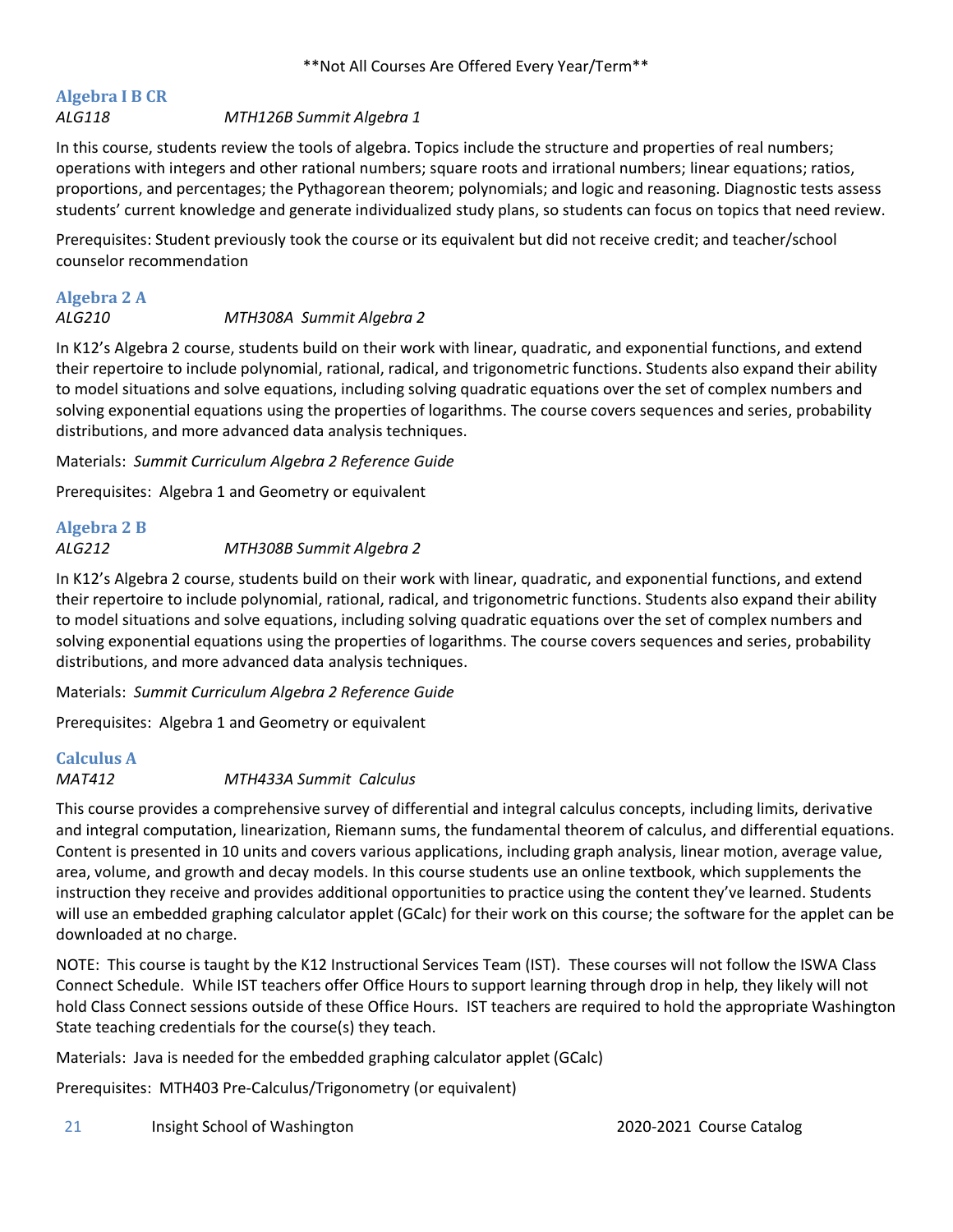# <span id="page-21-0"></span>**Calculus B**

#### *MAT413 MTH433B Summit Calculus*

This course provides a comprehensive survey of differential and integral calculus concepts, including limits, derivative and integral computation, linearization, Riemann sums, the fundamental theorem of calculus, and differential equations. Content is presented in 10 units and covers various applications, including graph analysis, linear motion, average value, area, volume, and growth and decay models. In this course students use an online textbook, which supplements the instruction they receive and provides additional opportunities to practice using the content they've learned. Students will use an embedded graphing calculator applet (GCalc) for their work on this course; the software for the applet can be downloaded at no charge.

Materials: Java is needed for the embedded graphing calculator applet (GCalc)

Prerequisites: Successful completion of MTH433A-AVT Calculus

NOTE: This course is taught by the K12 Instructional Services Team (IST). These courses will not follow the ISWA Class Connect Schedule. While IST teachers offer Office Hours to support learning through drop in help, they likely will not hold Class Connect sessions outside of these Office Hours. IST teachers are required to hold the appropriate Washington State teaching credentials for the course(s) they teach.

#### <span id="page-21-1"></span>**Consumer Math A**

### *MAT111 MTH322A Summit Consumer Math*

In Consumer Math, students study and review arithmetic skills they can apply in their personal lives and in their future careers. The first term of the course begins with a focus on occupational topics; it includes details on jobs, wages, deductions, taxes, insurance, recreation and spending, and transportation. In the second term of Consumer Math, students learn about personal finances, checking and savings accounts, loans and buying on credit, automobile expenses, and housing expenses. Narrated slide shows help illustrate some of the more difficult content. Throughout the course, students participate in online discussions with each other and their teacher. \*\*Can be used to meet 3rd year math credit requirement (Waiver required).

Materials: None

Prerequisites: None

## <span id="page-21-2"></span>**Consumer Math B**

*MAT112 MTH322B Summit Consumer Math*

In Consumer Math, students study and review arithmetic skills they can apply in their personal lives and in their future careers. The first term of the course begins with a focus on occupational topics; it includes details on jobs, wages, deductions, taxes, insurance, recreation and spending, and transportation. In the second term of Consumer Math, students learn about personal finances, checking and savings accounts, loans and buying on credit, automobile expenses, and housing expenses. Narrated slide shows help illustrate some of the more difficult content. Throughout the course, students participate in online discussions with each other and their teacher.\*\*Can be used to meet 3rd year math credit requirement (Waiver required).

Materials: None

Prerequisites: None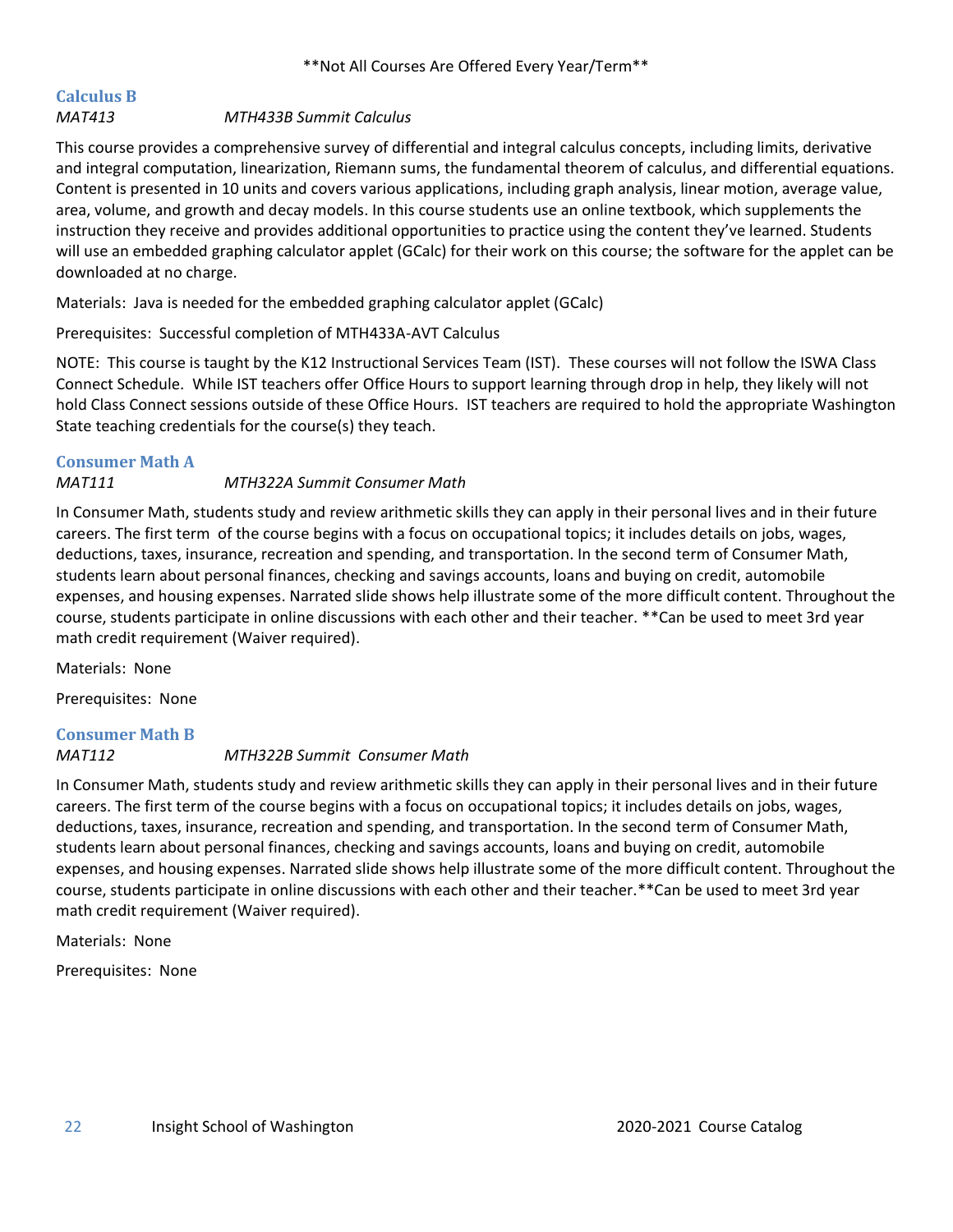#### <span id="page-22-0"></span>**Continuing Algebra A** *ALG207 MTH207A-Continuing Algebra*

This is the second course in a two-year algebra sequence that concludes with Continuing Algebra B. This course provides specially designed instruction in math. Taught by specially trained teachers, it replaces the general education curriculum for students that qualify for specially designed instruction in math. In this course, students build on what they learned in Developmental Algebra to complete their knowledge of all topics associated with a deep understanding of Algebra I. They learn about relations and functions, radicals and radical expressions, polynomials and their graphs, factoring expressions and using factoring to solve equations, solving quadratics, rational expressions, and logic and reasoning.

Materials: None

#### <span id="page-22-1"></span>**Continuing Algebra B**

## *ALG208 MTH207B-Continuing Algebra*

This is the second course in a two-year algebra sequence that concludes with Continuing Algebra B. This course provides specially designed instruction in math. Taught by specially trained teachers, it replaces the general education curriculum for students that qualify for specially designed instruction in math. In this course, students build on what they learned in Developmental Algebra to complete their knowledge of all topics associated with a deep understanding of Algebra I. They learn about relations and functions, radicals and radical expressions, polynomials and their graphs, factoring expressions and using factoring to solve equations, solving quadratics, rational expressions, and logic and reasoning.

Materials: None

## <span id="page-22-2"></span>**Geometry A**

#### *GEO208 MTH208A Geometry*

K12's Geometry course builds on the geometry covered in middle school to explore more complex geometric situations and deepen students' ability to explain geometric relationships, moving toward formal mathematical arguments. Specific topics include similarity and congruence, analytic geometry, circles, the Pythagorean Theorem, right triangle trigonometry, analysis of three-dimensional objects, conic sections, and geometric modeling.

Materials: *Summit Curriculum Geometry Reference Guide*

Prerequisites: Algebra 1 or equivalent

#### <span id="page-22-3"></span>**Geometry A CR**

*GEO206 MTH206A Summit Geometry CR*

Students review core geometric concepts as they develop sound ideas of inductive and deductive reasoning, logic, concepts, and techniques and applications of Euclidean plane and solid geometry. Students use visualizations, spatial reasoning, and geometric modeling to solve problems. Topics include points, lines, and angles; triangles, polygons, and circles; coordinate geometry; three-dimensional solids; geometric constructions; symmetry; and the use of transformations. Diagnostic tests assess students' current knowledge and generate individualized study plans, so students can focus on topics that need review.

Prerequisites: Student previously took the course or its equivalent but did not receive credit; and teacher/school counselor recommendation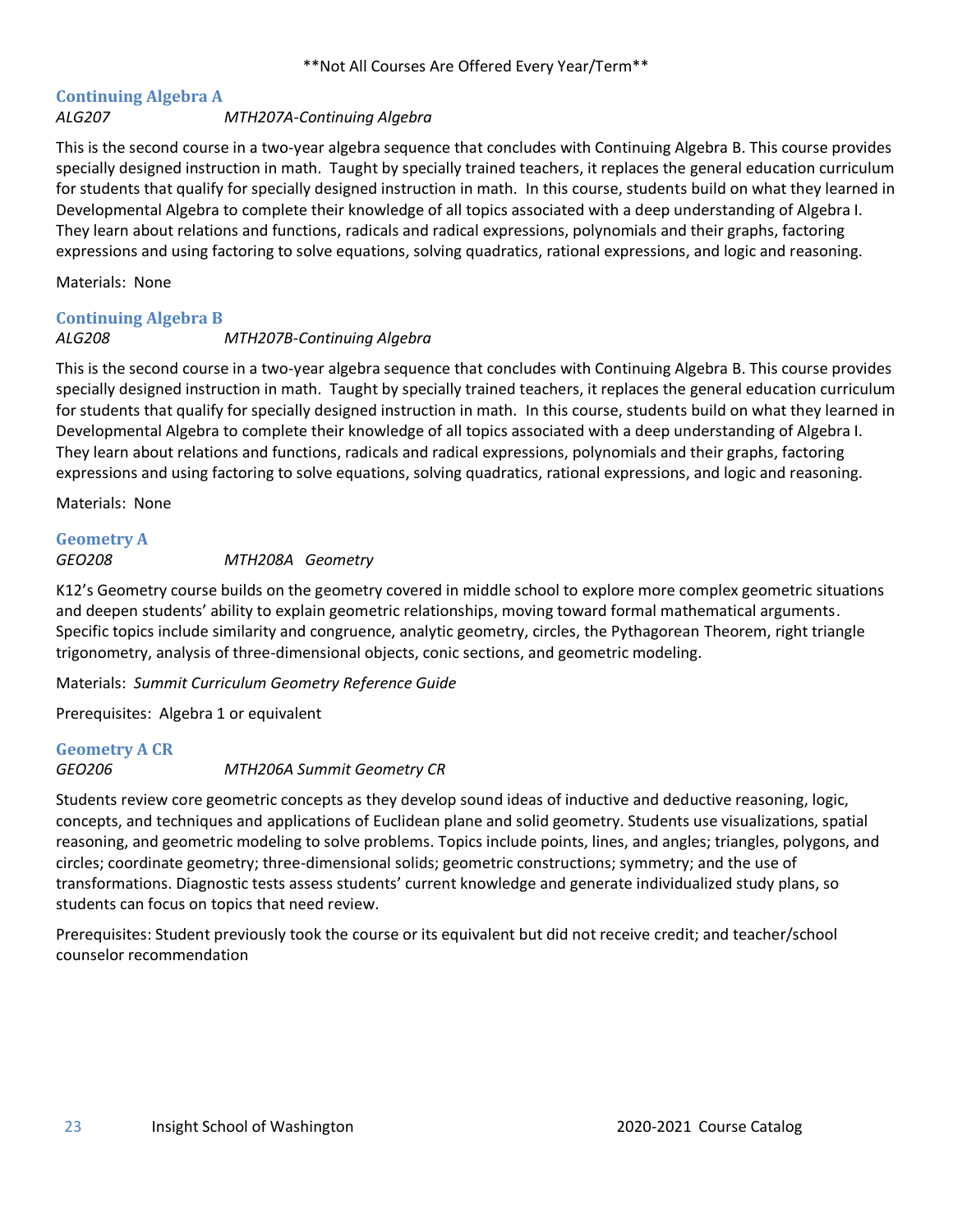## <span id="page-23-0"></span>**Geometry B**

#### *GEO209 MTH208B Summit Geometry*

In this comprehensive course, students are challenged to recognize and work with geometric concepts in various contexts. They build on ideas of inductive and deductive reasoning, logic, concepts, and techniques of Euclidean plane and solid geometry. They develop deeper understandings of mathematical structure, method, and applications of Euclidean plane and solid geometry. Students use visualizations, spatial reasoning, and geometric modeling to solve problems. Topics of study include points, lines, and angles; triangles; right triangles; quadrilaterals and other polygons; circles; coordinate geometry; three-dimensional solids; geometric constructions; symmetry; the use of transformations; and non-Euclidean geometries.

Materials: *Geometry A Reference Guide; a drawing compass, protractor, and ruler*

Prerequisites: Algebra I (or equivalent)

### <span id="page-23-1"></span>**Geometry B CR** *GEO207 MTH206B Summit Geometry CR*

Students review core geometric concepts as they develop sound ideas of inductive and deductive reasoning, logic, concepts, and techniques and applications of Euclidean plane and solid geometry. Students use visualizations, spatial reasoning, and geometric modeling to solve problems. Topics include points, lines, and angles; triangles, polygons, and circles; coordinate geometry; three-dimensional solids; geometric constructions; symmetry; and the use of transformations. Diagnostic tests assess students' current knowledge and generate individualized study plans, so students can focus on topics that need review.

Prerequisites: Student previously took the course or its equivalent but did not receive credit; and teacher/school counselor recommendation

#### <span id="page-23-2"></span>**Personal Finance**

#### *BUS030 BUS030 Summit Personal Finance*

In this introductory finance course, students learn basic principles of economics and best practices for managing their own finances. Students learn core skills in creating budgets, developing long-term financial plans to meet their goals, and making responsible choices about income and expenses. They gain a deeper understanding of capitalism and other systems so they can better understand their role in the economy of society.

Course Length: 1 Term

Prerequisites: None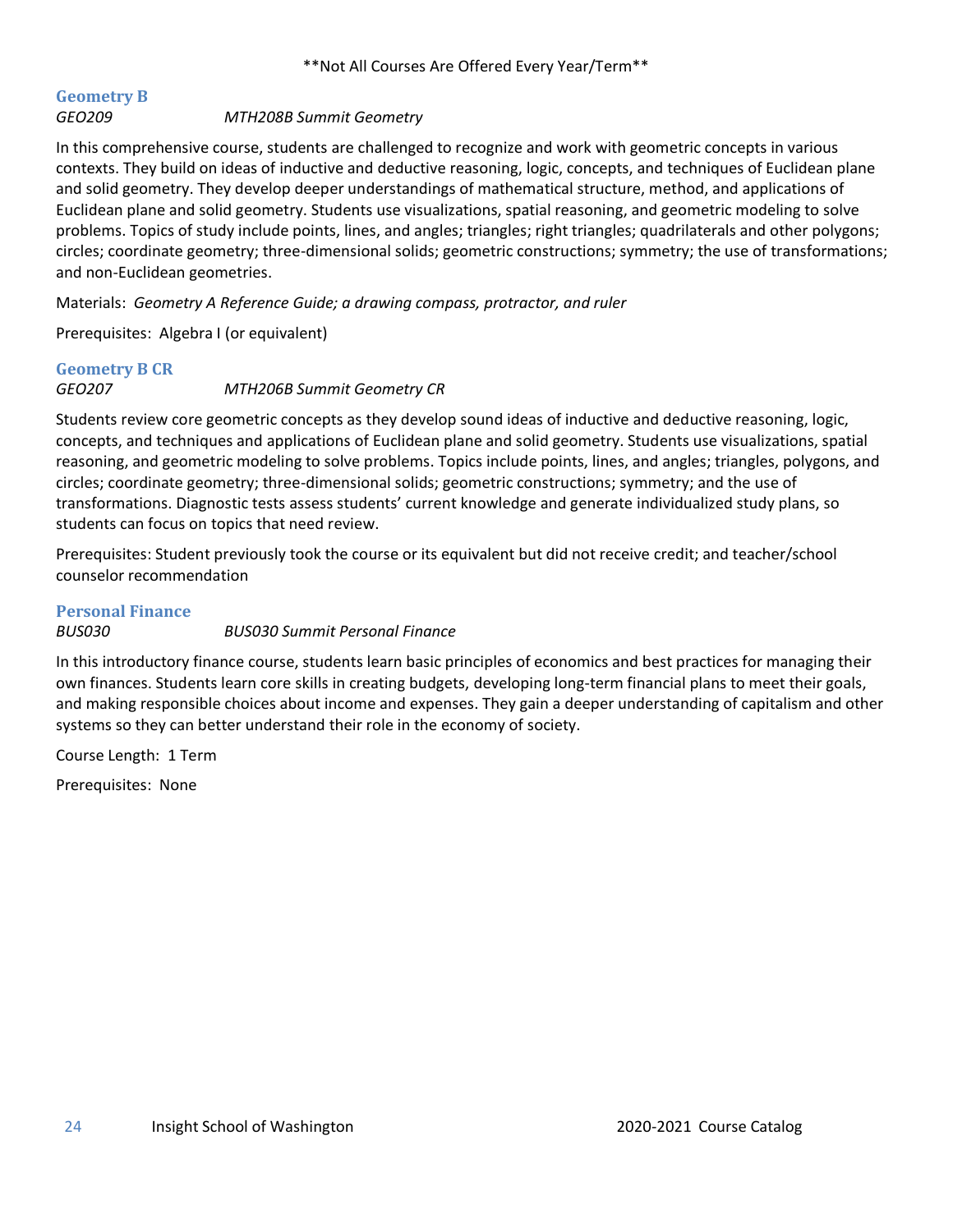#### <span id="page-24-0"></span>**Pre-Calculus** *PCT403 MTH403A Summit Pre-Calculus/Trigonometry*

Pre-calculus weaves together previous study of algebra, geometry, and functions into a preparatory course for calculus. The course focuses on the mastery of critical skills and exposure to new skills necessary for success in subsequent math courses. Topics include linear, quadratic, exponential, logarithmic, radical, polynomial, and rational functions; systems of equations; and conic sections in the first term. The second term covers trigonometric ratios and functions; inverse trigonometric functions; applications of trigonometry, including vectors and laws of cosine and sine; polar functions and notation; and arithmetic of complex numbers.

NOTE: This course is taught by the K12 Instructional Services Team (IST). These courses will not follow the ISWA Class Connect Schedule. While IST teachers offer Office Hours to support learning through drop in help, they likely will not hold Class Connect sessions outside of these Office Hours. IST teachers are required to hold the appropriate Washington State teaching credentials for the course(s) they teach.

Materials: *Texas Instruments T1-84 Plus graphing calculator*

Prerequisites: Geometry and Algebra II (or equivalents)

#### <span id="page-24-1"></span>**Trigonometry**

#### *PCT404 MTH403B Summit Pre-Calculus/Trigonometry*

This is a 2 term course with Pre-Calculus the first term and Trigonometry the second term. Pre-calculus weaves together previous study of algebra, geometry, and functions into a preparatory course for calculus. The course focuses on the mastery of critical skills and exposure to new skills necessary for success in subsequent math courses. Topics include linear, quadratic, exponential, logarithmic, radical, polynomial, and rational functions; systems of equations; and conic sections in the first term. The second term covers trigonometric ratios and functions; inverse trigonometric functions; applications of trigonometry, including vectors and laws of cosine and sine; polar functions and notation; and arithmetic of complex numbers.

NOTE: This course is taught by the K12 Instructional Services Team (IST). These courses will not follow the ISWA Class Connect Schedule. While IST teachers offer Office Hours to support learning through drop in help, they likely will not hold Class Connect sessions outside of these Office Hours. IST teachers are required to hold the appropriate Washington State teaching credentials for the course(s) they teach.

Materials: *Texas Instruments T1-84 Plus graphing calculator*

Prerequisites: Geometry and Algebra II (or equivalents)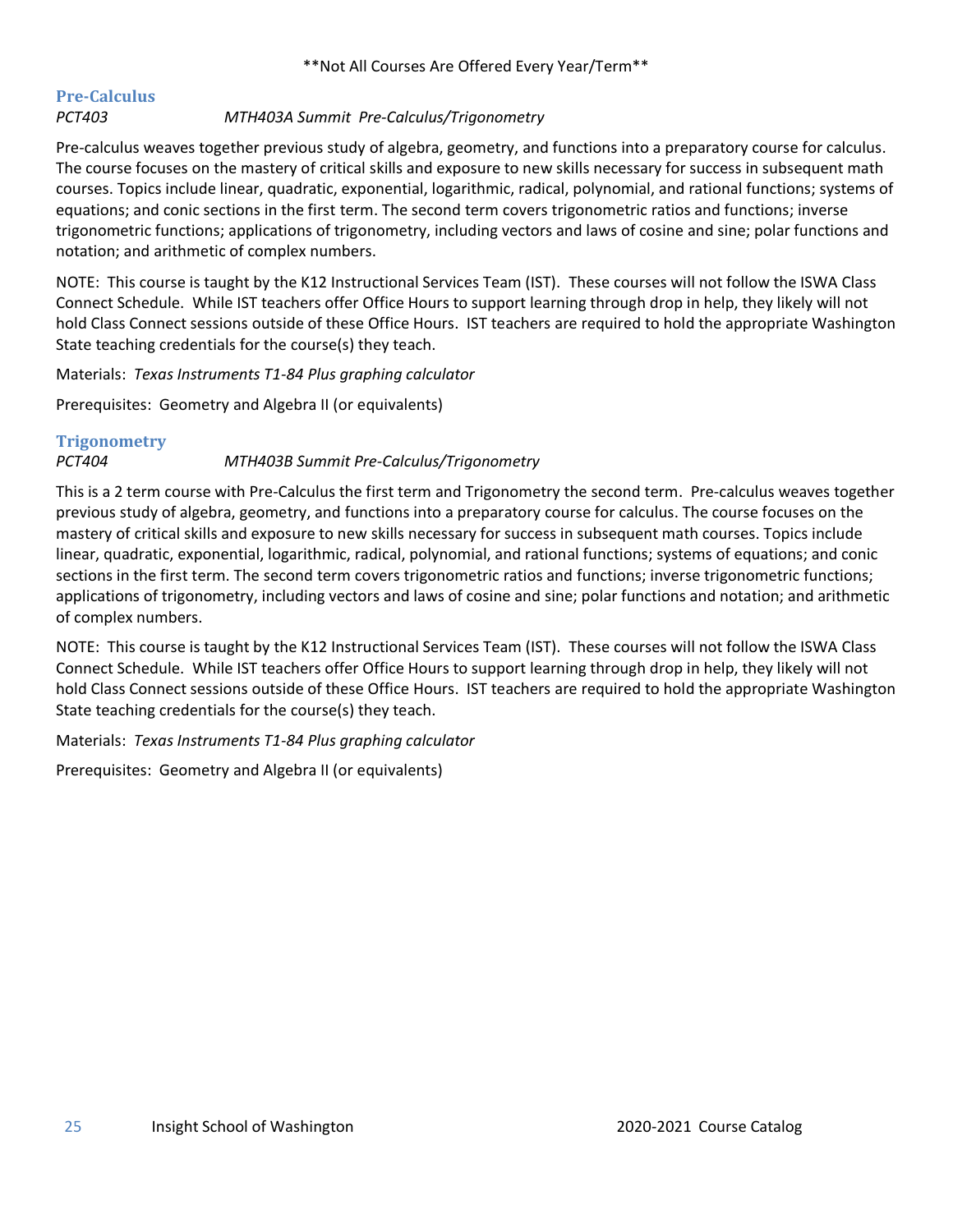## <span id="page-25-0"></span>**Destinations Career Academy (Career Readiness/Technical Education)**

- All Destinations courses count toward the Occupational Education graduation requirement.
- Not all Destinations courses align to a DCA Pathway

#### <span id="page-25-1"></span>**Achieving Your Career and College Goals**

#### *OTH050 OTH050-AVT Achieveing Your College and Career Goals*

*This course is only offered for cohort 3 students in each trimester.* This elective provides specially designed instruction in transition. Taught by specially trained teachers, it is designed for 11<sup>th</sup> and 12<sup>th</sup> grade students to learn about and work on their Transition Plans. Students explore their options for life after high school and implement plans to achieve their goals. They identify their aptitudes, skills, and preferences, and explore a wide range of potential careers. They investigate the training and education required for the career of their choice, and create a plan to be sure that their work in high school is preparing them for the next step. They also receive practical experience in essential skills such as searching and applying for college, securing financial aid, writing a resume and cover letter, and interviewing for a job.

Materials: None

#### <span id="page-25-2"></span>**Adobe Illustrator**

### *TCH421 TCH421-CEN Adobe Illustrator with Exam Prep*

This course offers students comprehensive coverage in all areas of Adobe® Illustrator®. Beginning with fundamental concepts and progressing to in-depth exploration of the software's full set of features, the step-by-step lessons provide a guided tour of all the program's features. Topics covered include creating text and gradients, drawing and composing an illustration, transforming and distorting objects, working with layers, working with patterns and brushes, creating 3D objects, and preparing a document for print.

Course Length: 1 Term

Prerequisites: Successful completion of TCH028-PBL Digital Arts 1 and TCH029-PBL Digital Arts 2

Software: Adobe Illustrator 2014 version is required for this course.

### <span id="page-25-3"></span>**Adobe InDesign**

#### *TCH431 TCH431-CEN Adobe InDesign with Exam Prep*

Graphic design professionals and design students alike have embraced Adobe InDesign as the industry standard for page layout software, and this course provides a solid foundation for those looking to learn this program. This course covers all the fundamental concepts, starting with the workspace and proceeding logically and intuitively to more advanced topics in graphic design. Topics covered include, working with text, setting up a document, working with frames, working with color, working with placed images, creating graphics, effects, working with tabs and tables, creating books, and preparing documents for print.

Course Length: 1 Term

Prerequisites: *TCH441-CEN Adobe Photoshop with Exam Prep* and *TCH421-CEN Adobe Illustrator with Exam Prep* Software: Adobe InDesign 2014 version is required for this course.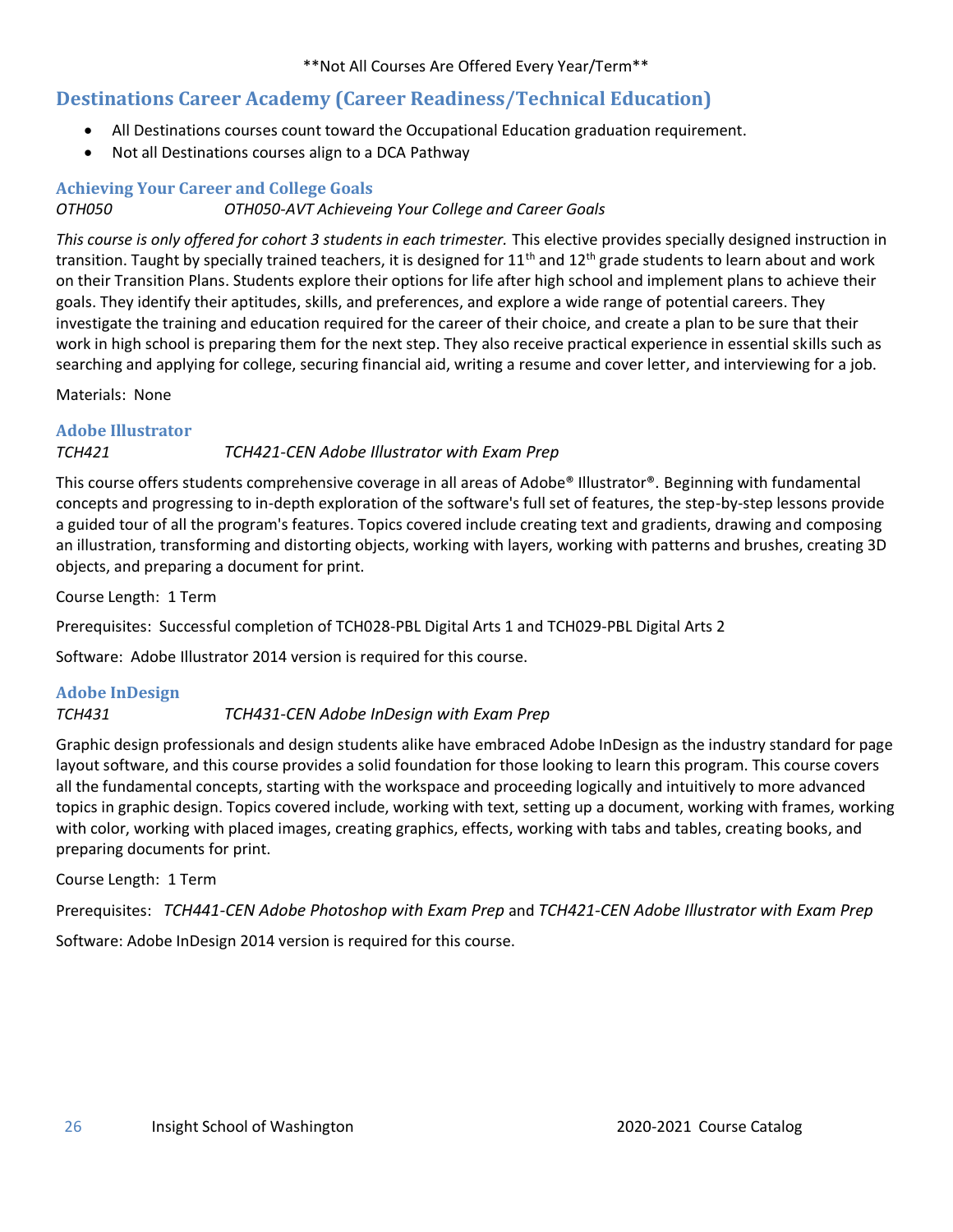## <span id="page-26-0"></span>**Adobe Photoshop**

#### *TCH441 TCH441-CEN Adobe Photoshop with Exam Prep*

Adobe Photoshop has long provided cutting edge technology for sophisticated digital editing, and this course provides a solid foundation for those looking to learn this industry-standard program. Real-world, practical examples and step-bystep instruction throughout offer well-rounded, comprehensive coverage of both artistic and technical features. Topics covered include, working with layers, making selections, incorporating color, using type, using tools, special effects and filters, and transformation.

Course Length: 1 Term

Prerequisites: Successful completion of TCH028-PBL Digital Arts 1 and TCH029-PBL Digital Arts 2Software: Adobe Photoshop 2014 version is required for this course.

#### <span id="page-26-1"></span>**Advertising Sales and Promotion**

*BUS071 BUS071 DYN Advertising and Sales Promotion*

What comes to mind when you think of marketing? Does a favorite commercial jingle begin to play in your head? Or do you recall the irritating phone call from a company trying to sell you software you already have? No matter what your feelings are about it, there's no denying the sheer magnitude of the marketing industry. Every year companies spend \$200 billion promoting their products and services—and that's in the United States alone! Experts estimate that by the time you turn 65, you will have seen nearly 2 million TV commercials, not to mention radio ads, billboards, and online advertisements. You're familiar with what it's like on the receiving end of a company's marketing efforts, but what's it like on the other side? In this Advertising and Sales Promotions course, you'll learn how marketing campaigns, ads, and commercials are conceived and brought to life. You'll meet some of the creative men and women who produce those memorable ads and commercials. And you'll discover career opportunities in the field to help you decide if a job in this exciting, fast-paced industry is in your future!

Course Length: 1 Term

Prerequisites: None

**Marketing 2**

#### *BUS075 BUS075 PBL Marketing 2*

This course is a Project Based Learning course (PBL). Students build on the skills and concepts learned in Marketing 1 to develop a basic understanding of marketing principles and techniques. The course encourages students to think like an entrepreneur and begin preparing for a career in business and marketing. By the end of the course, students will be prepared to start a small business venture.

Course Length: 1 Term

Prerequisites: BUS065 Marketing 1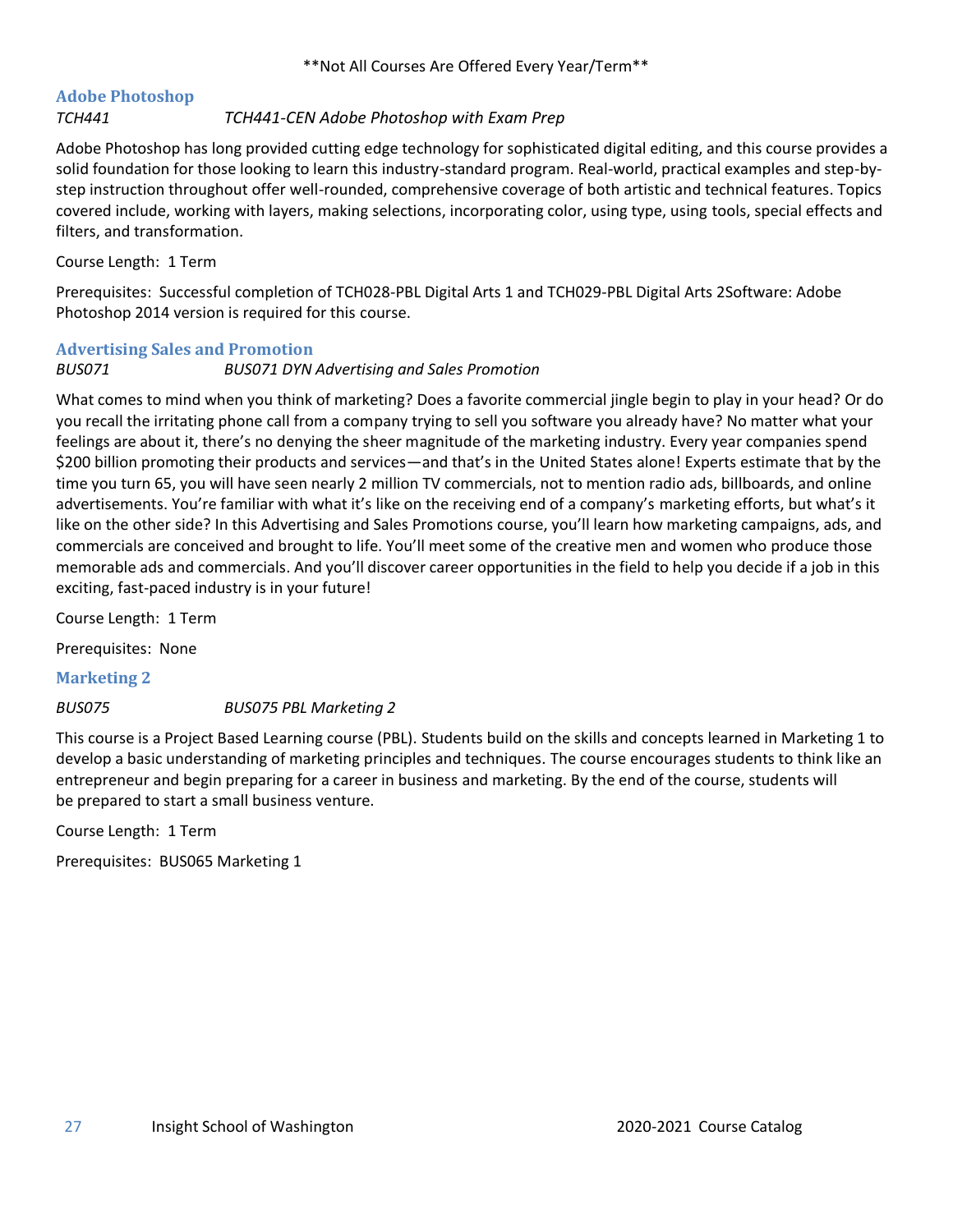#### <span id="page-27-0"></span>**Business and Marketing Explorations** *CAR017 CAR017-PBL Business and Marketing Explorations*

This course is a Project Based Learning course (PBL). This course is designed as an exploration of the business career pathways. Students will get an introduction to business careers so that they can better assess which pathway to pursue. In this course students explore basic concepts in the broad areas of business and marketing, as well as career options in each area. Students study the concepts of marketing, financial management, and human resource management, in addition to other common business related functions. Students complete projects to develop a deeper understanding of the roles these business functions play.

Course Length: 1 Term

Prerequisites: None

#### <span id="page-27-1"></span>**Computer Literacy**

#### *TCH105 TCH105-PBL Computer Literacy*

This course is a Project Based Learning course (PBL). In this introductory course, students become familiar with the basic principles of a personal computer, including the internal hardware, operating system, and software applications. Students gain practice in using key applications such as word processing, spreadsheet, and presentation software, as well as understand social and ethical issues around the Internet, information, and security.

Course Length: 1 Term

Prerequisites: None

#### <span id="page-27-2"></span>**Digital Arts 1** *TCH028 TCH028-PBL Digital Arts 1*

This course is a Project Based Learning course (PBL). In this exploratory course, students learn the elements and principles of design, as well as foundational concepts of visual communication. While surveying a variety of media and art, students use image editing, animation, and digital drawing to put into practice the art principles they've learned. They learn how to combine artistic elements to create finished pieces that effectively communicate their ideas.

Course Length: 1 Term

Prerequisites: *TCH105-PBL Computer Literacy*

Software: Inkscape™ version 0.47-3 (all by free download within the course) System Requirements:

Microsoft® Windows XP® newer, or Mac® OS X® 10.3 or higher operating system, 1 GHz or faster processor; at least 512 MB of memory (RAM); at least 1 GB of available hard drive space

#### <span id="page-27-3"></span>**Digital Arts 2**

*TCH029 TCH029-PBL Digital Arts 2*

This course is a Project Based Learning course (PBL). Students build on the skills and concepts they learned in Digital Arts I as they develop their vocabulary of digital design elements. By the end of the course, they will have created a collection of digital art projects for their digital design portfolio.

Course Length: 1 Term

Prerequisites: TCH028 PBL Digital Arts 1

Software: Inkscape™ version 0.47-3 (all by free download within the course) System Requirements:

Microsoft® Windows XP® newer, or Mac® OS X® 10.3 or higher operating system, 1 GHz or faster processor; at least 512 MB of memory (RAM); at least 1 GB of available hard drive space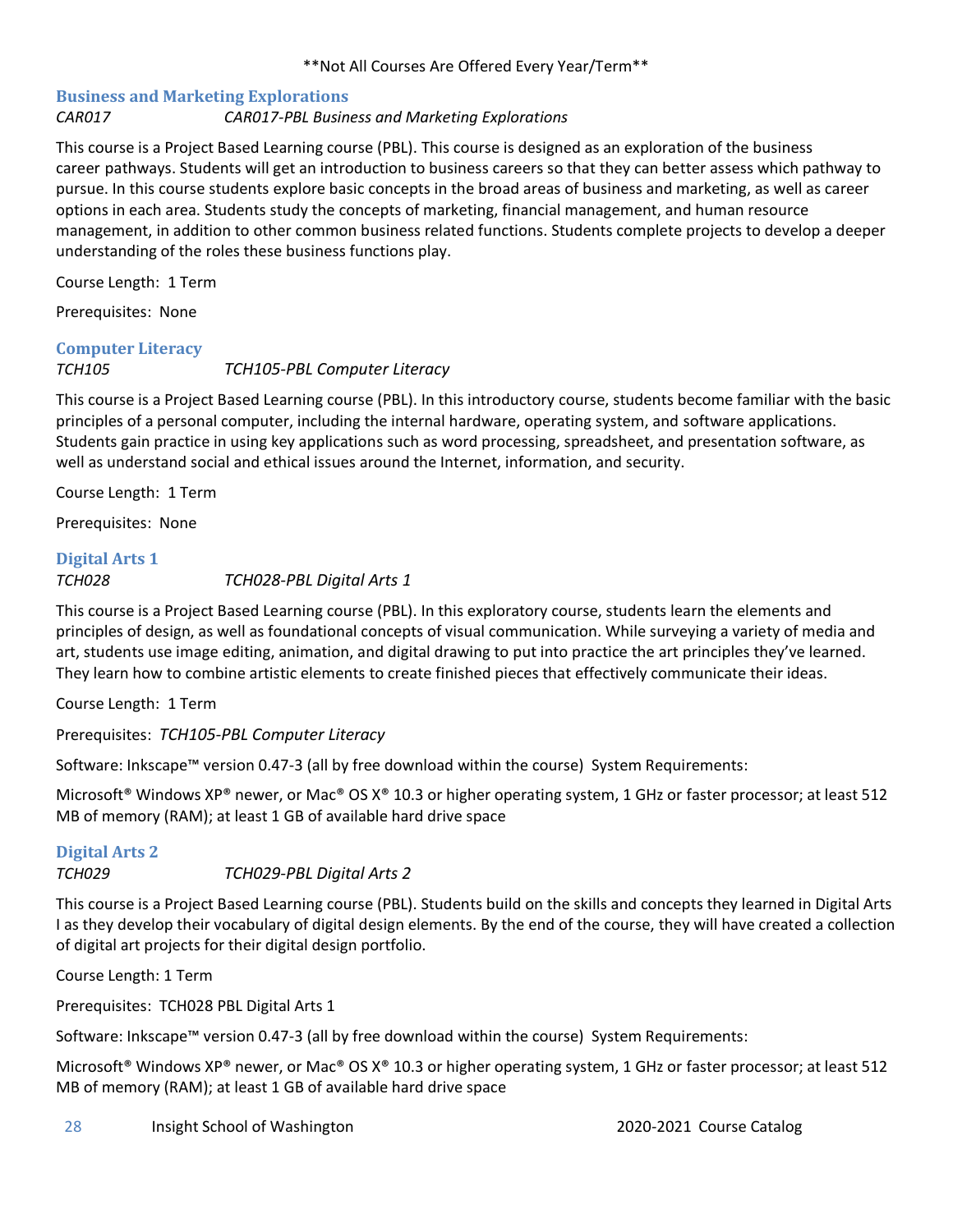#### <span id="page-28-0"></span>**Family and Consumer Science** *OCC190 OTH060-AVT Family and Consumer Science*

This elective is designed to increase students' knowledge of and ability in using the skills necessary for everyday living. Family and Consumer Science emphasizes defining personal values, goal setting and planning, and solving problems. Instructional material focuses on dealing with media and peer pressure, communication and relationships, working with others, avoiding and/or resolving conflict, decision making, wellness and personal safety, aspects of good citizenship, environmental awareness, and how students can contribute to their own community. The course is organized in six units, which cover the following topics: Course Introduction, Thinking About Yourself, Thinking For Yourself, Taking Care of Yourself, Caring For Your Relationships, and Caring About Your World.

Materials: None

Prerequisites: None

#### <span id="page-28-1"></span>**General Accounting 1**

*BUS111 BUS113 Accounting 1*

This course provides students with a foundation in the mechanics of accounting, as well as the opportunity to apply accounting concepts to real world situations and make informed business decisions. Students explore case studies of companies such as TOMS Shoes, iTunes, American Eagle, McDonald's, and Google. Students master valued skills, such as critical thinking and technology use, and commercial technology. Students become equipped to work with Microsoft Excel®, Peachtree®, QuickBooks®,and Automated Accounting Online. The courses include units on careers in accounting, ethics, global awareness, financial literacy, and forensic accounting.

Course can be used to meet 3<sup>rd</sup> Year Math Credit and OccEd (student will need to complete .5 credit of elective)

Course Length: 1 Term

Prerequisites: None

<span id="page-28-2"></span>**General Accounting 2** *BUS112 BUS114 Accounting 2*

This is the second semester of a two-semester course. The course continues to teach accounting while placing emphasis on conceptual understanding and financial statement analysis to encourage students to apply accounting concepts to real-world situations and make informed business decisions. Topics include transactions and methods of accounting for both service and merchandising businesses.

Course can be used to meet 3<sup>rd</sup> Year Math Credit and OccEd (student will need to complete .5 credit of elective)

Course Length: 1 Term

Prerequisites: *BUS113 Accounting 1*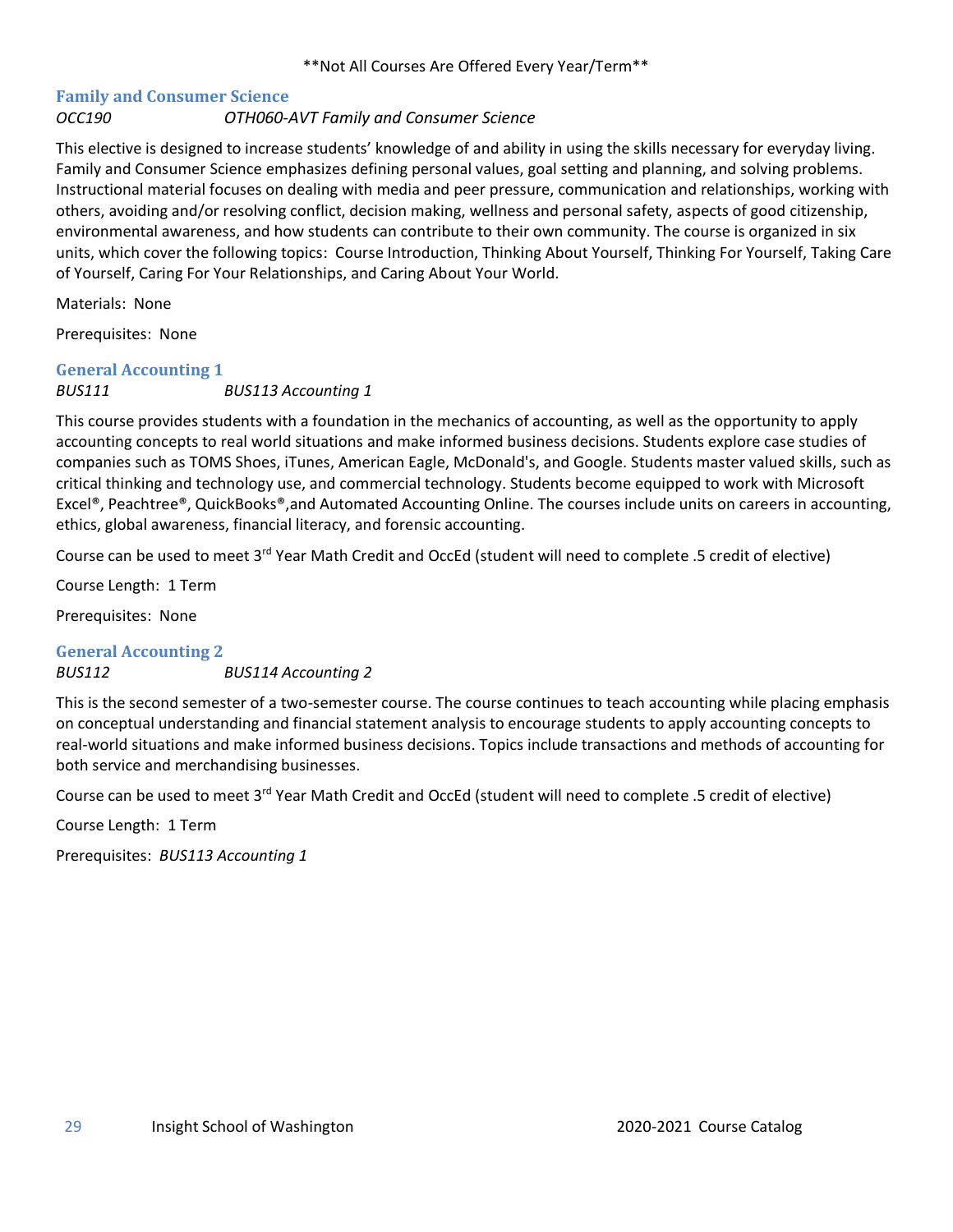### <span id="page-29-0"></span>**Intro to Marketing 1**

*BUS065 BUS065 PBL Marketing 1*

Students learn the foundations and functions needed to successfully market goods, services, and ideas to consumers. Professional development, customer service, and social media are presented as keys to students' success. While students study business, economics, selling, human relations, communications, logistics, promotion, product planning, and pricing, they also see marketing as a career choice.

Course Length: 1 Term

Prerequisites: CAR017-PBL Business and Marketing Explorations

Materials: None

#### <span id="page-29-1"></span>**Intro to Marketing 2**

#### *BUS075 BUS075-PBL Marketing 2*

This course is a Project Based Learning course (PBL). Students build on the skills and concepts learned in Marketing 1 to develop a basic understanding of marketing principles and techniques. The course encourages students to think like an entrepreneur and begin preparing for a career in business and marketing. By the end of the course, students will be prepared to start a small business venture.

Course Length: 1 Term

Prerequisites: BUS065 PBL Marketing 1

#### <span id="page-29-2"></span>**MS Office 1**

#### *TCH114 TCH114-PBL Microsoft Office 1*

This course is a Project Based Learning course (PBL). This course is for students who wish to learn core skills in Microsoft Word and PowerPoint. After completing this course, student will be prepared to take the Microsoft Office Specialist exam in Word and PowerPoint. Students work through hands on projects to hone skills in formatting text, page layout, images, charts, and a vast variety of commonly used word processing and presentation tools.

Course Length: 1 Term

Prerequisites: Successful completion of TCH105-PBL Computer Literacy OR Counselor Approval

### <span id="page-29-3"></span>**MS Office 2**

#### *TCH115 TCH115-PBL Microsoft Office 2*

This course is a Project Based Learning course (PBL). This course is for students who wish to learn core skills in Microsoft Outlook, Excel, and Access. After completing this course, student will be prepared to take the Microsoft Office Specialist exam in Excel. Students work through hands on projects to hone skills in data entry and management, formula creation, email management and a vast variety of commonly used email, spreadsheet, and database tools.

Course Length: 1 Term

Prerequisites: Successful completion of TCH105-PBL Computer Literacy OR Counselor Approval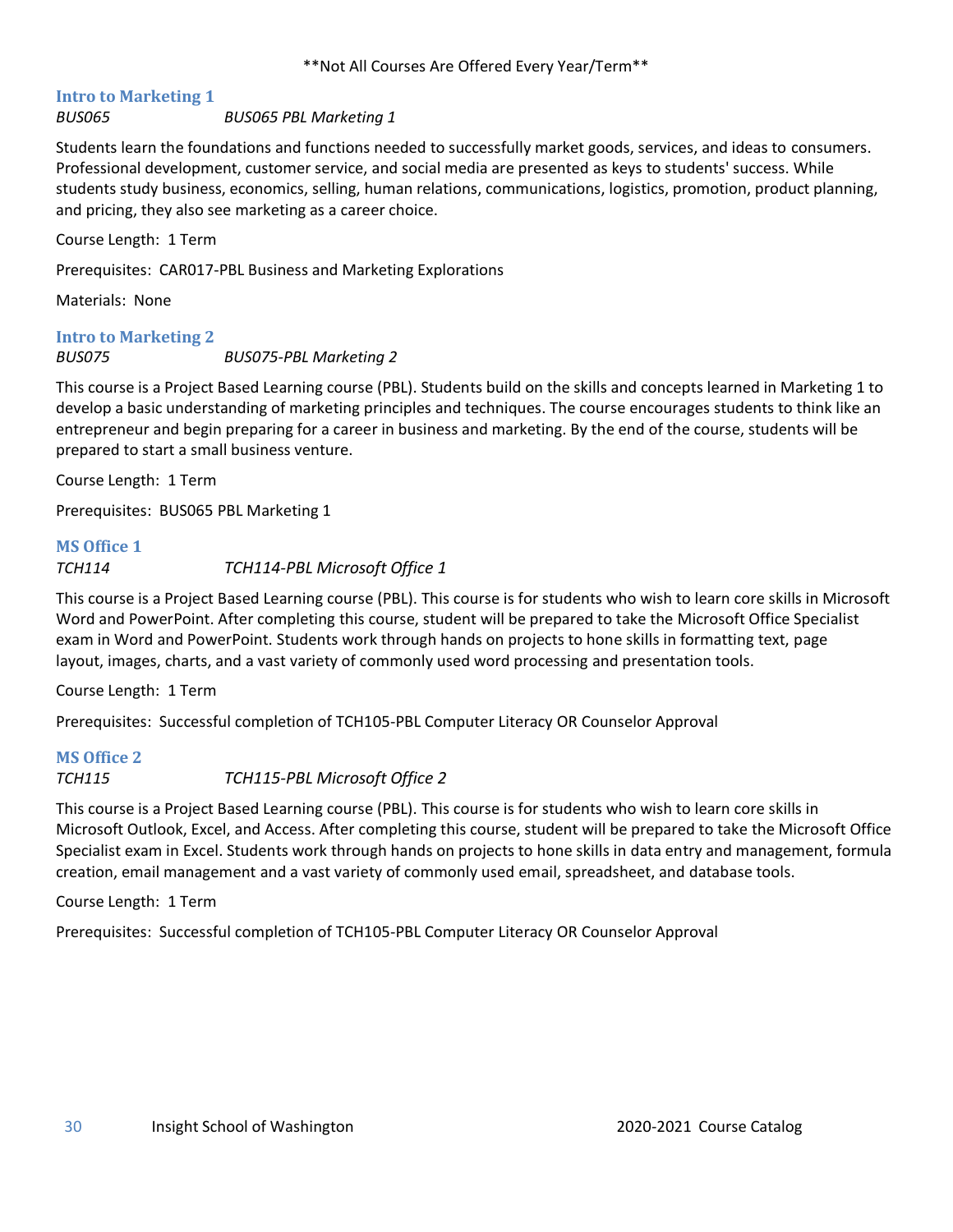## <span id="page-30-0"></span>**Physical Education / Health**

# <span id="page-30-1"></span>**Health**

*HPE180 OTH010 Summit Skills for Health*

This course focuses on important skills and knowledge in nutrition; physical activity; the dangers of substance use and abuse; injury prevention and safety; growth and development; and personal health, environmental conservation, and community health resources. The curriculum is designed around topics and situations that engage student discussion and motivate students to analyze internal and external influences on their healthrelated decisions. The course helps students build the skills they need to protect, enhance, and promote their own health and the health of others.

Materials: None

Prerequisites: None

<span id="page-30-2"></span>**Physical Education A** *HPE182 OTH020A Summit Physical Education A*

This course combines online instructional guidance with student participation in weekly cardiovascular, aerobic, muscletoning, and other activities. Students fulfill course requirements by keeping weekly logs of their physical activity. The course promotes the value of lifetime physical activity and includes instruction in injury prevention, nutrition and diet, and stress management. Students may enroll in the course for either one or two Trimesters, and repeat for further terms as needed to fulfill state requirements.

Prerequisites: None

#### <span id="page-30-3"></span>**Physical Education B**

#### *HPE183 OTH020B Summit Physical Education B*

This course combines online instructional guidance with student participation in weekly cardiovascular, aerobic, muscletoning, and other activities. Students fulfill course requirements by keeping weekly logs of their physical activity. The course promotes the value of lifetime physical activity and includes instruction in injury prevention, nutrition and diet, and stress management. Students may enroll in the course for either one or two Trimesters, and repeat for further terms as needed to fulfill state requirements.

Prerequisites: None

#### <span id="page-30-4"></span>**Science**

## <span id="page-30-5"></span>**Astronomy**

#### *OTH032 OTH032 Astronomy*

This course introduces students to the study of astronomy, including its history and development, basic scientific laws of motion and gravity, the concepts of modern astronomy, and the methods used by astronomers to learn more about the universe. Additional topics include the solar system, the Milky Way and other galaxies, and the sun and stars. Using online tools, students examine the life cycle of stars, the properties of planets, and the exploration of space.

Course Length: 1 Term

Prerequisites: None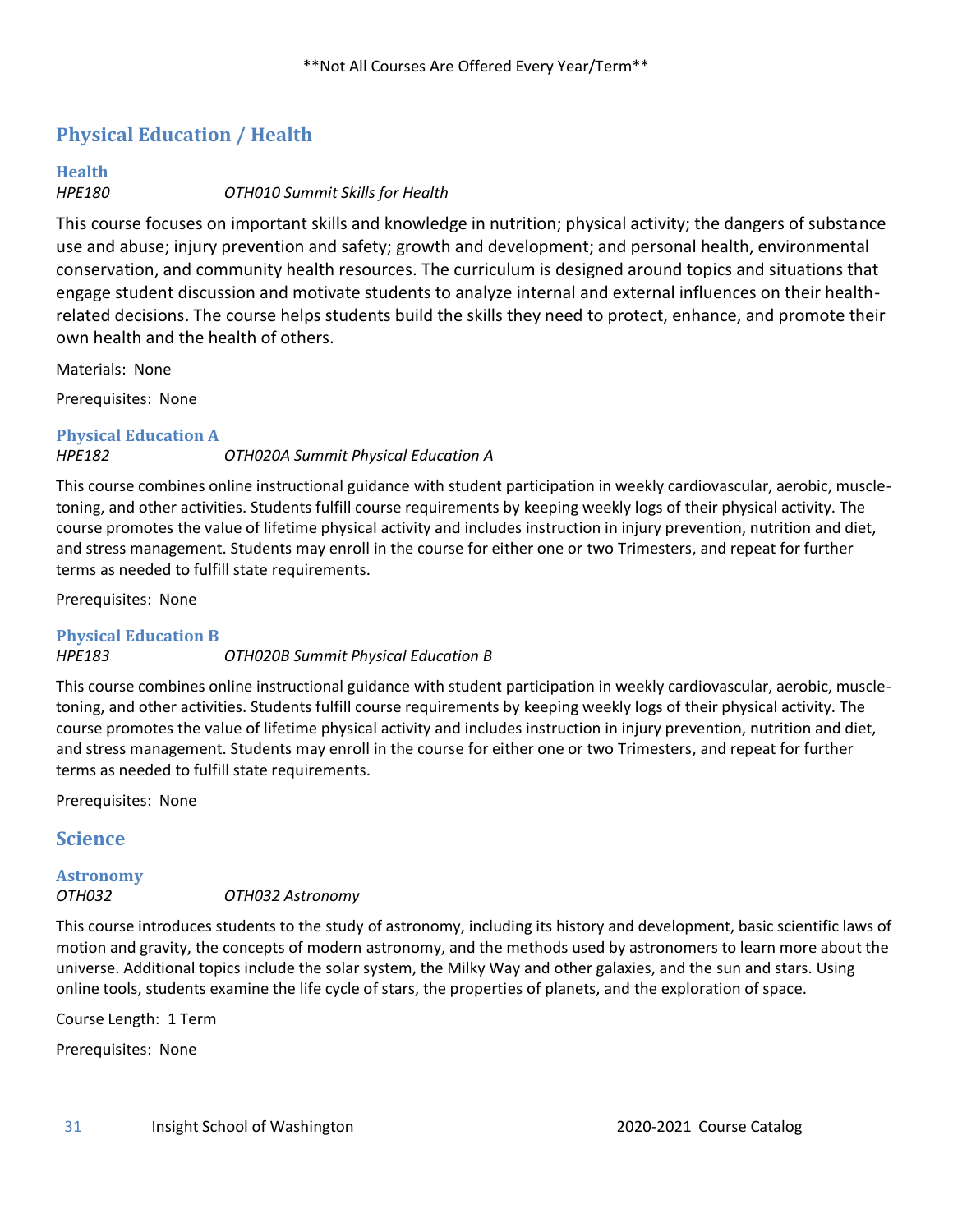## <span id="page-31-0"></span>**Biology A**

*LAB210 SCI203AXE3 Summit Biology*

*This course counts as a lab science for WA graduation requirements. Students seeking enrollment in a 4 year universtiy immediately after high school need to confirm with their counselor that this course will meet university entrance requirements.*

In this comprehensive course, students investigate the chemistry of living things, the cell, genetics, evolution, the structure and function of living things, and ecology. The program consists of in-depth online lessons including extensive animations, an associated reference book, collaborative explorations, virtual laboratories, and hands-on laboratory experiments students can conduct at home.

Materials: *Biology A Reference Guide*

Prerequisites: Middle School Life Science (or equivalent)

## <span id="page-31-1"></span>**Biology B** *LAB212 SCI203BXE3 Summit Biology*

*This course counts as a lab science for WA graduation requirements. Students seeking enrollment in a 4 year universtiy immediately after high school need to confirm with their counselor that this course will meet university entrance requirements.*

In this comprehensive course, students investigate the chemistry of living things, the cell, genetics, evolution, the structure and function of living things, and ecology. The program consists of in-depth online lessons including extensive animations, an associated reference book, collaborative explorations, virtual laboratories, and hands-on laboratory experiments students can conduct at home.

Materials: *Biology A Reference Guide*

Prerequisites: Middle School Life Science (or equivalent)

## <span id="page-31-2"></span>**Chemistry A** *LAB303 SCI303AXE3 Summit Chemistry*

*This course counts as a lab science for WA graduation requirements. Students seeking enrollment in a 4 year universtiy immediately after high school need to confirm with their counselor that this course will meet university entrance requirements.*

This comprehensive course gives students a solid basis to move on to future studies. The course provides an in-depth survey of all key areas, including atomic structure, chemical bonding and reactions, solutions, stoichiometry, thermochemistry, organic chemistry, and nuclear chemistry. The course includes direct online instruction, virtual laboratories, and related assessments, used with a problem-solving book.

#### Materials: *Chemistry Problems and Solutions*

Prerequisites: Satisfactory completion of either Middle School Physical Science or High School Physical Science and solid grasp of algebra basics, evidenced by success in Algebra I (or equivalents)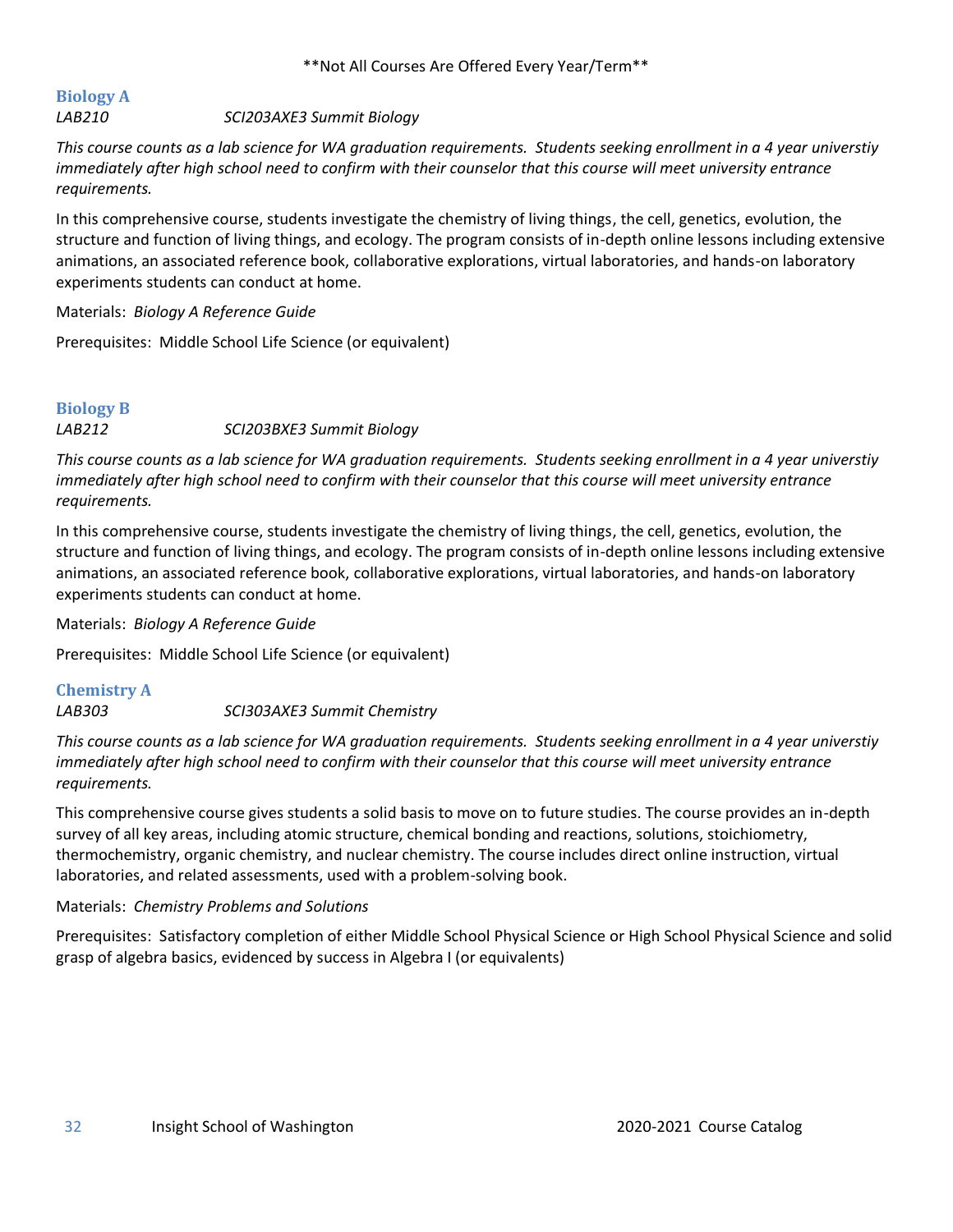#### <span id="page-32-0"></span>**Chemistry B** *LAB304 SCI303BXE3 Summit Chemistry*

*This course counts as a lab science for WA graduation requirements. Students seeking enrollment in a 4 year universtiy immediately after high school need to confirm with their counselor that this course will meet university entrance requirements.*

This comprehensive course gives students a solid basis to move on to future studies. The course provides an in-depth survey of all key areas, including atomic structure, chemical bonding and reactions, solutions, stoichiometry, thermochemistry, organic chemistry, and nuclear chemistry. The course includes direct online instruction, virtual laboratories, and related assessments, used with a problem-solving book.

#### Materials: *Chemistry Problems and Solutions*

Prerequisites: Satisfactory completion of either Middle School Physical Science or High School Physical Science and solid grasp of algebra basics, evidenced by success in Algebra I (or equivalents)

#### <span id="page-32-1"></span>**Earth Science A**

#### *SCI112 SCI113AX Summit Earth Science*

This course provides students with a comprehensive earth science curriculum, focusing on geology, oceanography, astronomy, weather, and climate. The program consists of in-depth online lessons, an associated reference book, collaborative activities, virtual laboratories, and hands-on laboratories students can conduct at home. The course prepares students for further studies in geology, meteorology, oceanography, and astronomy courses, and gives them practical experience in implementing scientific methods.

Materials: *Earth Science A Reference Guide*

Prerequisites: Middle School Earth Science (or equivalent)

#### <span id="page-32-2"></span>**Earth Science B**

#### *SCI113 SCI113BX Summit Earth Science*

This course provides students with a comprehensive earth science curriculum, focusing on geology, oceanography, astronomy, weather, and climate. The program consists of in-depth online lessons, an associated reference book, collaborative activities, virtual laboratories, and hands-on laboratories students can conduct at home. The course prepares students for further studies in geology, meteorology, oceanography, and astronomy courses, and gives them practical experience in implementing scientific methods.

Materials: *Earth Science A Reference Guide*

Prerequisites: Middle School Earth Science (or equivalent)

#### <span id="page-32-3"></span>**Environmental Science**

*SCI314 SCI010 Summit Environmental Science*

This course surveys key topic areas including the application of scientific process to environmental analysis; ecology; energy flow; ecological structures; earth systems; and atmospheric, land, and water science. Topics also include the management of natural resources and analysis of private and governmental decisions involving the environment. Students explore actual case studies and conduct five hands-on, unit-long research activities, learning that political and private decisions about the environment and the use of resources require accurate application of scientific processes, including proper data collection and responsible conclusions.

#### Materials: None

Prerequisites: Success in previous high school science course and teacher/school counselor recommendation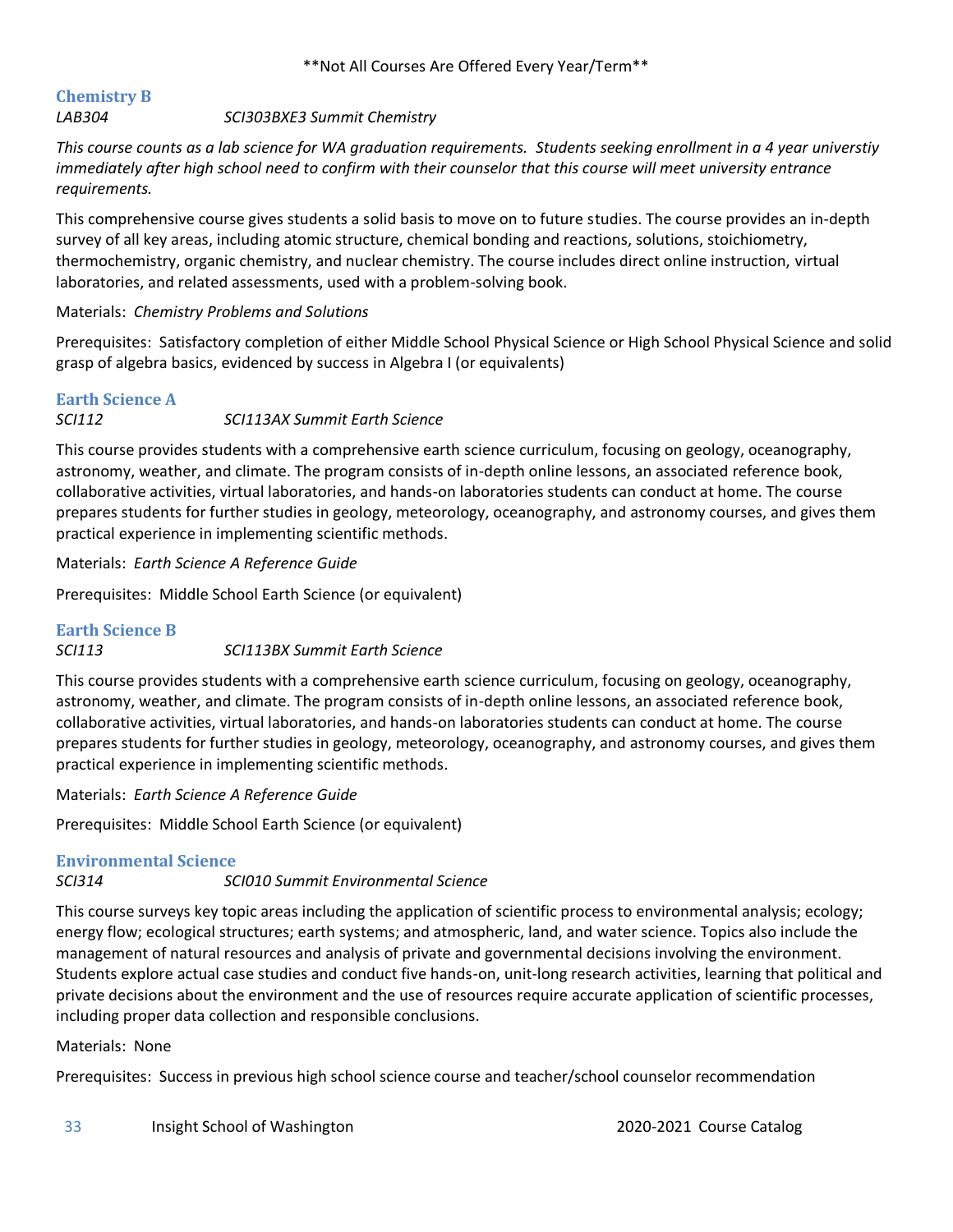## <span id="page-33-0"></span>**Physics A**

#### *SCI410 SCI403AX Summit Physics*

*This course counts as a lab science for WA graduation requirements. Students seeking enrollment in a 4 year universtiy immediately after high school need to confirm with their counselor that this course will meet university entrance requirements.*

This course provides a comprehensive survey of all key areas; physical systems, measurement, kinematics, dynamics, momentum, energy, thermodynamics, waves, electricity and magnetism, and introduces students to modern physics topics such as quantum theory and the atomic nucleus. The course gives students a solid basis to move on to more advanced courses later in their academic careers. The program consists of online instruction, virtual laboratories, and related assessments, plus an associated problem-solving book.

NOTE: This course is taught by the K12 Instructional Services Team (IST). These courses will not follow the ISWA Class Connect Schedule. While IST teachers offer Office Hours to support learning through drop in help, they likely will not hold Class Connect sessions outside of these Office Hours. IST teachers are required to hold the appropriate Washington State teaching credentials for the course(s) they teach.

#### Materials: *Physics Problems and Solutions*

Prerequisites: Algebra II and Pre-Calculus/Trigonometry (or equivalents). (Pre-Calculus/Trigonometry strongly recommended as a prerequisite, but may instead be taken concurrently with Physics).

### <span id="page-33-1"></span>**Physics B**

#### *SCI411 SCI403BX Summit Physics*

*This course counts as a lab science for WA graduation requirements. Students seeking enrollment in a 4 year universtiy immediately after high school need to confirm with their counselor that this course will meet university entrance requirements.*

This course provides a comprehensive survey of all key areas: physical systems, measurement, kinematics, dynamics, momentum, energy, thermodynamics, waves, electricity and magnetism, and introduces students to modern physics topics such as quantum theory and the atomic nucleus. The course gives students a solid basis to move on to more advanced courses later in their academic careers. The program consists of online instruction, virtual laboratories, and related assessments, plus an associated problem-solving book.

NOTE: This course is taught by the K12 Instructional Services Team (IST). These courses will not follow the ISWA Class Connect Schedule. While IST teachers offer Office Hours to support learning through drop in help, they likely will not hold Class Connect sessions outside of these Office Hours. IST teachers are required to hold the appropriate Washington State teaching credentials for the course(s) they teach.

#### Materials: *Physics Problems and Solutions*

Prerequisites: Algebra II and Pre-Calculus/Trigonometry (or equivalents). (Pre-Calculus/Trigonometry strongly recommended as a prerequisite, but may instead be taken concurrently with Physics)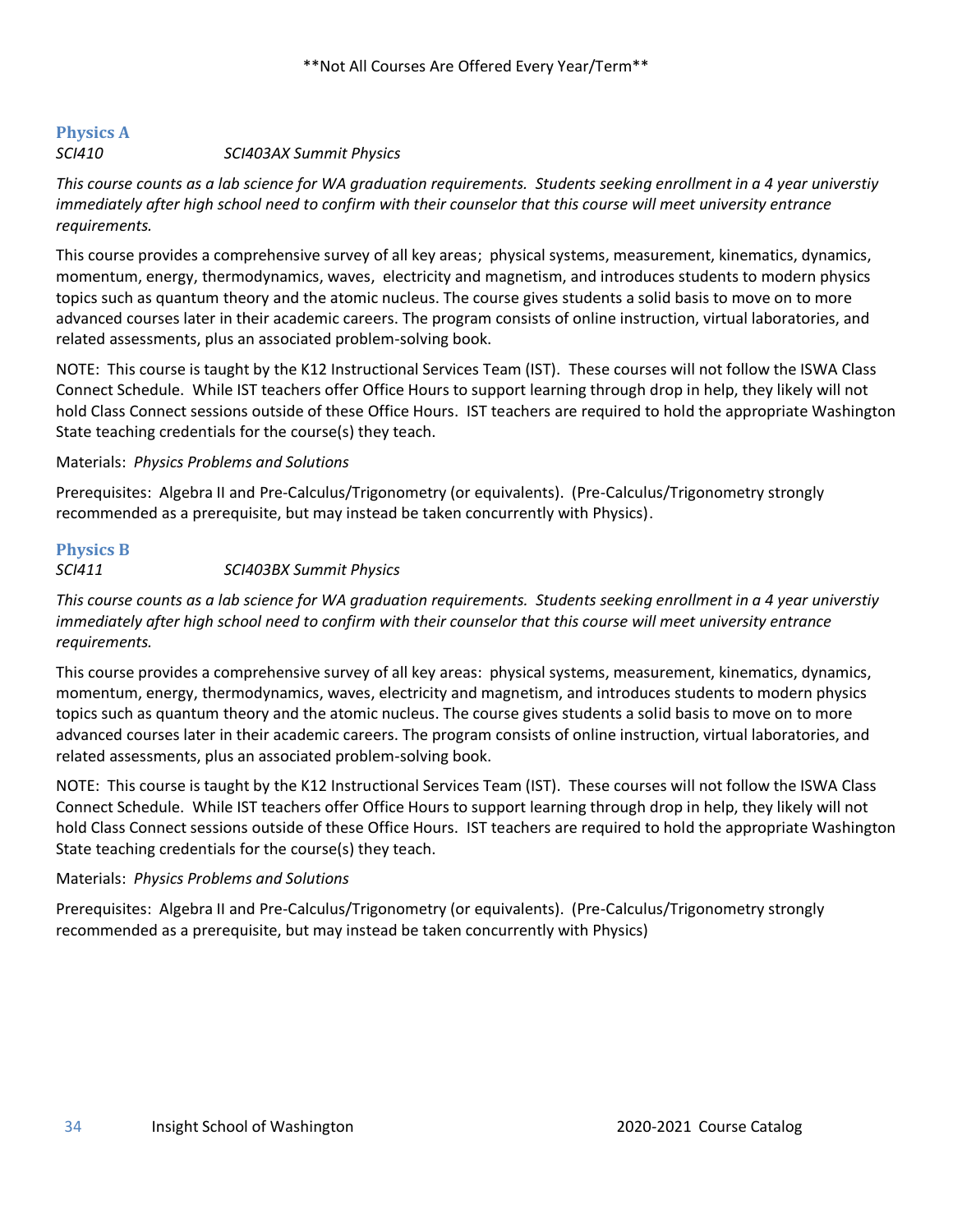#### <span id="page-34-0"></span>**Physical Science A** *SCI114 SCI102AXE3 Physical Science*

Students explore the relationship between matter and energy by investigating force and motion, the structure of atoms, the structure and properties of matter, chemical reactions, and the interactions of energy and matter. Students develop skills in measuring, solving problems, using laboratory apparatuses, following safety procedures, and adhering to experimental procedures. Students focus on inquiry based learning, with both hands-on laboratory investigations and virtual laboratory experiences.

Materials: None

Prerequisites: K12 middle school Physical Science (or equivalent)

## <span id="page-34-1"></span>**Physical Science B**

#### *SCI116 SCI102BXE3 Physical Science*

Students explore the relationship between matter and energy by investigating force and motion, the structure of atoms, the structure and properties of matter, chemical reactions, and the interactions of energy and matter. Students develop skills in measuring, solving problems, using laboratory apparatuses, following safety procedures, and adhering to experimental procedures. Students focus on inquiry based learning, with both hands-on laboratory investigations and virtual laboratory experiences.

Materials: None

Prerequisites: K12 middle school Physical Science (or equivalent)

## <span id="page-34-2"></span>**Social Studies**

#### <span id="page-34-3"></span>**Anthropology** *CWI105 HST010 Summit Anthropology*

Anthropologists research the characteristics and origins of the cultural, social, and physical development of humans and consider why some cultures change and others come to an end. In this course, students are introduced to the five main branches of anthropology: physical, cultural, linguistic, social, and archeological. Through instruction and their own investigation and analysis, students explore these topics, considering their relationship to other social sciences such as history, geography, sociology, economics, political science, and psychology. Emulating professional anthropologists, students apply their knowledge and observational skills to the real-life study of cultures in the United States and around the world.

Course Length: 1 Term

Prerequisites: None

#### <span id="page-34-4"></span>**Contemporary World Issues A**

#### *CWI440 HST222A Summit Contemporary World Issues*

Students analyze governments, economies, peoples, and cultures from around the world in this course. Instruction emphasizes the structures and policies of the United States and how they compare to other systems in the international community. Students apply critical thinking and research skills to examine current events and contemporary issues, including human rights, the strengths and weaknesses of globalization, America's role in the international economy, the severe environmental threats facing many regions around the world today, how religion is often used to facilitate and justify violence, and America's "War on Terror" and its impact on the Middle East and Islamic culture.

Materials: None

Prerequisites: None

35 Insight School of Washington 2020-2021 Course Catalog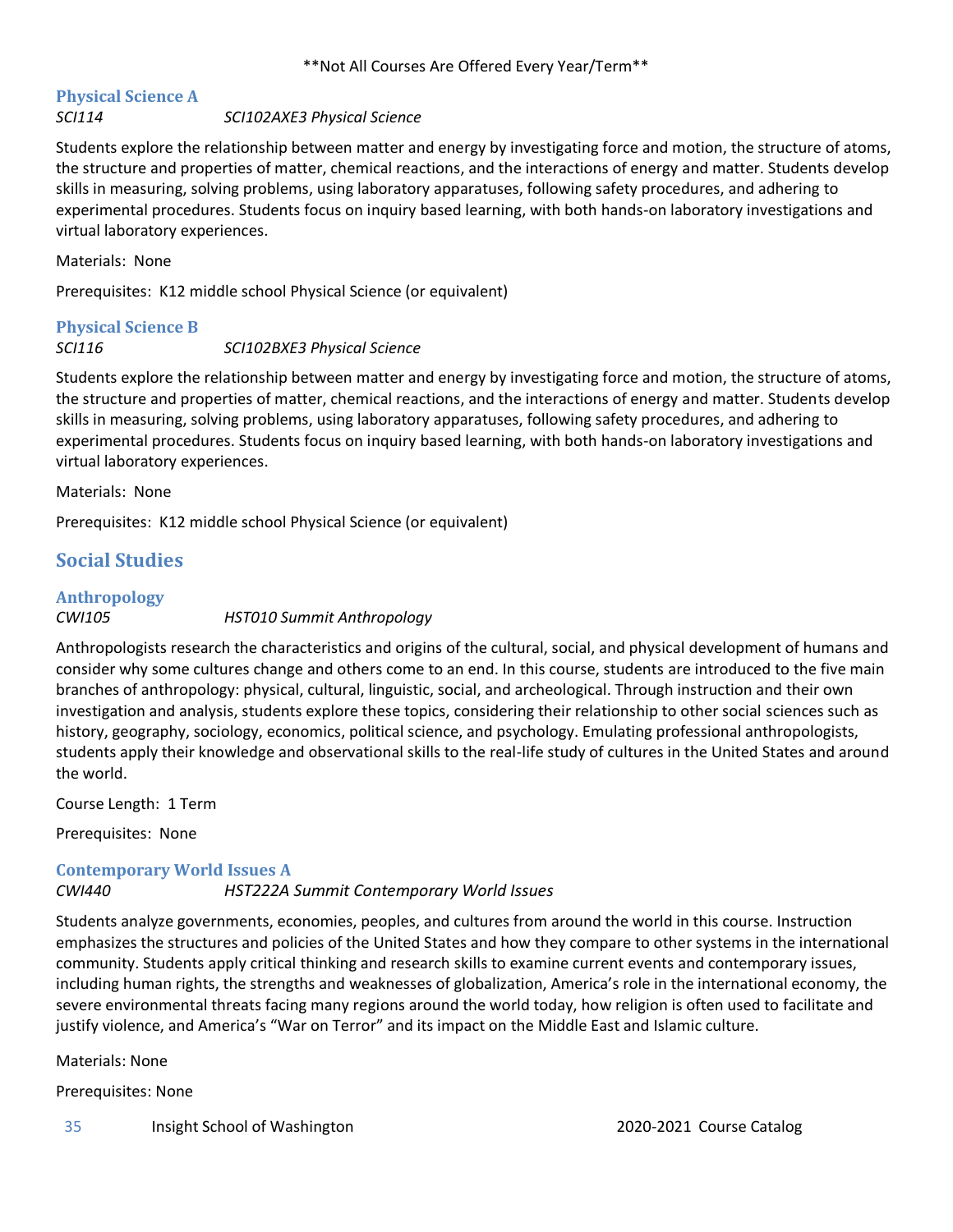### <span id="page-35-0"></span>**Contemporary World Issues B**

#### *CWI441 HST222B Summit Contemporary World Issues*

Students analyze governments, economies, peoples, and cultures from around the world in this course. Instruction emphasizes the structures and policies of the United States and how they compare to other systems in the international community. Students apply critical thinking and research skills to examine current events and contemporary issues, including human rights, the strengths and weaknesses of globalization, America's role in the international economy, the severe environmental threats facing many regions around the world today, how religion is often used to facilitate and justify violence, and America's "War on Terror" and its impact on the Middle East and Islamic culture.

Materials: None

Prerequisites: None

## <span id="page-35-1"></span>**U.S. History A**

*USH110 HST303A U.S. History*

This course is a full-year survey that provides students with a comprehensive view of American history from the first migrations of nomadic people to North America to recent events. Readings are drawn from K12's *The American Odyssey A History of the United States*. Online lessons help students organize their study, explore topics in depth, review in preparation for assessments, and practice skills of historical thinking and analysis. Activities include analyzing primary sources and maps, creating time lines, completing projects and written assignments, and conducting independent research.

Materials: *The American Odyssey A History of the United States*

Prerequisites: World History or Modern World Studies (or equivalents) recommended but not required.

#### <span id="page-35-2"></span>**U.S. History B** *USH112 HST303B U.S. History*

This course is a full-year survey that provides students with a comprehensive view of American history from the first migrations of nomadic people to North America to recent events. Readings are drawn from K12's *The American Odyssey A History of the United States*. Online lessons help students organize their study, explore topics in depth, review in preparation for assessments, and practice skills of historical thinking and analysis. Activities include analyzing primary sources and maps, creating time lines, completing projects and written assignments, and conducting independent research.

Materials: *The American Odyssey A History of the United States*

Prerequisites: World History or Modern World Studies (or equivalents) recommended but not required.

#### <span id="page-35-3"></span>**U.S. Government**

#### *CIV411 HST403 U.S. Government and Politics*

This course studies the history, organization, and functions of the United States government. Beginning with the Declaration of Independence and continuing through to the present day, students explore the relationship between individual Americans and our governing bodies. Students take a close look at the political culture of our country and gain insight into the challenges faced by citizens, elected government officials, political activists, and others. Students also learn about the roles of political parties, interest groups, the media, and the Supreme Court, and discuss their own views on current political issues.

This course meets the Civics Requirement for WA State graduation

Materials: None

Prerequisites: American or U.S. History (or equivalent) is recommended, but not required-

36 Insight School of Washington 2020-2021 Course Catalog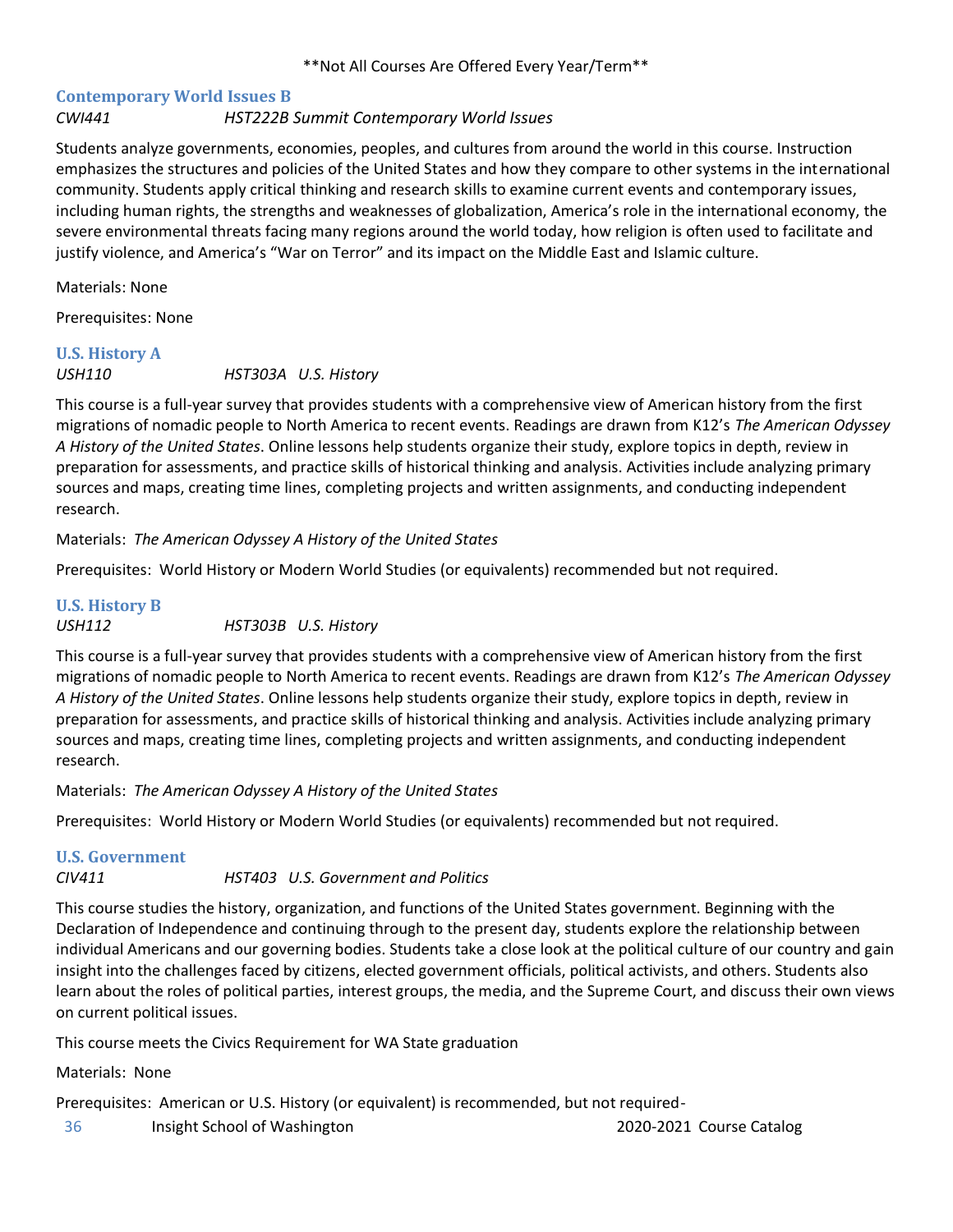#### <span id="page-36-0"></span>**Sociology A** *CWI120 HST060-DYN: Sociology I: The Study of Human Relationships*

The world is becoming more complex. How do your beliefs, values and behavior affect the people around you and the world in which we live? Students will examine social problems in our increasingly connected world, and learn how human relationships can strongly influence and impact their lives. Exciting online video journeys to an array of areas in the sociological world are an important component of this relevant and engaging course.

## <span id="page-36-1"></span>**World History B**

#### *CWI230 HST103B World History*

In this comprehensive survey of world history from prehistoric to modern times, students focus in depth on the developments and events that have shaped civilization across time. The course is organized chronologically and within broad eras, regionally. Lessons address developments in religion, philosophy, the arts, science and technology, and political history. The course also introduces geography concepts and skills within the context of the historical narrative. Online lessons and assessments complement *World History Our Human Story*, a textbook written and published by K<sup>12</sup>. Students are challenged to consider topics in depth as they analyze primary sources and maps, create timelines, and complete other projects—practicing historical thinking and writing skills as they explore the broad themes and big ideas of human history.

Materials: *World History Our Human Story*

## <span id="page-36-2"></span>**Washington State History**

### *WAH100 HST105 WA State History*

In this course, students will study the history of the state of Washington with a focus on its earliest inhabitants, development, environment, people, economics, and government in an effort to understand the Pacific Northwest. Students will study these major areas in an effort to understand the complex background of Washington with the goal of having a sound foundation upon which to formulate opinions concerning what is happening now in our state. The course is organized chronologically with the below Unit titles. Students complete discussions, projects, and multiple choice assessments to demonstrate their learning. The units of study include The State Called Washington, Native Cultures, The Early Explorers & Frontiersman, Settlers & Settlement, Towards Statehood, Years of Growth, From War to War, The Maturing State, The Economy, The People of Washington, and Government.

Prerequisites: None

## <span id="page-36-3"></span>**World Languages**

### <span id="page-36-4"></span>**Spanish I A** *SPN110 WLG100A Spanish I*

Spanish unit activities blend different forms of communication and culture to ensure that the course meets the standards of the American Council on the Teaching of Foreign Languages (ACTFL). These standards call for a method of teaching that focuses on successful communication through speaking, writing, reading, and listening, as well as a thorough grounding in aspects of culture. Course strategies include warm-up activities, vocabulary study, reading, threaded discussions, multi-media presentations, self-checks, practice activities and games, oral and written assignments, projects, quizzes, and exams.

Materials: None

Prerequisites: None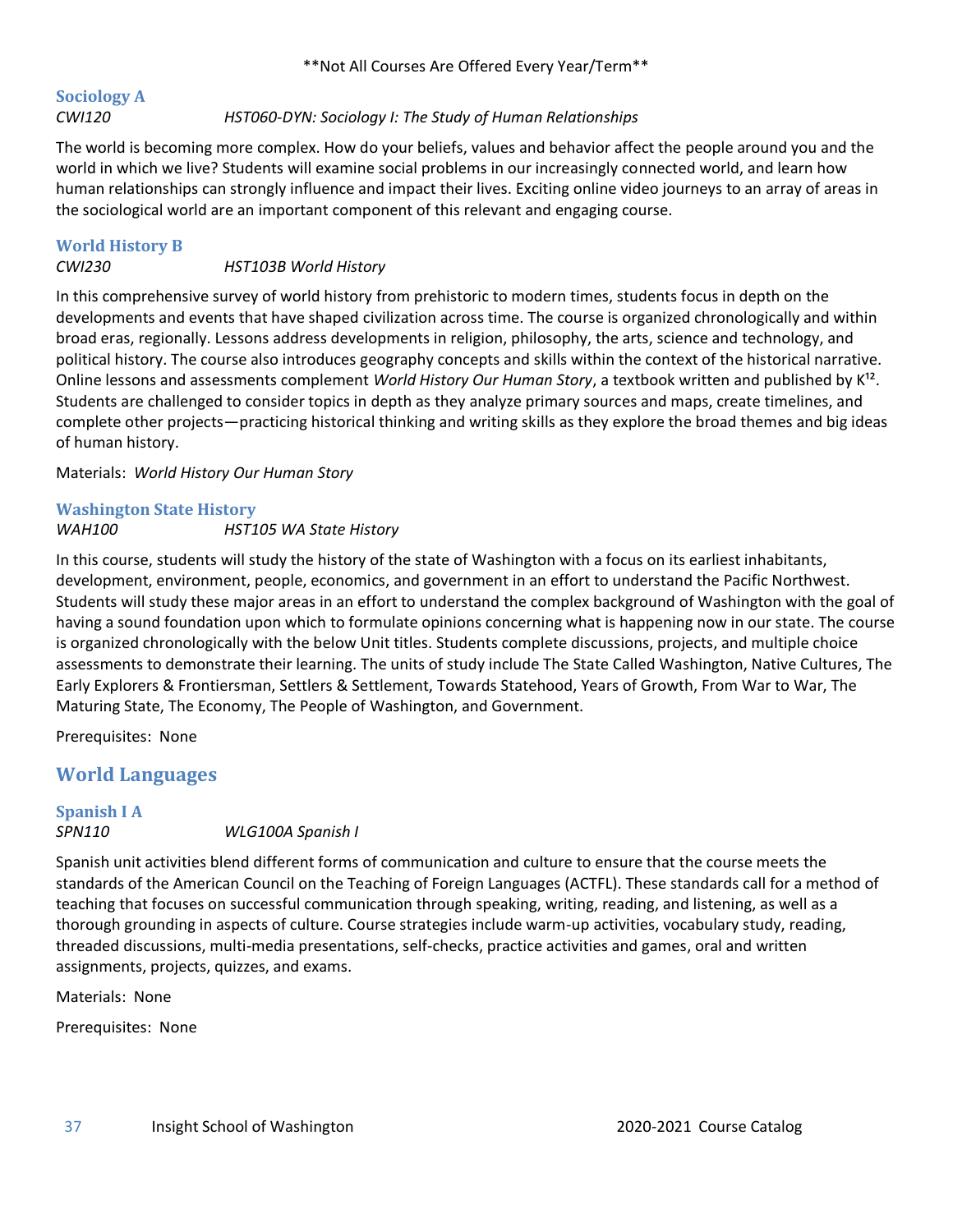## <span id="page-37-0"></span>**Spanish I B**

#### *SPN112 WLG100B Spanish I*

Spanish unit activities blend different forms of communication and culture to ensure that the course meets the standards of the American Council on the Teaching of Foreign Languages (ACTFL). These standards call for a method of teaching that focuses on successful communication through speaking, writing, reading, and listening, as well as a thorough grounding in aspects of culture. Course strategies include warm-up activities, vocabulary study, reading, threaded discussions, multi-media presentations, self-checks, practice activities and games, oral and written assignments, projects, quizzes, and exams.

Materials: None

Prerequisites: None

## <span id="page-37-1"></span>**Spanish II A**

#### *SPN210 WLG200A Spanish II*

Spanish unit activities blend different forms of communication and culture to ensure that the course meets the standards of the American Council on the Teaching of Foreign Languages (ACTFL). These standards call for a method of teaching that focuses on successful communication through speaking, writing, reading, and listening, as well as a thorough grounding in aspects of culture. Course strategies include warm-up activities, vocabulary study, reading, threaded discussions, multi-media presentations, self-checks, practice activities and games, oral and written assignments, projects, quizzes, and exams.

Materials: None

Prerequisites: Spanish I

## <span id="page-37-2"></span>**Spanish II B**

#### *SPN211 WLG200B Spanish II*

Spanish unit activities blend different forms of communication and culture to ensure that the course meets the standards of the American Council on the Teaching of Foreign Languages (ACTFL). These standards call for a method of teaching that focuses on successful communication through speaking, writing, reading, and listening, as well as a thorough grounding in aspects of culture. Course strategies include warm-up activities, vocabulary study, reading, threaded discussions, multi-media presentations, self-checks, practice activities and games, oral and written assignments, projects, quizzes, and exams.

Materials: None

Prerequisites: Spanish I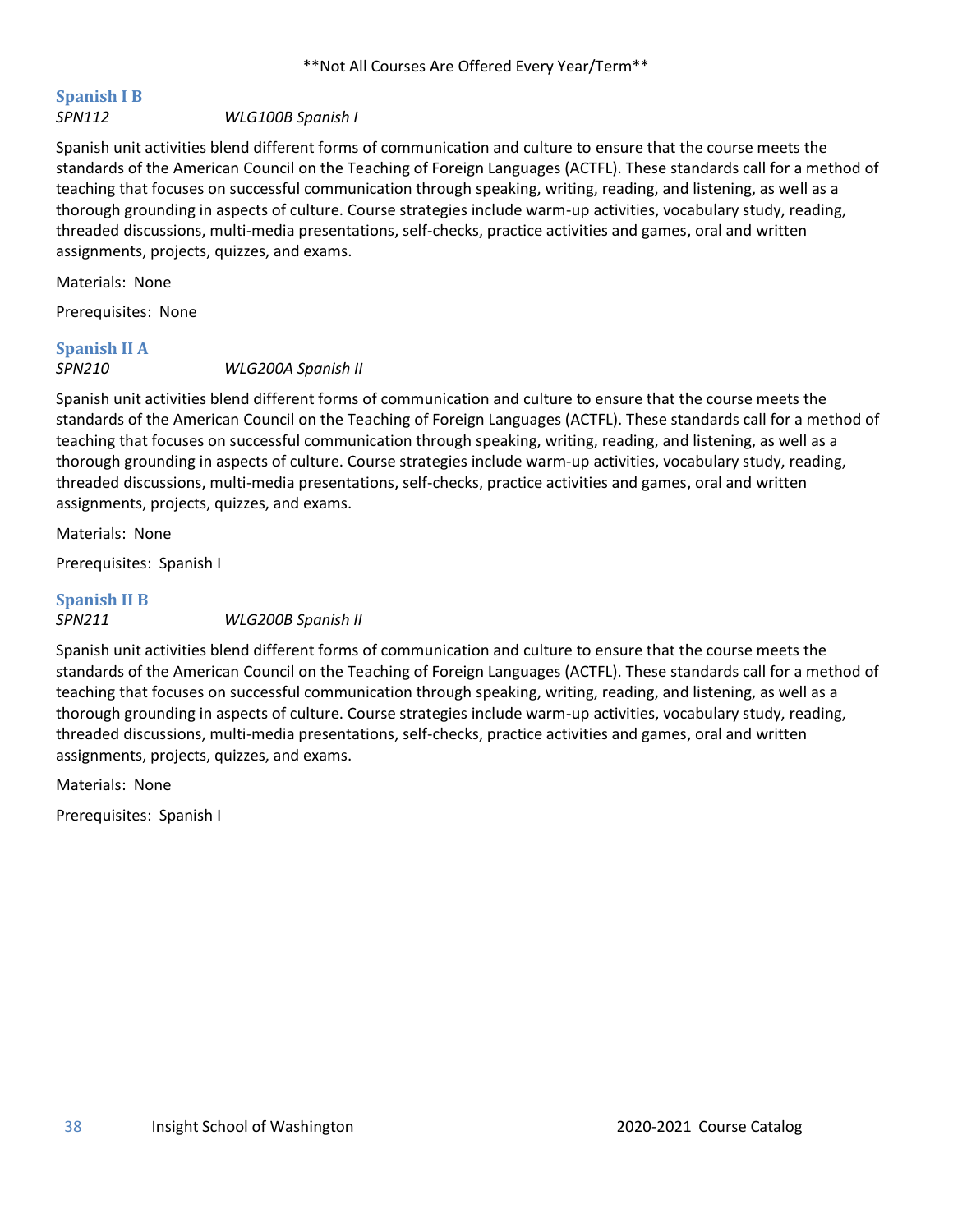## <span id="page-38-0"></span>**Spanish III A**

#### *SPN310 WLG300A Spanish III*

Spanish unit activities blend different forms of communication and culture to ensure that the course meets the standards of the American Council on the Teaching of Foreign Languages (ACTFL). These standards call for a method of teaching that focuses on successful communication through speaking, writing, reading, and listening, as well as a thorough grounding in aspects of culture. Course strategies include warm-up activities, vocabulary study, reading, threaded discussions, multi-media presentations, self-checks, practice activities and games, oral and written assignments, projects, quizzes, and exams.

NOTE: This course is taught by the K12 Instructional Services Team (IST). These courses will not follow the ISWA Class Connect Schedule. While IST teachers offer Office Hours to support learning through drop in help, they likely will not hold Class Connect sessions outside of these Office Hours. IST teachers are required to hold the appropriate Washington State teaching credentials for the course(s) they teach.

Materials: None

Prerequisites: Spanish II

## <span id="page-38-1"></span>**Spanish III B**

#### *SPN311 WLG300B Spanish III*

Spanish unit activities blend different forms of communication and culture to ensure that the course meets the standards of the American Council on the Teaching of Foreign Languages (ACTFL). These standards call for a method of teaching that focuses on successful communication through speaking, writing, reading, and listening, as well as a thorough grounding in aspects of culture. Course strategies include warm-up activities, vocabulary study, reading, threaded discussions, multi-media presentations, self-checks, practice activities and games, oral and written assignments, projects, quizzes, and exams.

NOTE: This course is taught by the K12 Instructional Services Team (IST). These courses will not follow the ISWA Class Connect Schedule. While IST teachers offer Office Hours to support learning through drop in help, they likely will not hold Class Connect sessions outside of these Office Hours. IST teachers are required to hold the appropriate Washington State teaching credentials for the course(s) they teach.

Materials: None

Prerequisites: Spanish II

### <span id="page-38-2"></span>**Special Services**

#### <span id="page-38-3"></span>**CS General English**

#### *ENG021 CS General English*

This elective course provides specially designed instruction in reading and writing. Taught by specially trained teachers, it supplements the general education and special education curriculum for students that qualify for specially designed instruction in reading and/or writing. Teachers provide targeted instruction to facilitiate progress on the individual IEP student goals. Formative assessments identify areas of weakness, lessons are prescribed to improve performance, and summative assessments track progress and skill development.

Materials: None

Prerequisites: IEP goals in reading and/or writing; Course may be repeated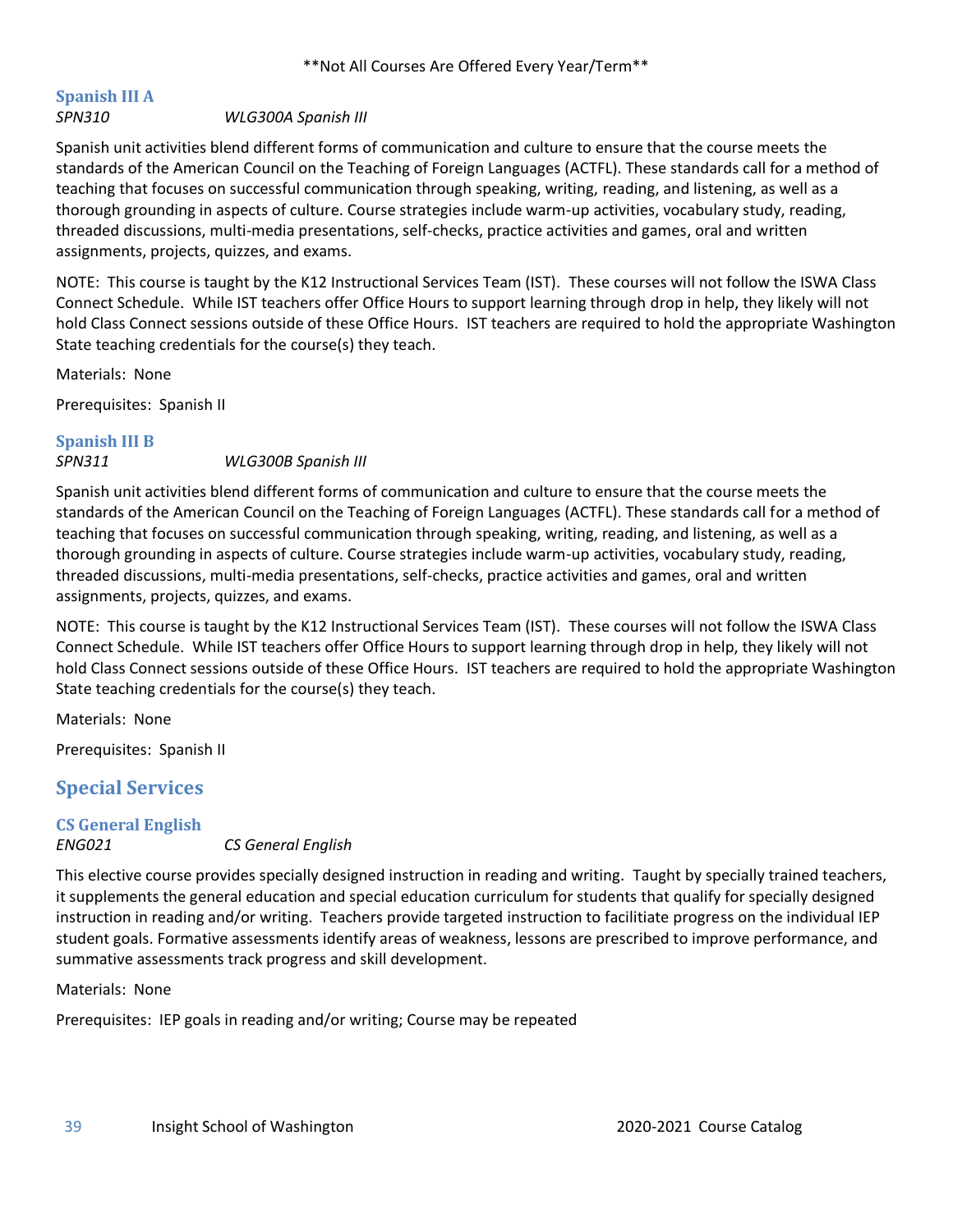## <span id="page-39-0"></span>**CS General Math**

#### *MAT040 CS General Math*

This elective course provides specially designed instruction in math. Taught by specially trained teachers, it supplements the general education and special education curriculum for students that qualify for specially designed instruction in math. Teachers provide targeted instruction to facilitiate progress on the individual IEP student goals. Formative assessments identify areas of weakness, lessons are prescribed to improve performance, and summative assessments track progress and skill development.

Materials: None

Prerequisites: IEP goals in math; Course may be repeated

## <span id="page-39-1"></span>**CS Social Sudies**

*ELE040 CS Social Studies*

This elective course provides specially designed instruction in social studies. Taught by specially trained teachers, it supplements the general education and special education curriculum for students that qualify for specially designed instruction in social studies. Teachers provide targeted instruction to facilitiate progress on the individual IEP student goals. Formative assessments identify areas of weakness, lessons are prescribed to improve performance, and summative assessments track progress and skill development.

Materials: None

Prerequisites: IEP goals in social studies; Course may be repeated

#### <span id="page-39-2"></span>**CS General Science**

#### *SCI103 CS General Science*

This elective course provides specially designed instruction in science. Taught by specially trained teachers, it supplements the general education and special education curriculum for students that qualify for specially designed instruction in science. Teachers provide targeted instruction to facilitiate progress on the individual IEP student goals. Formative assessments identify areas of weakness, lessons are prescribed to improve performance, and summative assessments track progress and skill development.

Materials: None

Prerequisites: IEP goals in social studies; Course may be repeated

#### <span id="page-39-3"></span>**English Foundations I A**

*ENG001A ENG001A-Summit English Foundations I* 

This course provides specially designed instruction in reading and writing. Taught by specially trained teachers, it replaces the general education curriculum for students who qualify for specially designed instruction in reading and/or writing. Students build and reinforce foundational reading, writing, and basic academic skills needed for success in high school. Through carefully paced, guided instruction, and graduated reading levels, students improve reading comprehension and strategies, focusing on literacy development at the critical stage between decoding and making meaning from text. Instruction and practice in writing skills help students develop their composition skills in a variety of formats. Formative assessments identify areas of weakness, lessons are prescribed to improve performance, and summative assessments track progress and skill development. If needed, students can continue their remediation of reading and writing skills with English Foundations II.

Materials: None

Prerequisites: IEP goals in reading and/or writing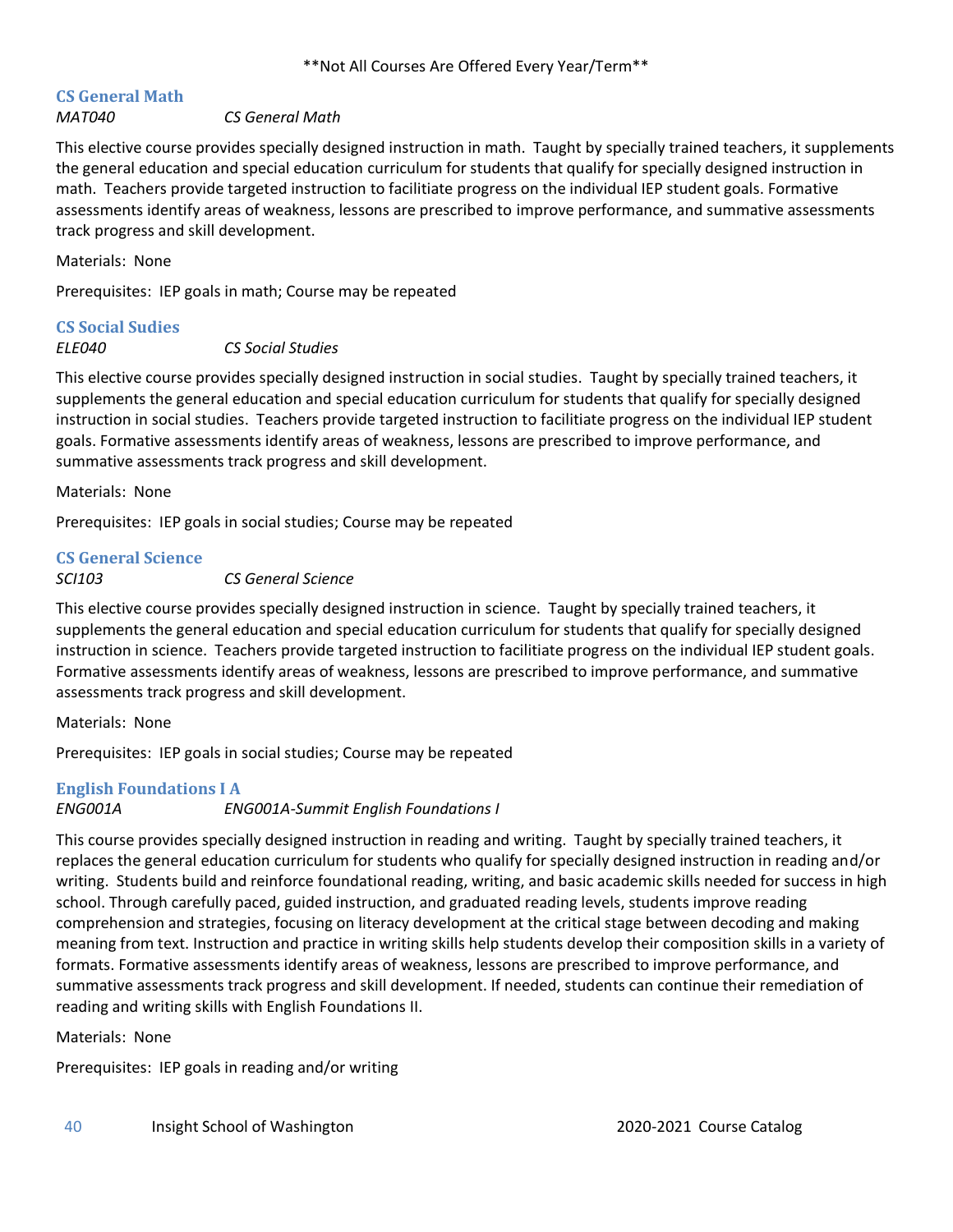## <span id="page-40-0"></span>**English Foundations I B**

#### *ENG001B ENG001B Summit English Foundations I*

This course provides specially designed instruction in reading and writing. Taught by specially trained teachers, it replaces the general education curriculum for students who qualify for specially designed instruction in reading and/or writing. Students build and reinforce foundational reading, writing, and basic academic skills needed for success in high school. Through carefully paced, guided instruction, and graduated reading levels, students improve reading comprehension and strategies, focusing on literacy development at the critical stage between decoding and making meaning from text. Instruction and practice in writing skills help students develop their composition skills in a variety of formats. Formative assessments identify areas of weakness, lessons are prescribed to improve performance, and summative assessments track progress and skill development. If needed, students can continue their remediation of reading and writing skills with English Foundations II.

Materials: None

Prerequisites: IEP goals in reading and/or writing

### <span id="page-40-1"></span>**English Foundations II A** *ENG011A ENG011A Summit English Foundations II*

This course provides specially designed instruction in reading and writing. Taught by specially trained teachers, it replaces the general education curriculum for students who qualify for specially designed instruction in reading and/or writing. Students build and reinforce foundational reading, writing, and basic academic skills needed for success in high school. Struggling readers develop mastery in reading comprehension, vocabulary building, study skills, and media literacy. Students build confidence in writing fundamentals by focusing on composition in a variety of formats, grammar, style, and media literacy. Formative assessments identify areas of weakness, lessons are prescribed to improve performance, and summative assessments track progress and skill development.

Materials: None

Prerequisites: IEP goals in reading and/or writing; English Foundations I is not required

#### <span id="page-40-2"></span>**English Foundations II B**

#### *ENG011B ENG011B Summit English Foundations II*

This course provides specially designed instruction in reading and writing. Taught by specially trained teachers, it replaces the general education curriculum for students who qualify for specially designed instruction in reading and/or writing. Students build and reinforce foundational reading, writing, and basic academic skills needed for success in high school. Struggling readers develop mastery in reading comprehension, vocabulary building, study skills, and media literacy. Students build confidence in writing fundamentals by focusing on composition in a variety of formats, grammar, style, and media literacy. Formative assessments identify areas of weakness, lessons are prescribed to improve performance, and summative assessments track progress and skill development.

#### Materials: None

Prerequisites: IEP goals in reading and/or writing; English Foundations I is not required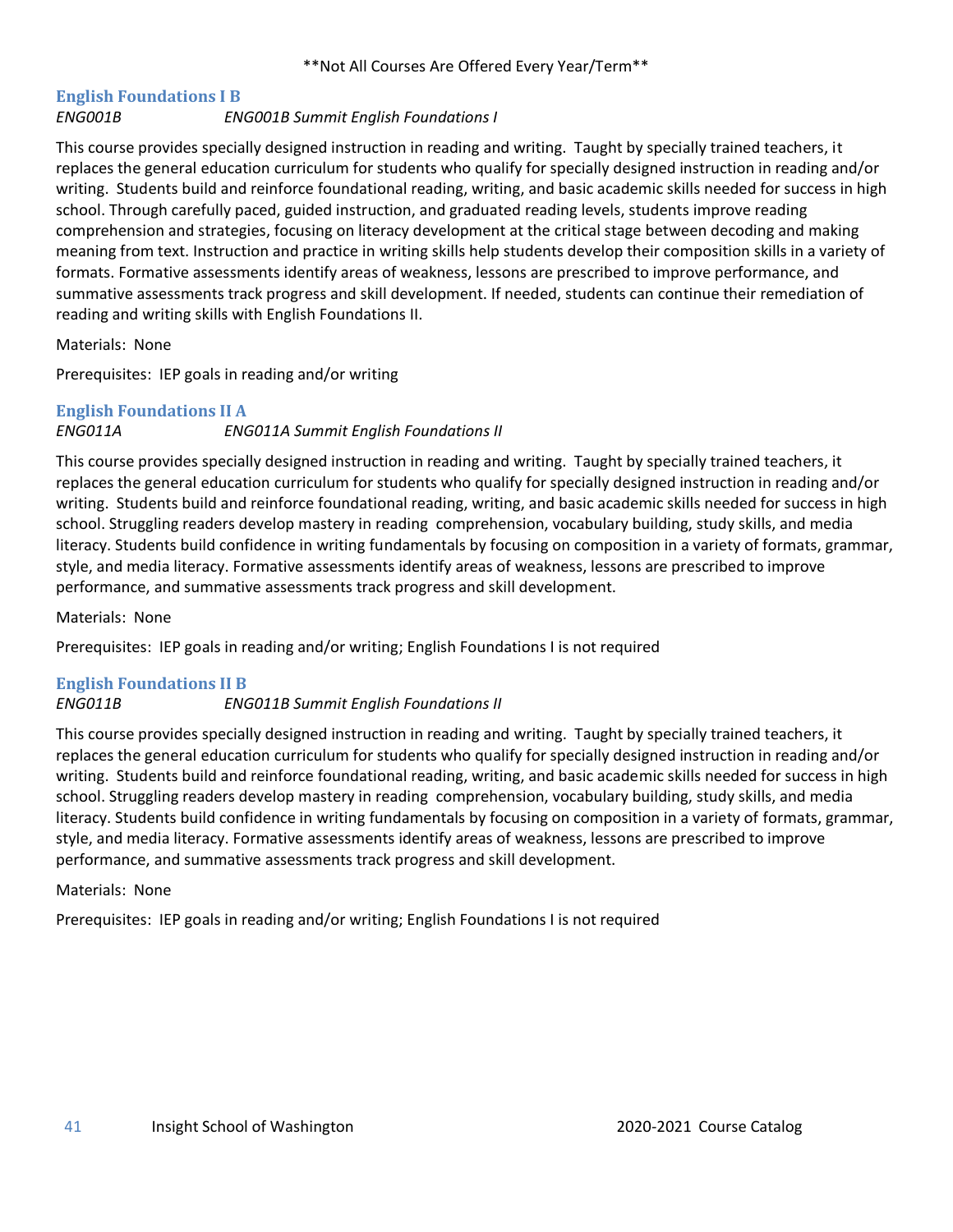## <span id="page-41-0"></span>**English Language Arts A**

#### *ENG07A ENG07AE3 Summit Language Arts 7*

This course continues the development of comprehension and analysis of informational and fictional texts with an ongoing emphasis on reading strategies. Students express themselves using standard (formal) English in written and oral presentations. Analyzing and practicing the form and structure of various genres of writing enhances students' communication skills. Students study a variety of media to understand informational and persuasive techniques, explicit and implied messages, and how visual and auditory cues affect messages. Grammar, usage, and mechanics skills are deepened. Students continue to widen their vocabulary and apply acquisition strategies. The course includes discussion activities that engage students in the curriculum while creating a sense of community

#### Materials: None

Prerequisites: IEP goals in reading and/or writing; English Foundations I is not required

## <span id="page-41-1"></span>**English Language Arts B**

#### *ENG07B ENG07BE3 Summit Language Arts 7*

This course continues the development of comprehension and analysis of informational and fictional texts with an ongoing emphasis on reading strategies. Students express themselves using standard (formal) English in written and oral presentations. Analyzing and practicing the form and structure of various genres of writing enhances students' communication skills. Students study a variety of media to understand informational and persuasive techniques, explicit and implied messages, and how visual and auditory cues affect messages. Grammar, usage, and mechanics skills are deepened. Students continue to widen their vocabulary and apply acquisition strategies. The course includes discussion activities that engage students in the curriculum while creating a sense of community

Materials: None

Prerequisites: IEP goals in reading and/or writing; English Foundations I is not required

#### <span id="page-41-2"></span>**Math Foundations I A**

#### *MAT001 MTH001A Summit Math Foundations I*

This course provides specially designed instruction in math. Taught by specially trained teachers, it replaces the general education curriculum for students that qualify for specially designed instruction in math. Students build and reinforce foundational math skills typically found in third through fifth grade for which they have not achieved mastery. They progress through carefully paced, guided instruction and engaging interactive practice. Formative assessments identify areas of weakness and prescribe lessons to improve performance. Summative assessments track progress and skill development. If needed, students can move on to Math Foundations II (addressing skills typically found in sixth through eighth grade) to further develop the computational skills and conceptual understanding needed to undertake high school math courses with confidence.

Materials: None

Prerequisites: IEP goals in math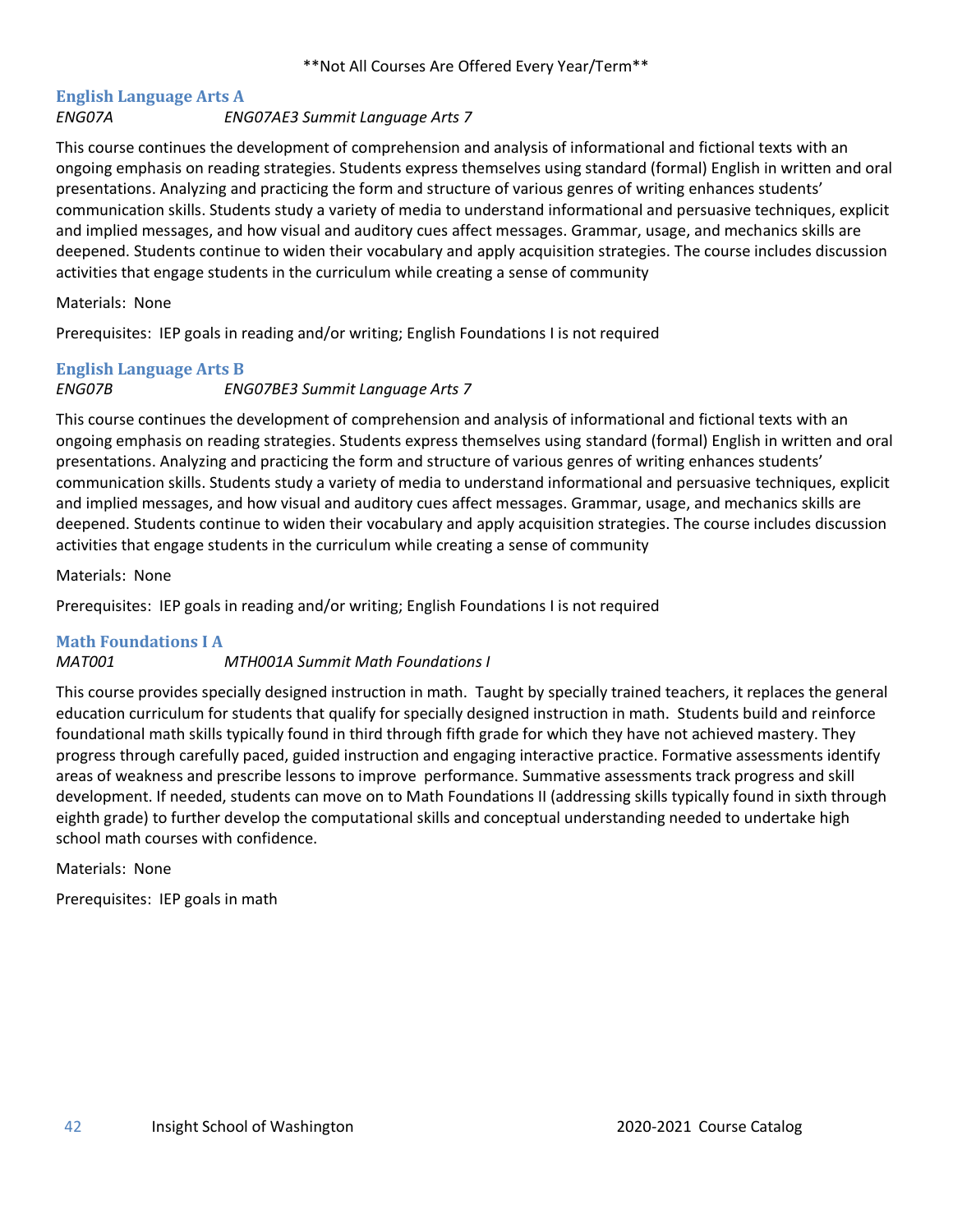## <span id="page-42-0"></span>**Math Foundations I B**

#### *MAT002 MTH001BSummit Math Foundations I*

This course provides specially designed instruction in math. Taught by specially trained teachers, it replaces the general education curriculum for students that qualify for specially designed instruction in math. Students build and reinforce foundational math skills typically found in third through fifth grade for which they have not achieved mastery. They progress through carefully paced, guided instruction and engaging interactive practice. Formative assessments identify areas of weakness and prescribe lessons to improve performance. Summative assessments track progress and skill development. If needed, students can move on to Math Foundations II (addressing skills typically found in sixth through eighth grade) to further develop the computational skills and conceptual understanding needed to undertake high school math courses with confidence.

Materials: None

Prerequisites: IEP goals in math

#### <span id="page-42-1"></span>**Math Foundations II A**

#### *MAT011 MTH011A Summit Math Foundations II*

This course provides specially designed instruction in math. Taught by specially trained teachers, it replaces the general education curriculum for students that qualify for specially designed instruction in math. Students build and reinforce foundational math skills typically found in sixth through eighth grade, achieving the computational skills and conceptual understanding needed to undertake high school math courses with confidence. Carefully paced, guided instruction is accompanied by interactive practice that is engaging and accessible. Formative assessments identify areas of weakness and prescribe lessons to improve performance.Summative assessments track progress and skill development.

Materials: None

Prerequisites: IEP goals in math; Math Foundations I is not required

#### <span id="page-42-2"></span>**Math Foundations II B**

#### *MAT012 MTH011B Summit Math Foundations II*

This course provides specially designed instruction in math. Taught by specially trained teachers, it replaces the general education curriculum for students that qualify for specially designed instruction in math. Students build and reinforce foundational math skills typically found in sixth through eighth grade, achieving the computational skills and conceptual understanding needed to undertake high school math courses with confidence. Carefully paced, guided instruction is accompanied by interactive practice that is engaging and accessible. Formative assessments identify areas of weakness and prescribe lessons to improve performance. Summative assessments track progress and skill development.

#### Materials: None

Prerequisites: IEP goals in math; Math Foundations I is not required